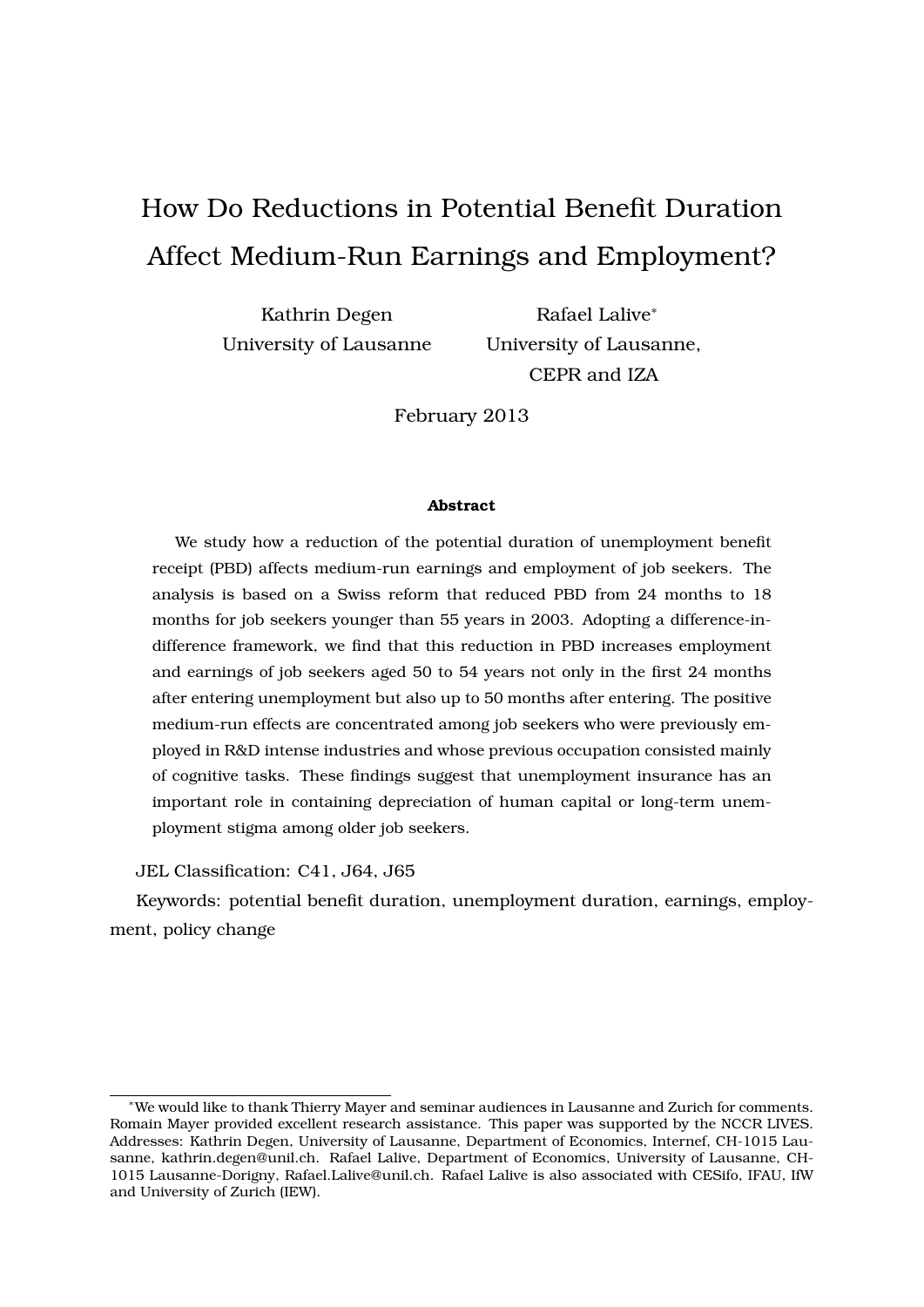# **1 Introduction**

The global crisis that erupted in 2008 put around 25 million worker out of a job (ILO, 2012). Unemployment insurance (UI) is the key first safety net to workers and probably the most important program to feather the effects of crises. This is perhaps why all OECD member countries currently have a system of unemployment insurance. Yet the details of their systems vary a lot.<sup>1</sup> Recent research shows that details of an UI system matter and how they matter for optimal policy. Yet this literature has typically assumed that PBD does not affect the types of jobs that people get after leaving unemployment.

This paper studies whether PBD matters for earnings and employment up to 50 months after entering unemployment. Understanding whether PBD matters beyond unemployment is important. First, a policy assessment of changes to PBD that focuses only on its impacts on the government budget is too narrow. The fiscal benefit of reducing PBD comes at a large and potentially long-term cost if reductions to PBD deteriorate post unemployment job quality. Conversely, shaving off a few weeks of PBD might carry a double dividend if reduced PBD improves labor market chances. A pure policy assessment therefore requires more information on the post unemployment effects of PBD. Second, available optimal UI formulas for optimal UI currently ignore its effects on post unemployment jobs (Chetty, 2008; Schmieder et al., 2012a). These formulas need to be adapted if PBD affects job quality.

Theory does not offer guidance as to how longer benefit duration affects postunemployment outcomes. On the one hand, according to standard search theory, shorter PBD forces job seekers to be less selective and prevents them from waiting for better job offers (Mortensen, 1977; van den Berg, 1990). This is likely to decrease post-unemployment wages. Also, job match quality might be reduced and subsequent jobs would then end earlier. On the other hand, in a context where human capital depreciates quickly, shortened unemployment duration preserves human capital and by doing so improve the quality of jobs offered to workers (Shimer and Werning, 2006). Alternatively, firms may use unemployment duration as a screening device (Gibbons and Katz, 1992). Shortening unemployment duration again improves labor market chances of job seekers (Oberholzer-Gee, 2008).

We study a reform to Swiss unemployment insurance that cut PBD from 24 months

<sup>&</sup>lt;sup>1</sup>For instance, the net replacement rate for a family earning the average production worker wage with two children ranges from 55 percent in New Zealand to 92 percent in Luxembourg in the initial phase of unemployment. The picture is different for the long-term unemployed (4 to 5 years into the unemployment spell). A two children family earning the average production worker wage sees 41 percent of that wage replaced in Greece but up to 72 percent in Denmark. This shows that the degree to which benefits are maintained in the course of the spell also varies tremendously across OECD members.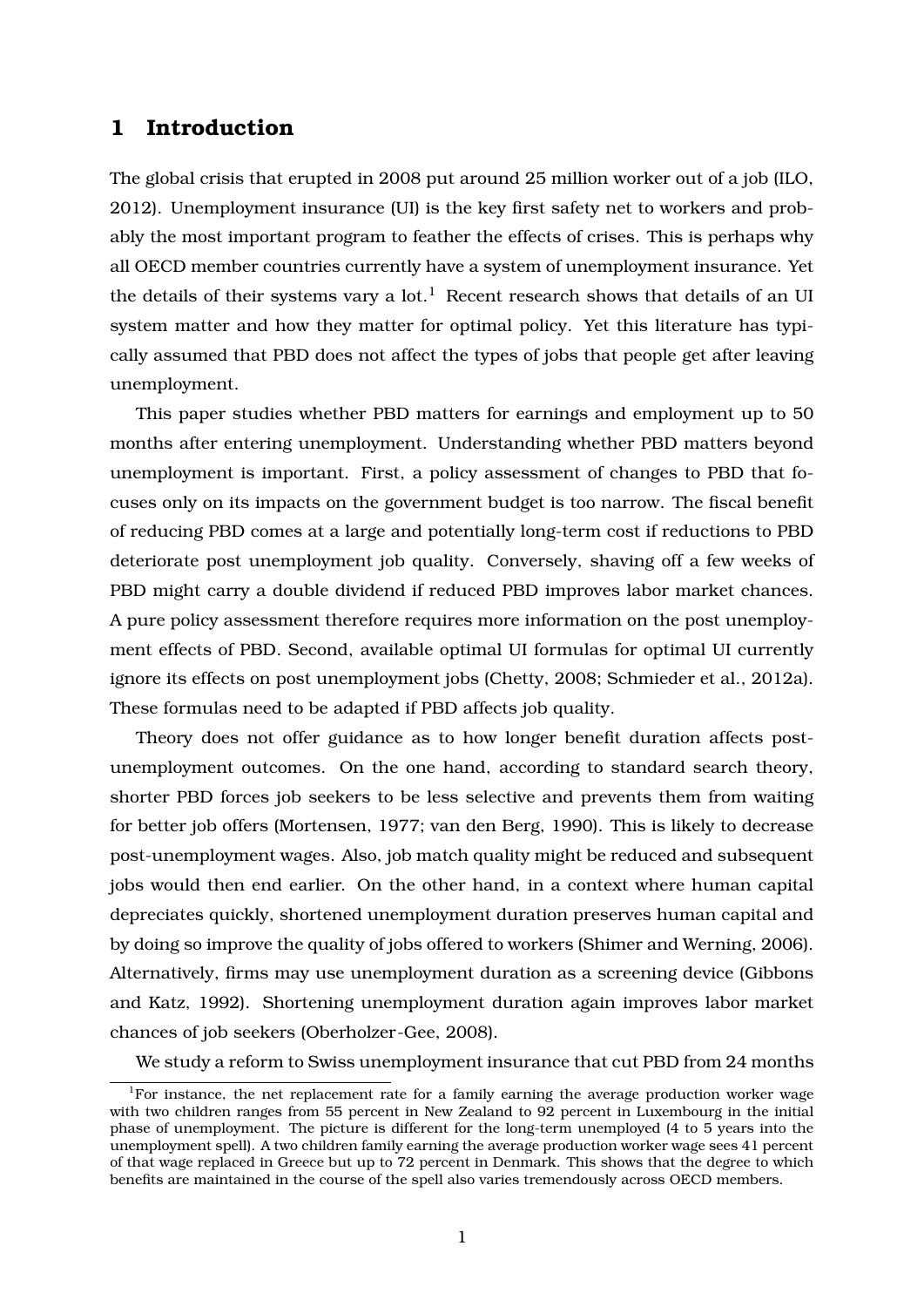to 18 months for job seekers who were younger than 55. This reform, enacted in July 2003, can be used to measure the role of shorter PBD for older workers in a differences-in-differences design. As expected, we find that the reform significantly reduced monthly unemployment benefit payments by 132 CHF (109 EUR or 141 USD) in the period 18 to 24 months after entering unemployment, or about 5 percent of average benefits in the second month after unemployment start. Job seekers compensate this reduction in benefits by leaving unemployment for jobs thus increasing employment by 3.1 percentage points (pctp) and labor earnings by 191 CHF. Interestingly, we find that the positive effects of the benefit reduction *persists* beyond the period that is insured by UI. Specifically, employment remains 2.3 pctp higher and earnings stay at 187 CHF higher than expected from the evolution in the control group. A range of sensitivity analyses suggest these effects are not spurious. Sub-sample analyses indicate that the post-UI effects are especially important for job seekers coming from R&D-intense industries and for individuals whose previous occupation required cognitive skills. These analyses suggest that the beneficial effects of reduced depreciation of human capital or improvements in non-employment stigma outweigh the negative effects of reduced reservation wages.

This paper is related to at least three strands of literature. The first strand discusses reduced form evidence on the effects of PBD on unemployment duration. Several US studies estimate the effects on the exit rate from unemployment of variations in PBD that take place during recessions.<sup>2</sup> Early studies, including Moffitt and Nicholson (1982), Moffitt (1985), and Grossman (1989) find significantly negative incentive effects. Meyer (1990) and Katz and Meyer (1990) show that the exit rate from unemployment rises sharply just before benefits are exhausted. Such spikes are absent for non-recipients. More recent work by Addison and Portugal (2004) confirms these findings.<sup>3</sup> A common objection against these studies is policy endogeneity. Benefits are typically extended in anticipation of a worse labour market for the eligible workers. Card and Levine (2000) exploit variation in benefit duration that occurred independently of labour market condition and show that policy bias is substantial. Lalive and Zweimüller (2004a,b) show similar evidence for the Austrian labour market. Evidence on the effect of PBD in European studies is mixed. Hunt (1995) finds substantial dis-

 ${}^{2}$ Fredriksson and Holmlund (2006) give a recent overview of empirical research related to incentives in unemployment insurance. See Green and Riddell (1997, 1993), and Ham and Rea (1987) for studies that focus on Canada.

<sup>&</sup>lt;sup>3</sup>Note that there is no theoretical explanation for the existence of end-of-benefit spikes. It could be that the spikes have to do with strategic timing of the job starting date, i.e. workers have already found a job but they postpone starting to work until their benefits are close to expiration. Card and Levine (2000) point at the possibility that there is an implicit contract between the unemployed worker and his previous employer to be rehired just before benefit expire.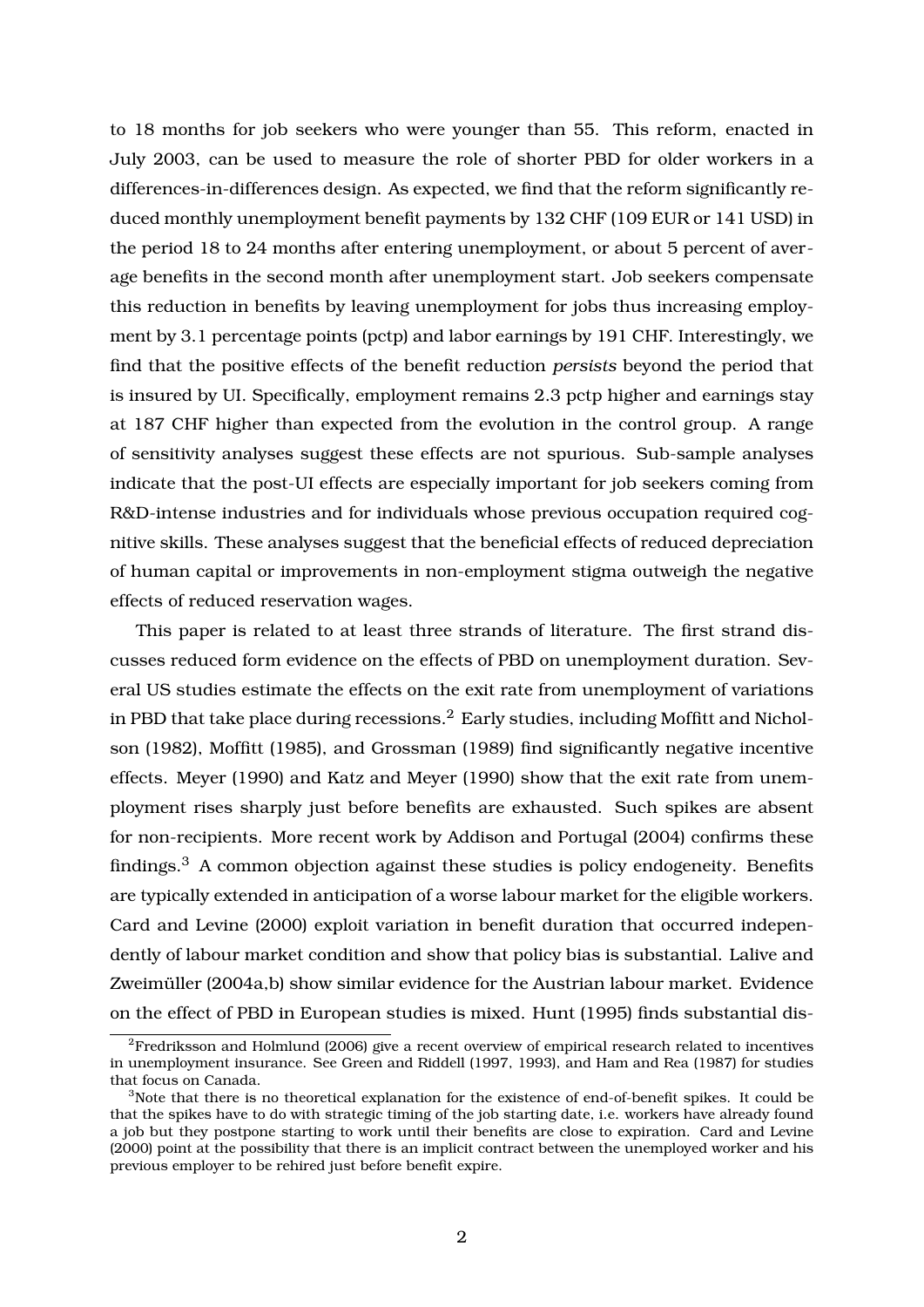incentive effects of extended benefit entitlement periods for Germany. Carling et al. (1996) find a big increase in the outflow from unemployment to labour market programs whereas the increase in the exit rate to employment is substantially smaller. Winter-Ebmer (1998) uses Austrian data and finds significant benefit duration effects for males but not for females. Roed and Zhang (2003) find for Norwegian unemployed that the exit rate out of unemployment increases sharply in the months just prior to benefit exhaustion where the effect is larger for females than for males. Puhani (2000) finds that reductions in PBD in Poland did not have a significant effect on the duration of unemployment whereas Adamchik (1999) finds a strong increase in reemployment probabilities around benefit expiration. van Ours and Vodopivec (2006) studying PBD reductions in Slovenia find both strong effects on the exit rate out of unemployment and substantial spikes around benefit exhaustion. Schmieder et al. (2012a) discuss the effects of extended PBD for benefit duration and non-employment duration over 20 years for Germany.

The second strand of the literature discusses whether changes to PBD affect post unemployment job quality. Ehrenberg and Oaxaca (1976) were the first to look at the effect of unemployment insurance on post unemployment outcomes and find positive effects of unemployment benefits on post unemployment wages for different age groups and gender. Addison and Blackburn (2000) provide evidence for a weakly positive effect of unemployment benefits on post unemployment wages. Centeno and Novo (2006) use a quantile regression approach to analyze the relationship between the unemployment insurance system and the quality of subsequent wages and tenure over the whole support of the wage and tenure distributions. They find a positive impact of unemployment benefits on each quantile of the wage and tenure distribution. van Ours and Vodopivec (2008) analyse how a change in Slovenia's unemployment insurance law affected the quality of post-unemployment jobs. Using a difference-indifference approach, they find that a reduction in the potential benefit duration has only small effects on wages, on the duration of subsequent employment and on the probability of securing a permanent rather than a temporary job. In a companion paper, van Ours and Vodopivec (2006) found that a reduction in potential benefit duration increased the exit rate from unemployment. The authors conclude that a shorter potential benefit duration decreased unemployment duration without deteriorating the quality of post-unemployment outcomes. They argue that their findings strongly suggest the presence of strategic opportunistic behavior. Caliendo et al. (2012) use a regression-discontinuity approach to identify the causal effect of an extended benefit duration on unemployment duration and on post unemployment outcomes using German data. They find a spike in the re-employment hazard as it is common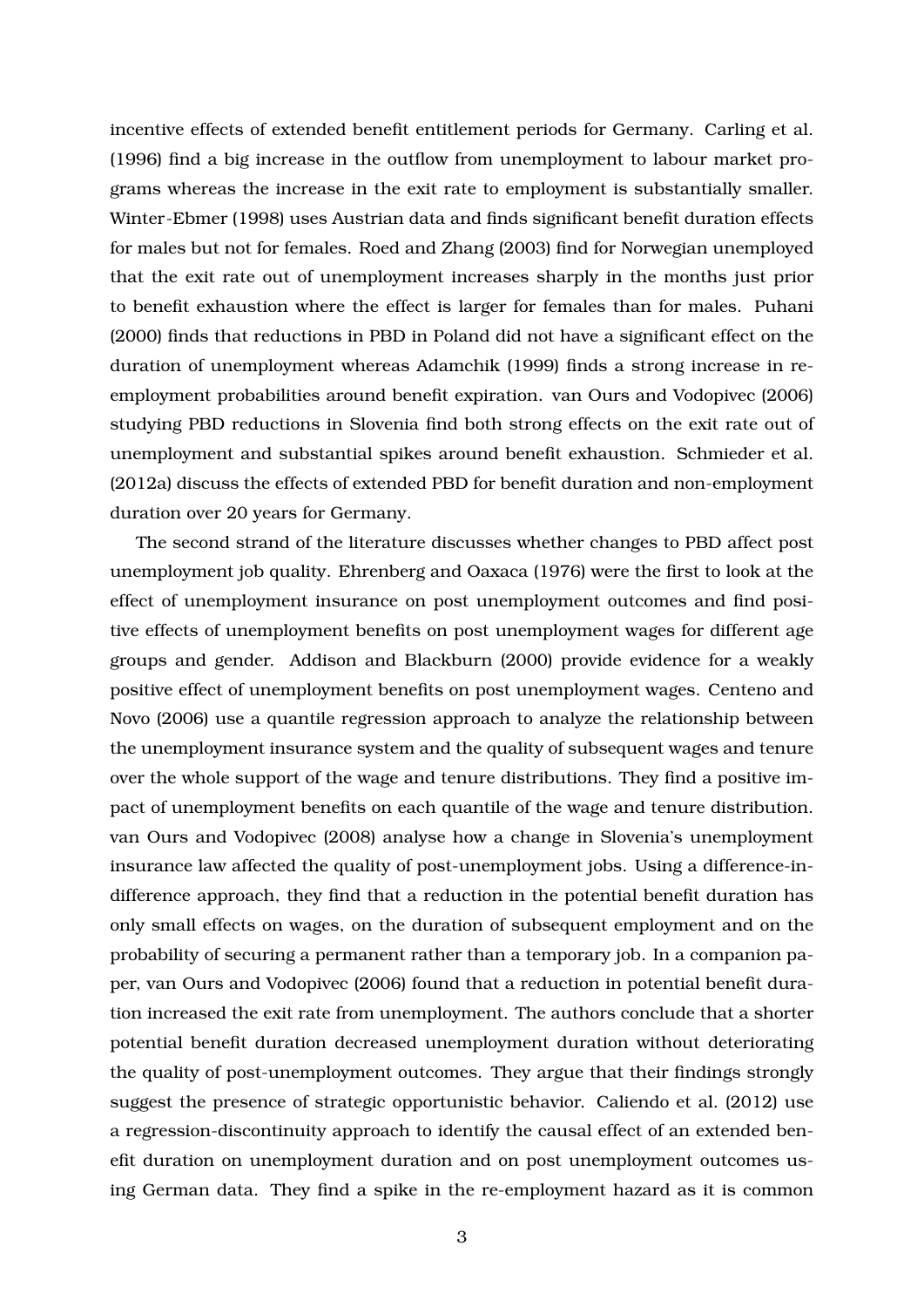in similar empirical studies. Further they show that the unemployed who obtain a new job close to benefit exhaustion are more likely to exit subsequent employment and receive lower wages than than their counterparts with extended benefit duration. Centeno and Novo (2009) use sharp discontinuities in the eligibility of unemployment benefits in Portugal to identify the existence of a liquidity effect of the unemployment insurance system. In particular, they detect a positive impact in the match quality for the most liquidity constrained individuals, i.e. the individuals at the bottom of the wage distribution. Deroyon and Le Barbanchon (2011) use French administrative data to investigate the effect of potential benefit duration on unemployment exits and job quality using a regression-discontinuity design. They find a significant and large effect of benefit duration on unemployment exits to work. They also find evidence for a positive effect of benefit duration on starting wages. However, they do not find any evidence that prolonged benefit duration leads to longer lasting post unemployment employment spells. Finally, Schmieder et al. (2012b) analyze the long-term effects of extensions in UI durations taking into account not only the initial, but also all recurrent nonemployment spells. They find significant long-run effects of an extension in UI duration on the duration of nonemployment up to three years after the start of the initial spell.

The third literature discusses policy design. Starting from the original insight of Baily (1978), Chetty (2008) use the evidence by reduced form studies to discuss whether the level of unemployment benefits is set so as to maximize welfare.<sup>4</sup> Schmieder et al. (2012a) discuss optimal potential benefit duration over the business cycle. Haan and Prowse (2010) discuss the employment, fiscal and welfare effects of unemployment insurance using a structural life-cycle model allowing for endogenous accumulation of experience. They conclude that from a welfare point of view, reductions of benefit entitlement should be favored over reforms of replacement rate reductions.

Our paper complements existing studies on the post unemployment effects of PBD. We focus on employment and earnings, outcomes that can be observed for *all* job seekers. In contrast, by focusing on wages and sub-sequent tenure, the existing literature analyzes outcomes that are only observed for job seekers who find employment. We also adopt a longer time window and focus on the global outcomes employment and earnings. Doing so allows picking up not only short-term immediate effects but also effects that build up over time. For instance, if shortened PBD improves job seekers' leadership skills, one might see this effect only in a longer-run context. Furthermore, sub-group analyses by industry and occupation of previous job shed light on the role of reduced human capital and skill depreciation as a potential explanation

<sup>&</sup>lt;sup>4</sup>Also, see Chetty (2009) for a general description of the sufficient statistics approach.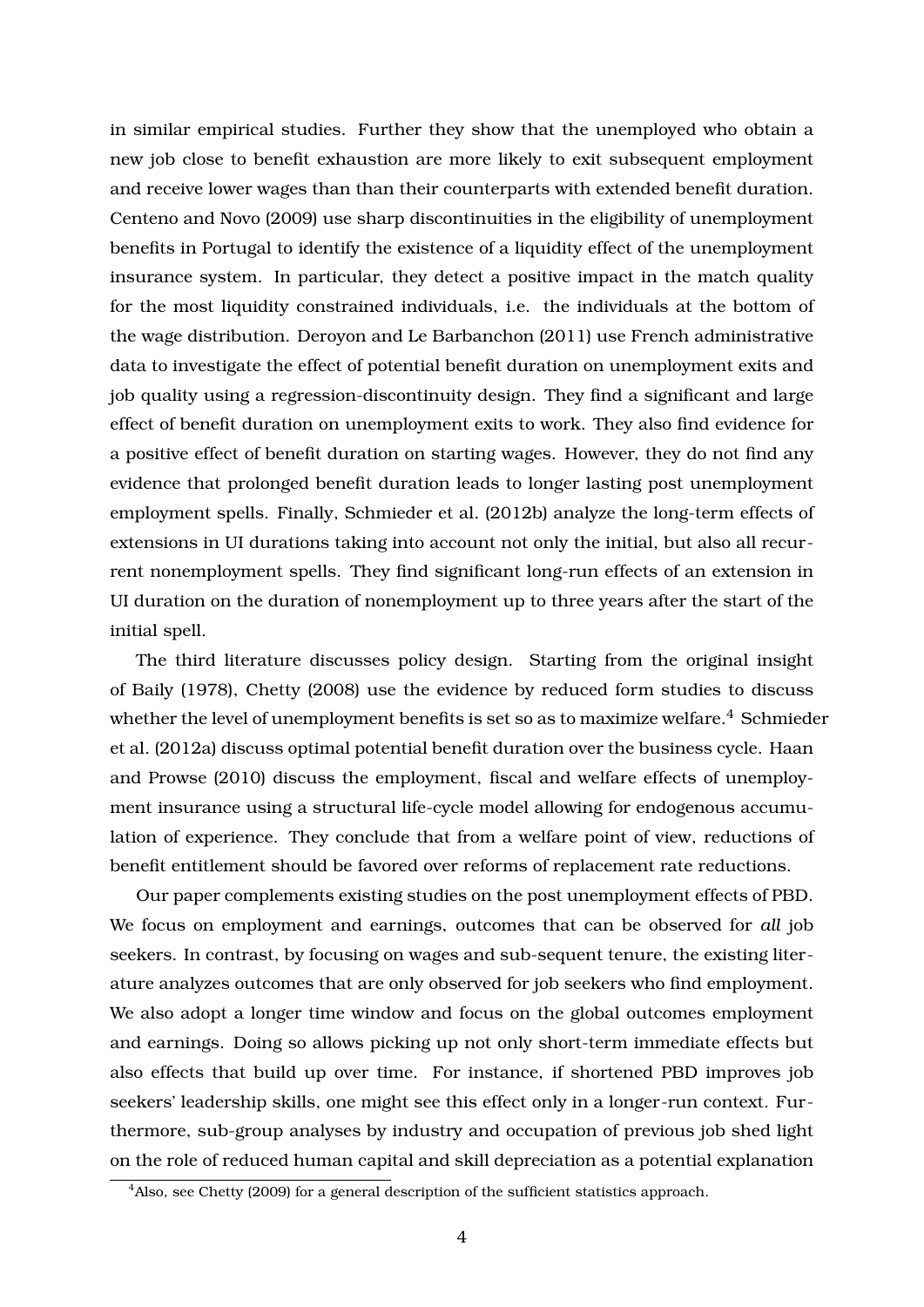for positive medium run effects. Finally, we conceptually contribute to the literature by discussing results in a novel and encompassing framework.

The remainder of this paper is structured as follows. Section 2 discusses the institutional background. Section 3 provides information on the data sources and a set of key descriptive statistics. Section 4 discusses the econometric framework and our main identification strategies. Section 5 presents the main results, and section 6 provides a summary and implications of our findings.

# **2 Institutional Background**

This section discusses the relevant background on unemployment insurance, earnings, and employment in Switzerland. Job seekers are entitled to unemployment benefits if they meet two requirements. First, they must have paid unemployment insurance taxes for at least six months in the two years prior to registering at the public employment service (PES). The contribution period is extended to 12 months for those individuals who have been registered at least once in the three previous years. Job seekers entering the labor market are exempted from the contribution requirement if they have been in school, in prison, employed outside of Switzerland or have been taking care of children. Second, job seekers must possess the capability to fulfill the requirements of a regular job - they must be "employable". If a job seeker is found not to be employable there is the possibility to collect social assistance. Social assistance is means tested and replaces roughly 76 % of unemployment benefits for a single job seeker with no other sources of earnings (OECD, 1999).

Prior to July 1, 2003, job seekers were eligible for 520 daily payments of benefits during a two year framework period. Those 520 benefit days are equivalent to two years of potential benefit duration since the calendar year is composed of 260 working days in the Swiss UI benefit system. The replacement ratio is 80 % for workers earning less than  $3,536$  CHF.<sup>5</sup> prior to unemployment and are not caring for children. The replacement rate decreases gradually to 70 % for job seekers who earned between 3,536 CHF and CHF 4030 and it stays at 70 % thereafter. Benefits insure monthly earnings up to a top cap of 8,900 CHF. Job seekers have to pay all earnings and social insurance taxes except the unemployment insurance tax rate (which stands at about 2 %). This means that the gross replacement rate is similar to the net replacement rate. Job seekers keep these entitlements during a framework period of two years. This means that a job seeker who experiences a spell of 3 months of unemployment and earns 80 % of his insured income remains eligible for the same unemployment

 $51$  CHF = 0.83 EUR.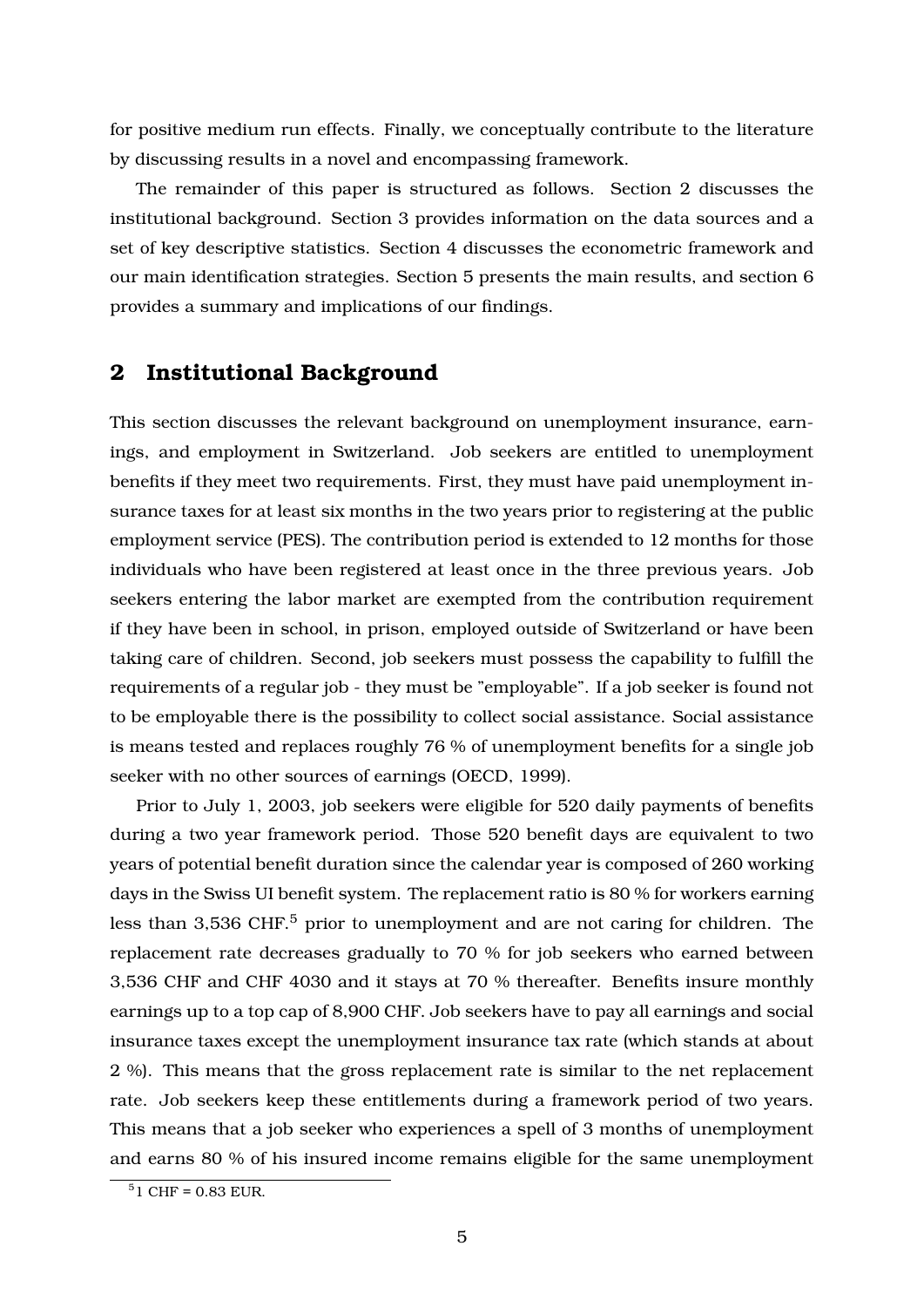benefits for an additional 21 months regardless of how often he leaves and re-enters unemployment. After the framework period of 2 years has ended, the job seeker needs to re-qualify for benefits.<sup>6</sup>

The July 2003 reform changed a range of aspects of the benefit system. First, the reform now requires everyone to have contributed for at least 12 out of the 24 months prior to registering for unemployment benefits. Second, the reform reduced PBD for individuals below the age of 55 years to 400 daily benefit payments, or to 18.5 months.<sup>7</sup> Job seekers aged 55 years or older who had contributed for at least 18 months prior to entering unemployment remained unaffected by the reform. Yet job seekers aged 55 years or older who had only contributes between 12 and 17 months to UI also experienced a cut in PBD. Third, the reform increased benefit levels somewhat for low to medium earners to reflect inflation adjustment. In order to achieve this objective, the replacement rate was kept at 80 % for job seekers with insured earnings of up to 3797 CHF and then gradually reduced over the earnings bracket 3797 to 4340 CHF.

From an identification point of view, the following issues are crucial. First, there were no concurrent changes to other social insurance programs in the period around the 2003 reform. This ensures that our estimates pick up the specific consequences of the reform rather than changes to other social programs. Second, benefit rules depend on current age of individuals rather than on age at registry. Also, reforms to the UI system apply to all job seekers, not just to those who register after the reform. We will discuss below how we take this into account in our estimation framework. Third, the reform was signed into force around a time when the Swiss labor market situation was deteriorating. The unemployment rate reached a low of slightly over 1.5 % in the first quarter of 2001, increased considerably after the bursting of the ".com" bubble to a high of 4 % in the last quarter of 2003. Unemployment decreased first slightly then more rapidly to reach a trough of 2.5 % in the second quarter of 2008. Deteriorating aggregate demand for work is likely to introduce a downward bias into our estimates (in absolute value). Our estimates should be read as lower bounds on the true effects of benefit duration reductions.

 $6A$ lso, a repeatedly unemployed job seeker who qualifies for a new framework period with more advantageous benefits moves to this new framework period regardless of his status with respect to unemployment insurance.

 $^{\tilde{7}}$ A year counts 260 benefit days. A job seeker who is eligible for 400 benefit payments can therefore claim benefits for  $18.46$  (=400/260  $*$  12) months.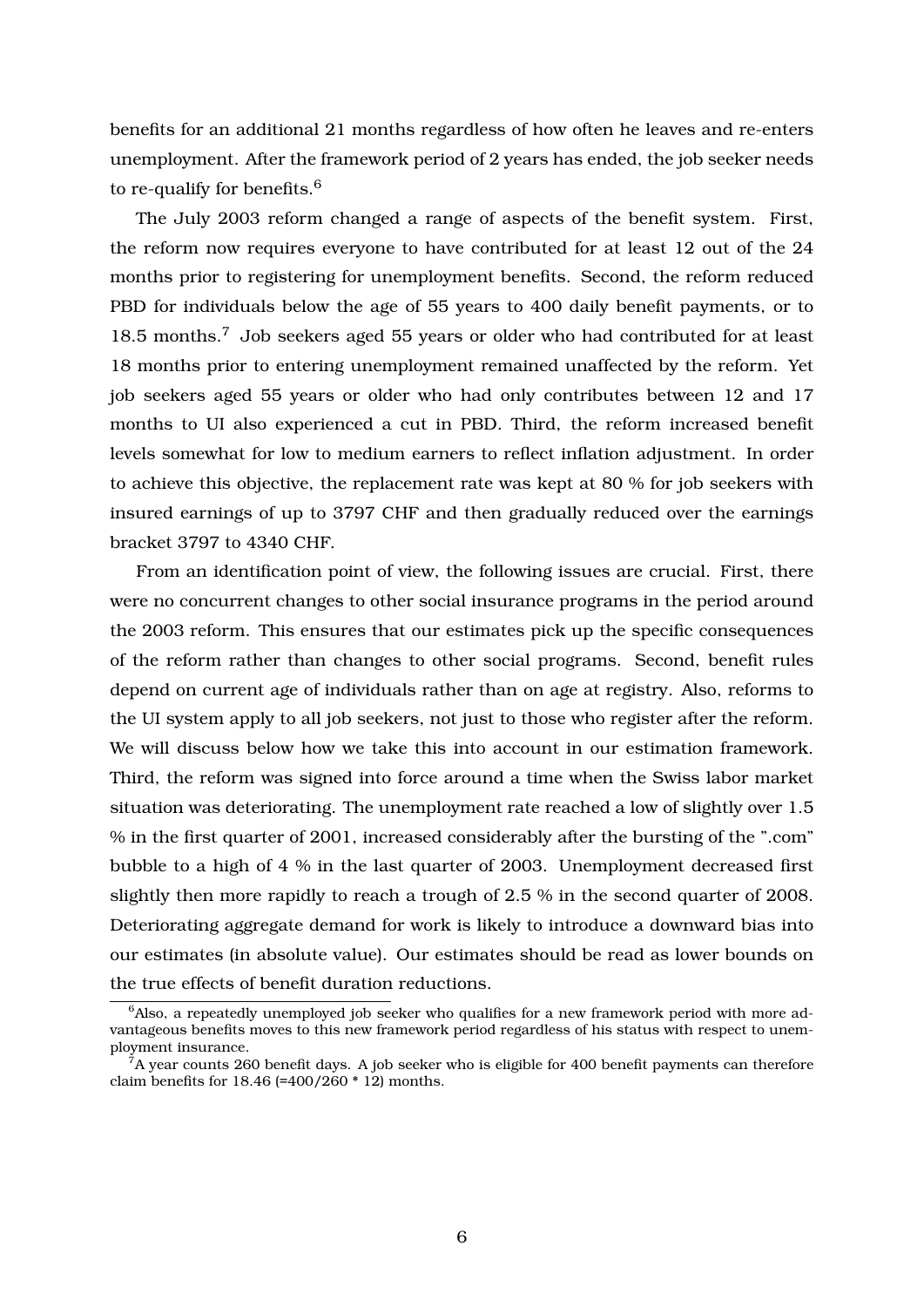## **3 Data and Descriptive Statistics**

This section discusses the data and provides first descriptive evidence on the effects of PBD on medium run earnings and employment.

## **3.1 Data**

The study is based on administrative records of the unemployment insurance register (UIR) database covering information on all individuals registering with the public employment service (PES) between 1999 and 2007. This can be job seekers who are eligible for unemployment benefits, but also individuals who ask the public employment service for assistance.

The UIR contains the exact date when a job seeker can start a new job – the unemployment start-date.<sup>8</sup> The UIR also contains information on when the job starts that a job seeker has found – the job start date. We measure the duration of unemployment as the number of days elapsed between the unemployment start-date the job startdate if those two pieces of information are available. We use the date when the file of a job seeker was closed as a proxy for the unemployment end-date for individuals who do not start a new job. The database also contains socio-demographic characteristics such as gender, age, education, and marital status.

We use information on unemployment benefit payments, employment and earnings from the Swiss social security data (SSD). This data covers a 25 % sample of the universe of all individuals who have contributed to the mandatory first pillar retirement pension system between the period between 1982 and 2008. The social security database can be merged to the unemployment insurance register data through a unique person identifier. The data provides monthly information about earnings from employment, income from non-labor such as unemployment benefits, and also disability and old-age retirement pensions. We extract a history of 50 months before, and 50 months after the beginning of each unemployment spell from SSD for each unemployment spell.

From the merged database containing unemployment register, and social security data, we make a number of additional sampling restrictions. First, we only consider individuals aged between 50 and 59 years at the start of the spell of unemployment, in order to avoid confounding effects because of early retirement considerations<sup>9</sup> Fur-

 ${}^{8}$ The data also contains date of registration and de-registration. The registration date does not correspond to the start date of the unemployment spell because job seekers need to register with the PES the moment they know they will loose a job. This is typically a quarter before they actually loose their job.

 $^9{\rm In}$  addition to that, as a sensitivity test to our main estimates, we also look at a restricted sample that excludes the oldest age cohort of the control group, but do not find evidence that would impair our main findings.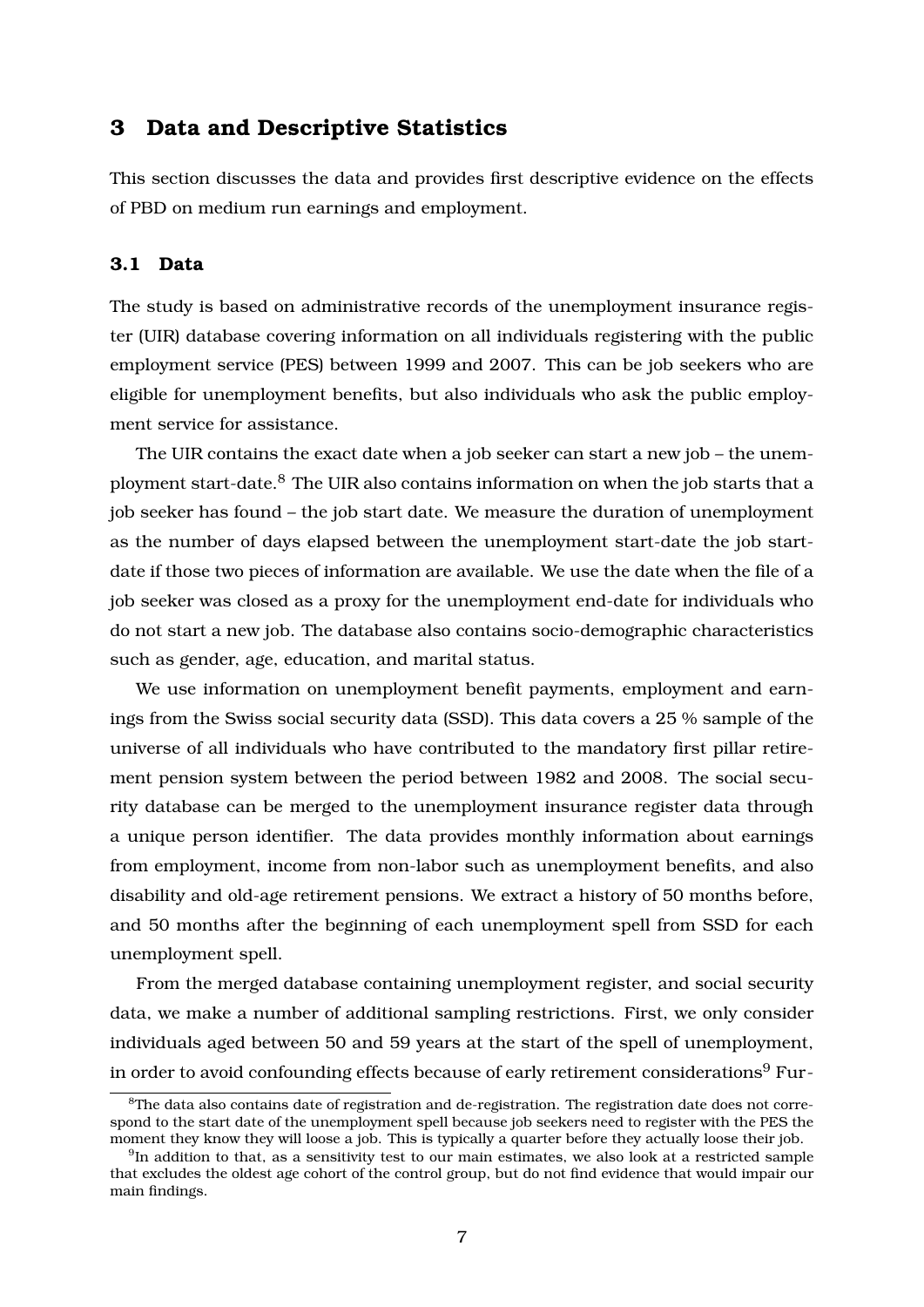ther, the sample contains only individuals who contributed to the unemployment insurance for at least 12 of the last 24 months before getting unemployed. Lastly, we only consider individuals who are fulltime unemployed at least in the first unemployment month. The final sample contains 24'653 spells.

#### **3.2 Treatment and Control Groups**

Table 1 provides information on how treatment and the control groups are defined. Individuals aged below 55 at the start of their unemployment spell are assigned to the treatment group, and individuals aged 55 or older are assigned to the control group. Treatment assignment is solely based on age, because the information about prior UI contributions is not available for the whole sample. Nevertheless, over 85% of our sample claimed unemployment benefits within 3 months after unemployment start, so that eligibility issues should not play a major role. Note however that the control group partly contains treated individuals, so the effects we find should be interpreted as a lower bound to the true effects.<sup>10</sup>

| Age                      | Prior UI contributions | before.    | Benefit entitlement<br>after | Group              |
|--------------------------|------------------------|------------|------------------------------|--------------------|
| < 55                     | 12 months              | 520        | 400                          | <b>Treatment</b>   |
| > 55<br>$\overline{>}55$ | 12 months<br>18 months | 520<br>520 | 400<br>520                   | Control<br>Control |

Table 1: Treatment assignment

*Notes:* Table 1 shows the treatment assignment, which is based on the age at unemployment start.

For each individual unemployment spell we observe a history of monthly unemployment benefits, earnings from employment around unemployment start of up to 50 months before, and up to 50 month after unemployment start.<sup>11</sup> We construct a binary indicator on employment that takes the value 1 if the job seeker has generated positive earnings from employment, and zero otherwise. We observe 11'941 spells of job seekers whose unemployment spell started before the reform was implemented on July 1st, 2003 – 5205 in the treatment group, and 6736 in the control group (table 2). We observe 12'712 unemployment spells starting after July 1st, 2003 – 5549 spells belong to the treatment group and 7163 belong to the control group. Table 2 presents

 $1018\%$  of the unemployed in the control group have between 12 and 18 months of work history within the 24 months after unemployment start. In order to rule out treated individuals in the control group, we analysed a restricted subsample of individuals with at least 18 months of previous employment. The estimates for earnings and unemployment benefits are slightly larger than the baseline estimates. For employment, the findings are almost unchanged compared to the baseline estimates. Estimation results for this restricted subsample are available upon request.

 $11$ Individuals can appear multiple times in our sample: For 13 % of the individuals in the sample, we observe two or more spells.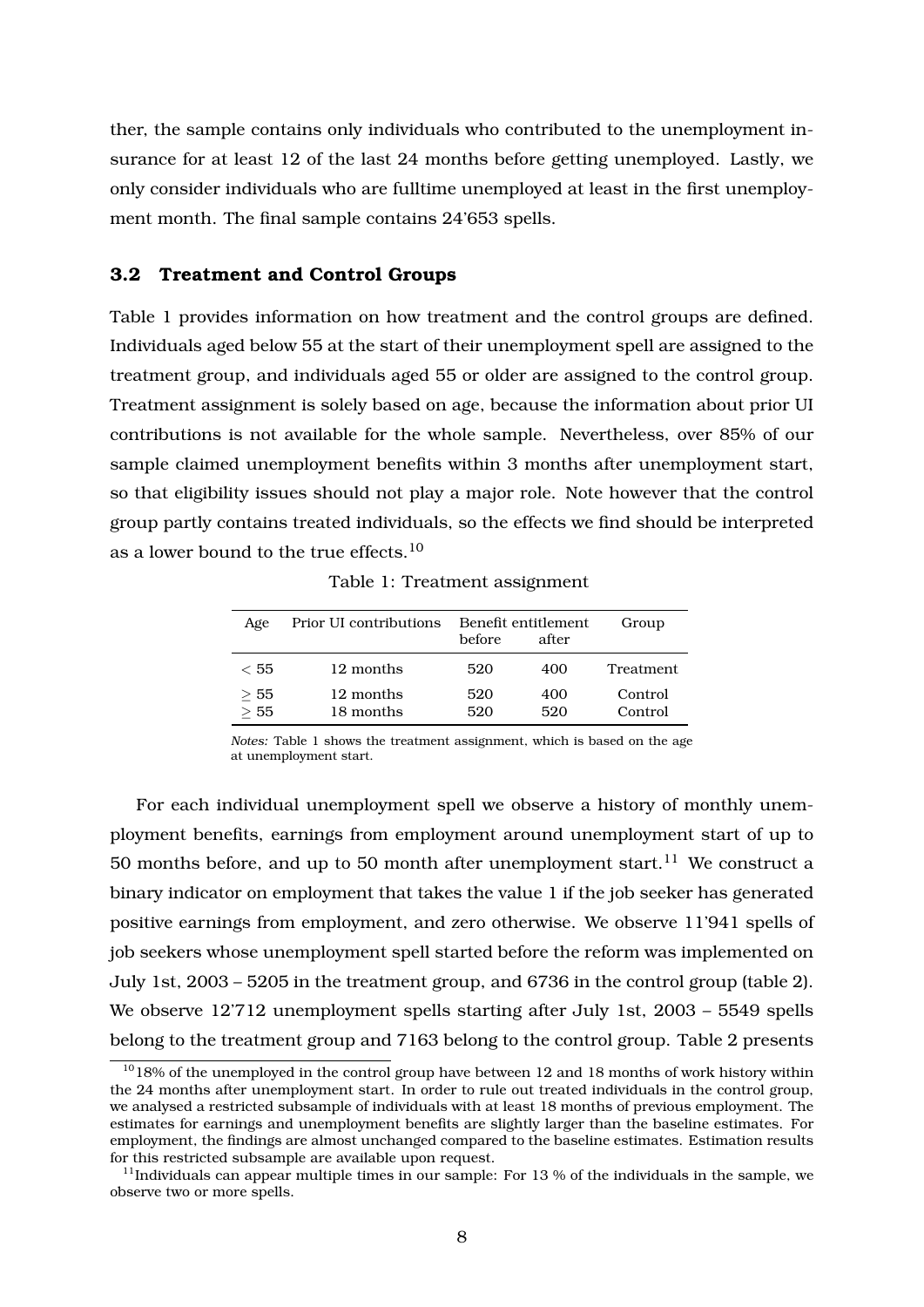selected summary statistics for the treatment ( $D_i=1$ ) and control ( $D_i$ ) group for spells that start before and after the reform.

| radio 2. Science descriptive statistics (incaris) |               |         |  |         |              |  |  |
|---------------------------------------------------|---------------|---------|--|---------|--------------|--|--|
|                                                   | Before reform |         |  |         | After reform |  |  |
|                                                   | $A_c=0$       |         |  | $A_c=1$ |              |  |  |
| Treatment status                                  | $D_i=0$       | $D_i=1$ |  | $D_i=0$ | $D_i=1$      |  |  |
| Dependent variables (prior to unemployment)       |               |         |  |         |              |  |  |
| Unemployment benefits                             | 261.85        | 238.41  |  | 243.16  | 247.07       |  |  |
| Employment                                        | 0.87          | 0.87    |  | 0.88    | 0.87         |  |  |
| Earnings                                          | 4556.15       | 4621.17 |  | 4593.2  | 4639.01      |  |  |
| Control variables                                 |               |         |  |         |              |  |  |
| R&D intensity                                     | 0.51          | 0.5     |  | 0.47    | 0.45         |  |  |
| Cognitive                                         | 0.5           | 0.46    |  | 0.46    | 0.47         |  |  |
| Prior work exp.                                   | 0.66          | 0.66    |  | 0.71    | 0.67         |  |  |
| Female                                            | 0.42          | 0.43    |  | 0.43    | 0.45         |  |  |
| <b>Swiss</b>                                      | 0.72          | 0.68    |  | 0.73    | 0.68         |  |  |
| Leader position                                   | 0.73          | 0.69    |  | 0.72    | 0.7          |  |  |
| Marital status                                    |               |         |  |         |              |  |  |
| Single                                            | 0.09          | 0.11    |  | 0.1     | 0.12         |  |  |
| Married                                           | 0.67          | 0.65    |  | 0.63    | 0.63         |  |  |
| Widow                                             | 0.04          | 0.03    |  | 0.04    | 0.03         |  |  |
| Divorced                                          | 0.2           | 0.21    |  | 0.22    | 0.22         |  |  |
| Years of schooling                                |               |         |  |         |              |  |  |
| $\leq$ 7 years                                    | 0.04          | 0.05    |  | 0.04    | 0.04         |  |  |
| 8-9 years                                         | 0.04          | 0.05    |  | 0.04    | 0.04         |  |  |
| $10-11$ years                                     | 0.05          | 0.04    |  | 0.05    | 0.05         |  |  |
| $12-13$ years                                     | 0.28          | 0.27    |  | 0.39    | 0.37         |  |  |
| $> 14$ years                                      | 0.06          | 0.06    |  | 0.08    | 0.09         |  |  |
| Other                                             | 0.44          | 0.45    |  | 0.28    | 0.28         |  |  |
| No of observations                                | 520,300       | 673,379 |  | 502,031 | 645,795      |  |  |
| No of spells                                      | 5205          | 6736    |  | 5549    | 7163         |  |  |
|                                                   |               |         |  |         |              |  |  |

Table 2: Selected descriptive statistics (means)

*Notes:* Table 2 shows means of selected variables for the treatment and control group for individuals who registered before or after July 1, 2003 respectively. R&D intensity is a dummy that equals to one if the R&D-intensity of the industry of the previous employer is above median. Cognitive is a dummy that equals one if the previous occupation of a job seeker is mainly cognitive. Prior work exp. shows the proportion of individuals who were continuously employed during at least 24 months prior to their unemployment spell.

Job seekers in the control group claimed on average 262 CHF per month of unemployment benefits in the period 50 months before entering unemployment. Treatment group job seekers earn benefits that are 25 CHF unemployment lower that control group job seekers before the reform, and virtually the same for unemployment starts after the reform. Employment probabilities are basically identical for treatment and control group, for both, unemployment starts before and after the reform. Earnings are on average slightly higher in the treatment group before and after the reform. This difference might be explained by the fact that the treatment group is on average younger than the control group and is less likely to early retire.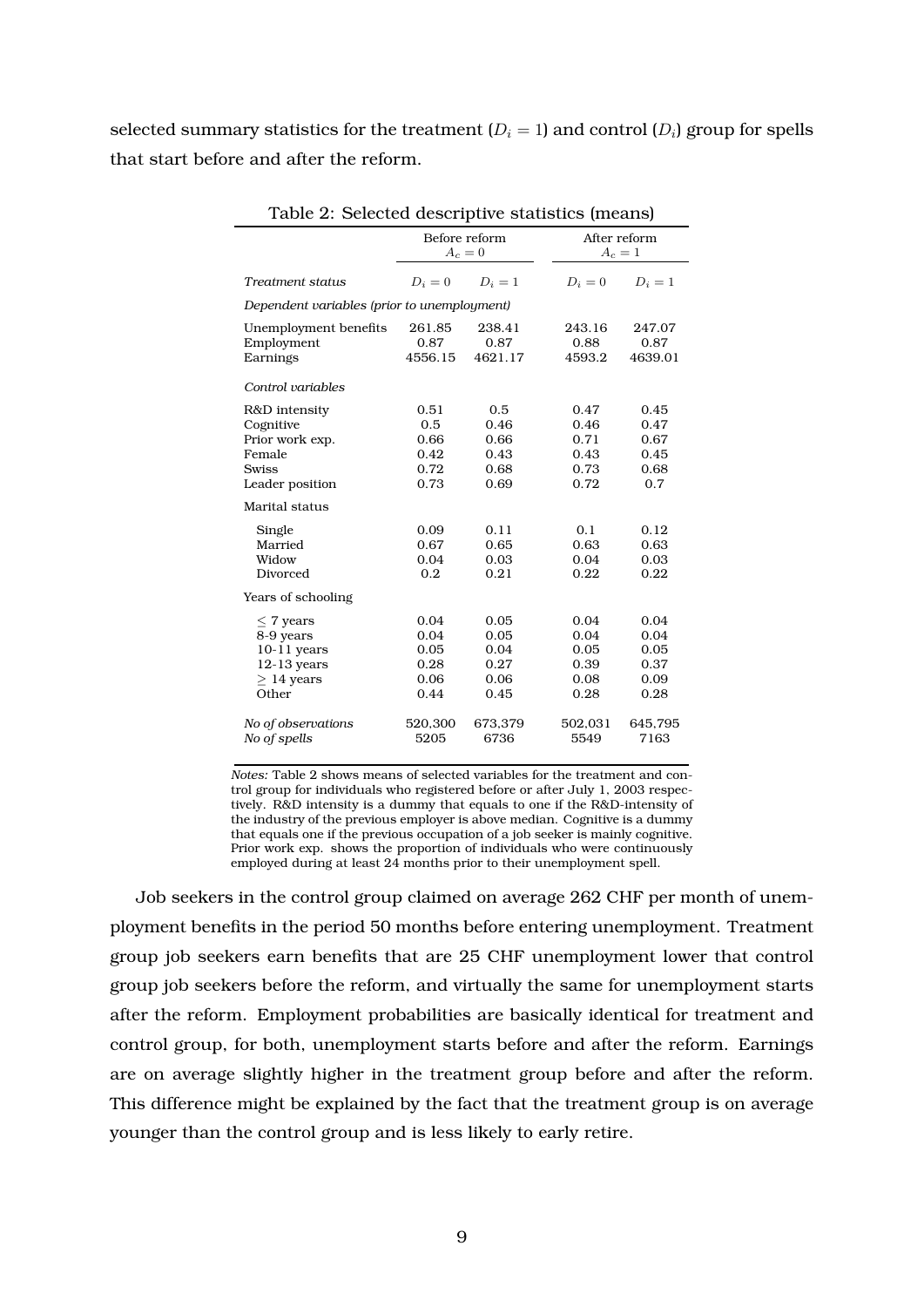R&D intensity is a dummy that equals one for job seekers whose previous employer is active in a R&D-intense industry (splitted by median).<sup>12</sup> As expected the dummy varies around 0.5 for treated and untreated before the reform. However, after the reform, the proportion of job seekers from R&D-intense industries decreases slightly to around 0.47 and 0.45 respectively. Cognitive is the proportion of job seekers whose previous occupation consisted mainly of cognitive tasks.<sup>13</sup> Before the reform, the proportion is 0.5 for untreated and 0.46 for treated individuals respectively. After the reform, the proportion of mainly cognitive skilled job seekers in the control group decreases to 0.46, and the one of the treatment group increases slightly to 0.47. Prior work experience is the proportion of job seekers who with a continuous work experience of at least 24 months prior to their unemployment spell. The proportion of job seekers with a long work history is around two thirds for spells that started before the reform. After the reform, this proportion slightly increases to 0.71 for individuals in the control group, and stay virtually unchanged for the treatment group. The share of female job seekers varies between 42 % and 45 %. The proportion of Swiss citizens is fairly stable for unemployment spells starting before and after the reform, and amounts to 68 % in the treatment group and around 72 % in the control group. Around 73 % of the individuals in the control group, and roughly 70 % of the individuals in the treatment group worked in a leader or expert position. There are no large differences between the four groups relative to their marital status: Around two thirds of the individuals are married, one fifth is divorced, roughly 10 % are singles and 4 % are divorced. The largest differences between unemployment starts before and after the reform are found for years of schooling: The share of individuals with less than 7 years of schooling, between 8 to 9 years of schooling, between 10 and 11 years, and those with more than 14 years of schooling remains fairly stable over time and across treatment and control groups. The share of individuals with 12 to 13

 $12$ R&D intensity of an industry is the average expenditures for R&D for the neighboring countries of Switzerland (Germany, Austria, France and Italy) over the years 2005 to 2008 at the two digit NACE level. We merge this information to each job seeker based on industry prior to loosing job. R&D intensive industries are those that have expenditures that exceed the median expenditure, the remaining industries representing the low R&D industries. High R&D industries are for example manufacture of chemicals and pharmaceuticals, manufacture of computer, electronic and optical products, manufacture of machinery, equipment and motor vehicles, or industries in professional, scientific and technical activities.

 $^{13}$  For the classification of occupations into cognitive and manual task content, we follow an approximation suggested in Acemoglu and Autor (2011). The autors propose a simple classification of occupations into four broad task dimensions: (1) abstract, non-routine cognitive tasks, (2) routine cognitive tasks, (3) routine manual tasks, and (4) non-routine manual tasks. We further condense the first and second category into a "cognitive tasks" group, and the third and fourth into a "manual tasks" group. The most important occupations requiring cognitive skills are engineers, clericals and occupations in administrative support, sales, and education. The most important occupations requiring manual skills are occupations in construction, in production and manufacture of raw materials, and in services and housekeeping.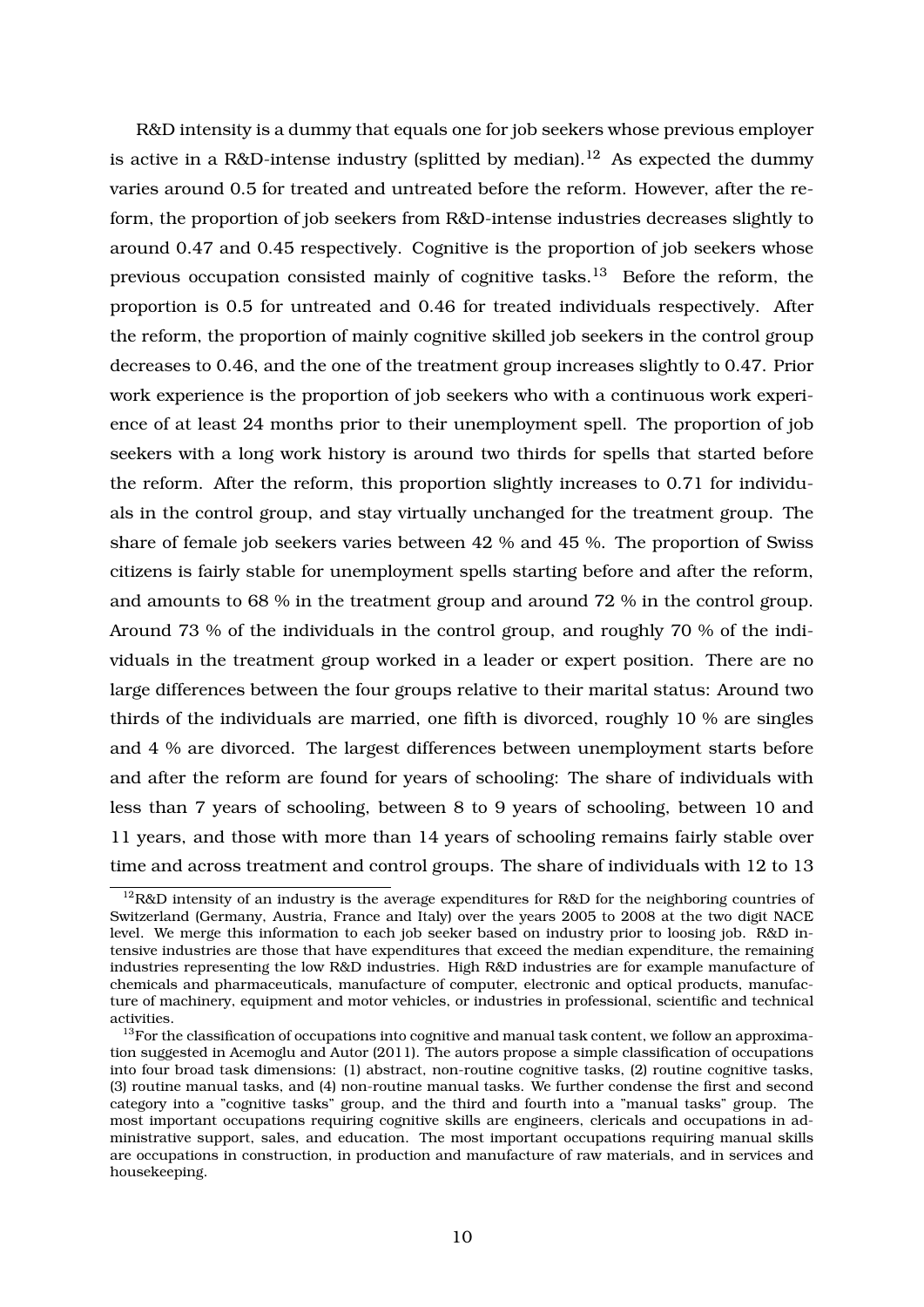years of schooling, however, increases largely from 28 % before to almost 40 % after the reform. At the same time the share of individuals for whom the attained education level is unknown decreases from 45 % to 28 % over time. Thus, changes in data quality account for this substantial shift in measured education levels. This shift affected treated and untreated individuals in the same way, and will not invalidate our identification strategy.

## **4 Econometric Framework**

This section presents an econometric analysis of the effects of PBD on employment and earnings, and discusses the underlying identification assumptions. The specific design of the reform creates a natural control group for which the benefit entitlement remained unchanged, and a treatment group for which the PBD was reduced from 24 months (520 days) to 18 months (400 days). In order to discuss estimation and idenfication assumption, let  $Y(1)$  be the treated outcome, and  $Y(0)$  the non-treated outcome.  $D \in \{0, 1\}$  is a treatment indicator that is 1 if an individuals receives treatment, i.e. is below 55 years old at unemployment start, and 0 else. Let  $Y_0$  denote the outcome prior to the reform, and  $Y_1$  the outcome after the reform. The observed outcome after the reform can then be written as  $Y_1 = DY_1(1) + (1 - D)Y_1(0)$ . The difference-in-difference estimator is then given by

$$
DiD = [E(Y_1 | D = 1) - E(Y_1 | D = 0)] - [E(Y_0 | D = 1) - E(Y_0 | D = 0)]
$$

The difference-in-difference estimator identifies the average treatment effect on the treated by comparing differences in outcomes between the outcomes of the treated and the untreated before and after the reform. The main assumption that has to hold for the difference-in-difference estimator to identify the average treatment effect on the treated in repreated cross sections are parallel time trends for the treatment and control group in absence of the treatment, i.e.  $E(Y_1(0)-Y_0(0) | D = 1) = E(Y_1(0)-Y_0(0) |$  $D = 0$ .<sup>14</sup>

We test this assumption in section 5 by analyzing the time trends of the outcomes for the treatment and control group and find that time trends for unemployment benefits, employment and earnings are equal in periods that were not affected by the 2003 reform. We take this as an indicator that the main identification assumption of equal time trends is not violated. In this case, the difference-in-difference estimator can be rewritten as

<sup>&</sup>lt;sup>14</sup>See also Lee and Kang (2006) for a detailed discussion of the identification assumptions in repeated cross sections.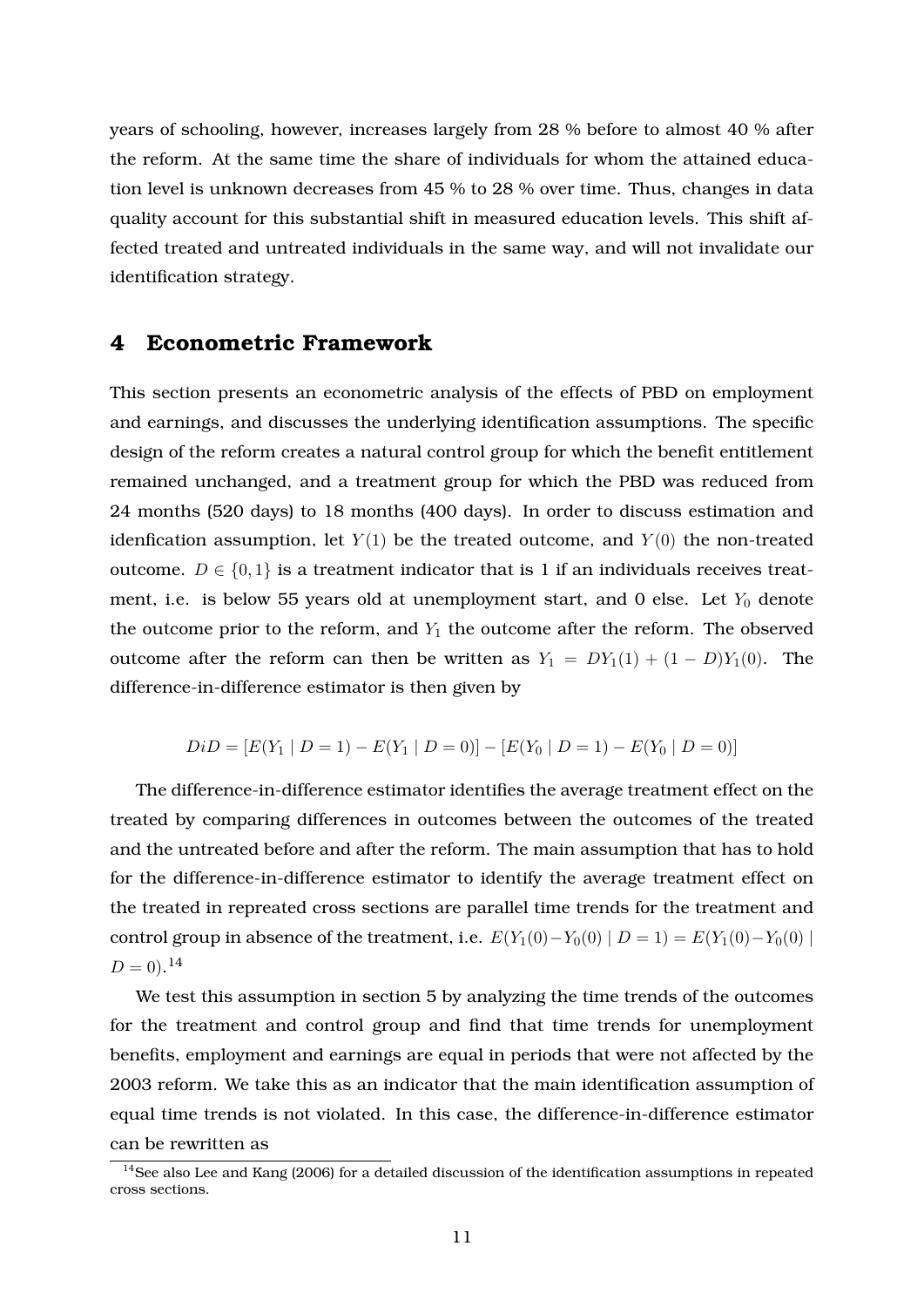$$
DiD = E(Y_1(1) - Y_1(0) | D = 1)
$$

and identifies the average treatement effect on the treated.

# **5 Results**

This section discusses the estimation results. Subsection 5.1 presents graphical evidence, subsection 5.2 presents the main estimation, subsection 5.3 discusses some sensitivity estimations, and subsection 5.4 analyses the issue of heterogeneity in treatment effects.

#### **5.1 Descriptive evidence**

Figure 1 shows the structure of the data. We can distinguish five periods:  $\tau_0$  is the period before unemployment start, i.e. 50 to 1 months before registering.  $\tau_1$  marks the period 1 to 12 months after unemployment start. In this period, treatment and control group are both entitled to benefits.  $\tau_2$  identifies the period 13 to 17 months after unemployment start, where treated - like the untreated - still get unemployment benefits. In this period anticipation effects start to play a role, because unemployment benefits of the treated will run out soon.  $\tau_3$  is the period 18 to 24 months after unemployment start, and is directly affected by the reform. During this period, untreated individuals still get benefits, whereas treated individuals are no longer entitled. This period captures the direct or mechanic effect of the reduced PBD. Finally, *τ*<sup>4</sup> captures the period 25 to 50 months after unemployment start and allows to identify medium run effects of the PBD.





*Notes:* Figure 1 shows the data structure with its division into  $\tau_0$  to  $\tau_4$ .

There are three issues with this data structure: First, we cannot observe the full history of 50 months after the beginning of unemployment for spells starting after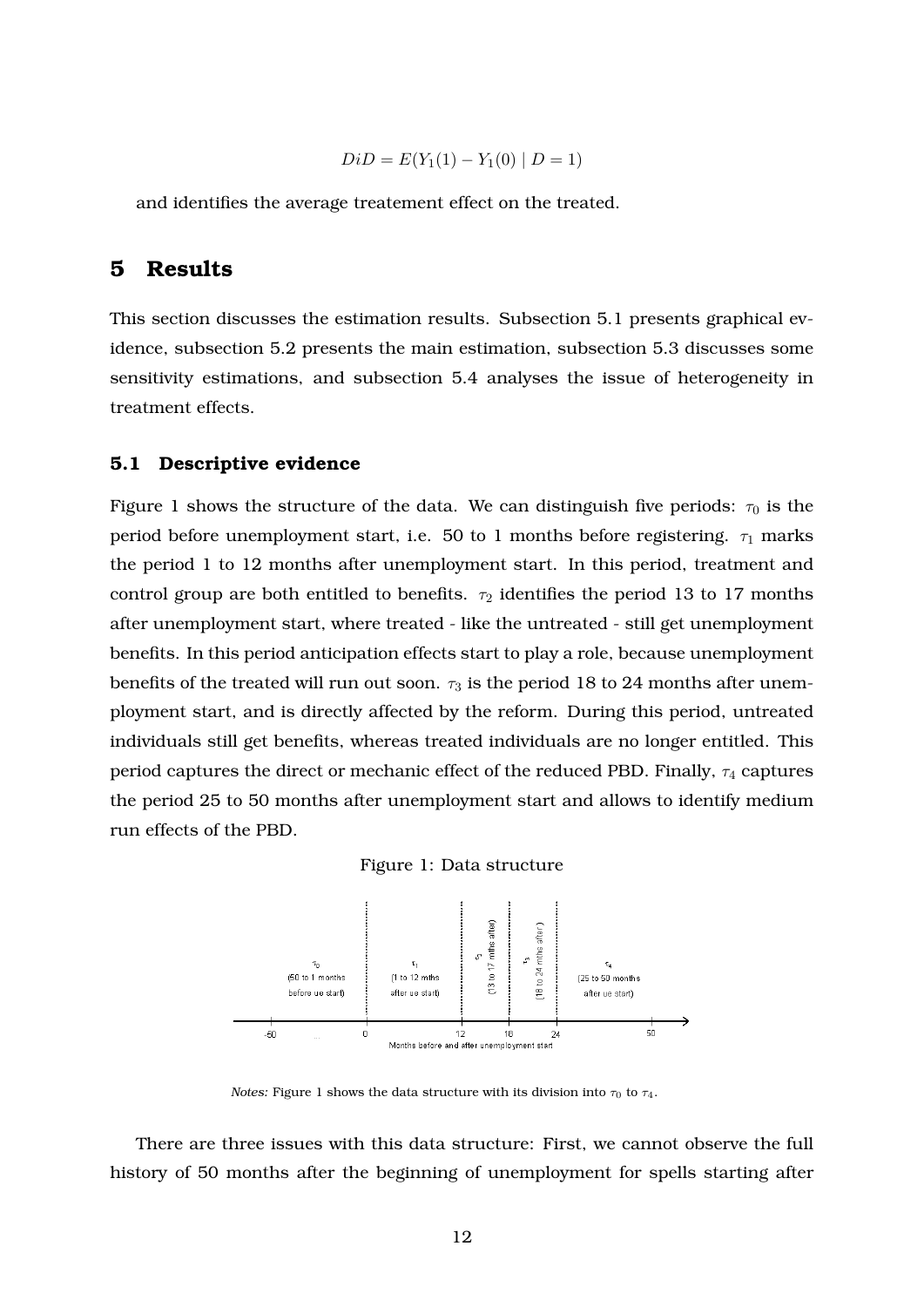November 2004 since our observation period ends in December 2008. This lack of observation window should, however, not impair our identification strategy, because both, control and treatment groups, are affected by this gradual sample reduction in the same way. Second, due to the treatment assignment which is based on age at unemployment start, individuals in the treatment group gradually "grow" into the control group over time. For example, an individual who is 54 at the start of his unemployment spell will grow into the control group at most 12 months after the start of unemployment. We therefore potentially underestimate the true effects and, again, effects should be regarded as lower bounds. Third, the 2003 reform affected both benefit duration and benefit level. However, this fact is unlikely to affect our results because the change to benefit level affected a narrow income bracket earning between 3,500 CHF and 4,300 CHF, and it targeted job seekers without dependents, a minor fraction of our sample.

Figure 2 shows the average unemployment benefits for the treated (50 to 54 years old) and untreated (55 to 59 years old) 50 months around their unemployment start date. The vertical line at time 0 identifies the start of unemployment. The vertical line at 18.5 months indicates the benefit exhaustion for the treatment group after the reform, and the vertical line at 24 months marks the old exhaustion date before the reform, and the benefit exhaustion date for the control group after the reform respectively. Figure 2a depicts average unemployment benefits for individuals who registered before the policy change in July, 2003 and figure 2b illustrates the same situation for individuals who registered after the reform in July, 2003.



Figure 2: Unemployment benefits before and after the reform

*Notes:* Figure 2a shows aggregate unemployment benefits 50 months before and 50 months after unemployment start for individuals who entered unemployment before July 1, 2003. The benefit history is shown for both, the treatment group (*<* 55 years old at unemployment start) and the control group (*≥* 55 years old at unemployment start). Figure 2b shows the benefit history for unemployment spells that started after July 1, 2003. The dotted lines around the benefit history of the control group indicate the 95 % confidence interval.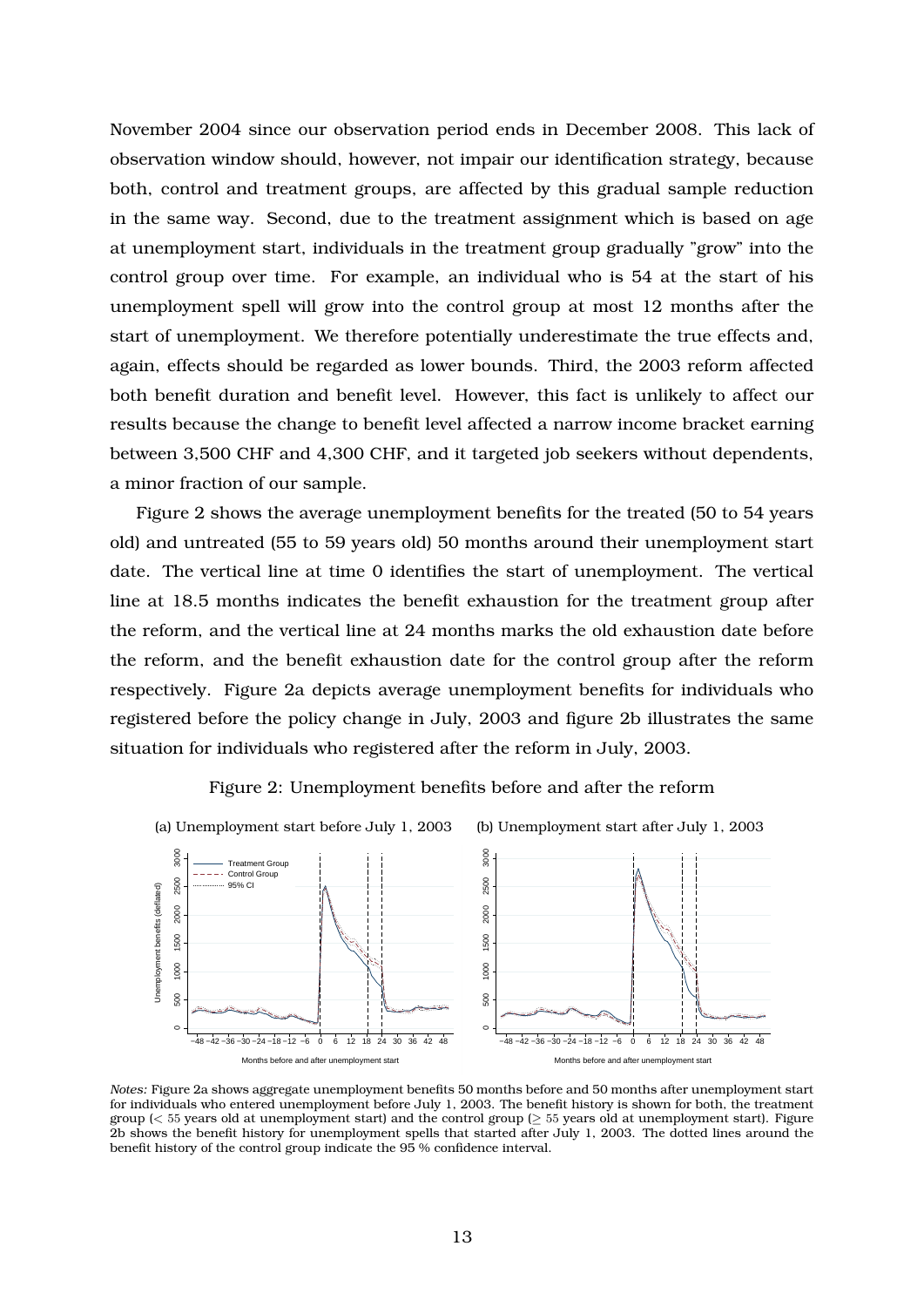Unemployment benefits do not differ between the treated and the untreated before the start of the unemployment spell. Average unemployment benefits range between 72 and 368 CHF per month due to seasonal patterns. Pre-unemployment benefits are not exactly zero, because there can be spells of unemployment before the one we analyze. After registering at the PES, job seekers are entitled to unemployment benefits.<sup>15</sup> This is observed in the data by a sharp increase in average benefits to around 2500 CHF in the first month after unemployment start. Unemployment benefits drop as time elapses because job seekers gradually re-enter employment or exit the labor force through alternative pathways. The benefits of treated and untreated start to diverge after the peak around unemployment start: Average benefits of the treated are lower than those of the untreated. 12 months after the start of a spell there is a kink for both groups. The kink is due to the benefit exhaustion for job seekers who are exempted from the contribution requirements. They can claim a maximum of 260 days of benefit payments, which is equivalent to 12 months. For the treated group, there is another a kink after 18.5 months (equivalent to 400 days) after the beginning of unemployment: This marks the benefit exhaustion date for the treated group after the reform. Note that the kink is also observed *before* (figure 2a) the UI policy change because job seekers in the treated group gradually get affected by the reform even for spells that started before the 2003 reform. But the kink is more pronounced in the data covering job seekers who enter *after* the reform consistent with a larger treatment intensity among this group. After 24 months (equivalent to 520 days), benefits also end for the control group. Average unemployment benefits sharply drop, and fall back to almost its pre-unemployment level thereafter.

Figure 3 highlights the above observations. It shows the difference in differences between the treated and the control group before and after the policy change. In the pre-unemployment period  $\tau_0$  (50 to 1 month before unemployment start), the difference in differences is close to zero and not significantly different from zero (except for the period between 12 and 6 months before unemployment start). Around 6 months after the beginning of a spell, the difference in differences starts to get negative, reaching its minimum in the treatment period  $\tau_3$  (18 to 24 months after). Between 18 and 24 months after unemployment start one can thus observe a negative and significant treatment effect for unemployment benefits. This is the direct and purely mechanic effect of cutting PBD by 6 months for the below 55 years old job seekers. Beyond 24 months, the difference in differences almost immediately reverts to zero.

<sup>&</sup>lt;sup>15</sup>Note that the unemployment start date is defined as the potential entry date for the next job. According to our sample definition, individuals thus fulfill the eligibility for daily benefit payments, conditional on being "employable". Indeed, 85 % of the sample claims unemployment benefits within 3 months after unemployment start.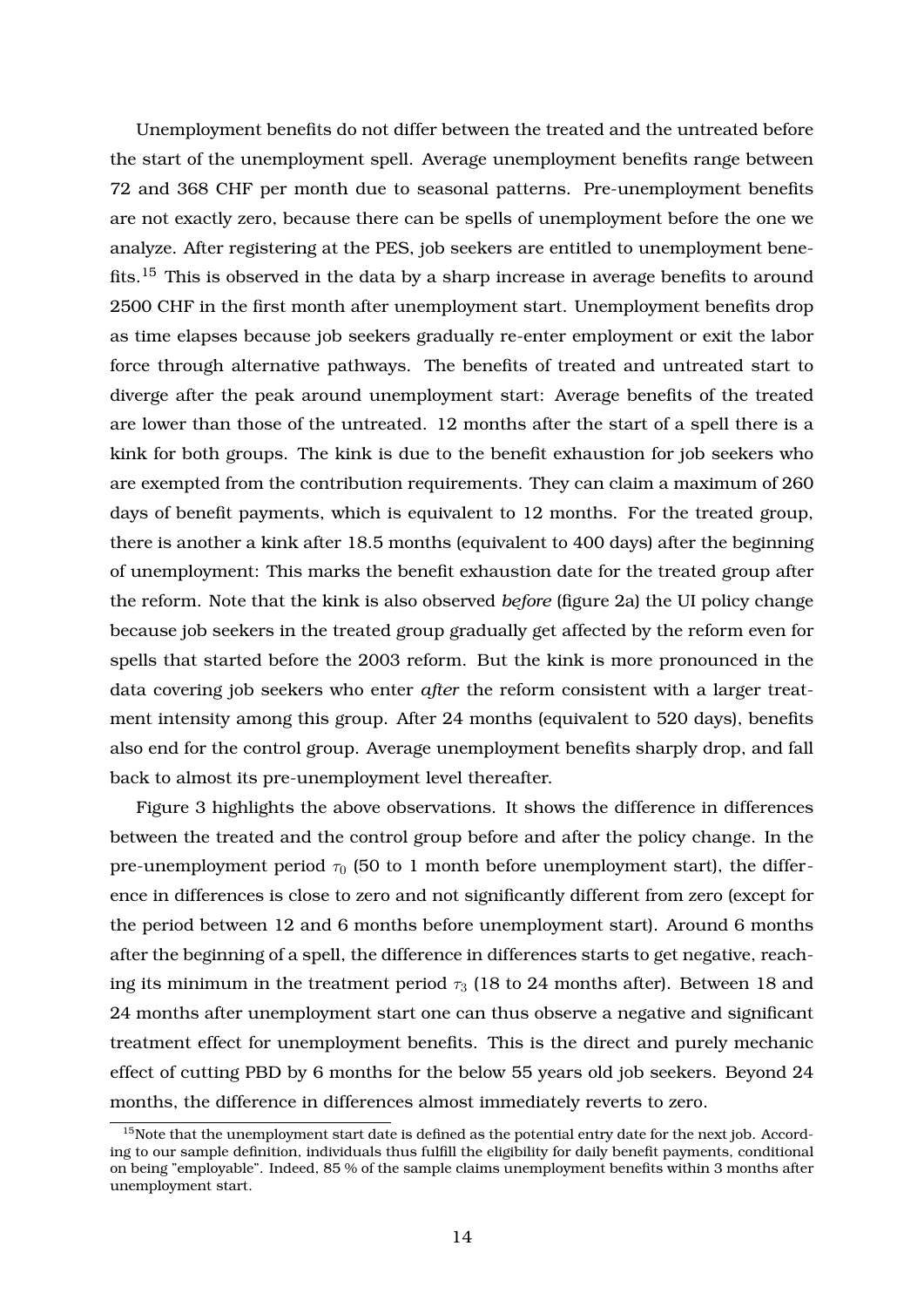Figure 3: Difference in differences in unemployment benefits



*Notes:* Figure 3 shows the difference in differences for unemployment benefits for the 50 months before and 50 months after unemployment start. The dotted lines around the difference in differences indicate the 95 % confidence interval.

Figure 4 replicates the above graphical analysis for employment shares. Preunemployment (50 to 1 months before unemployment) employment shares lie between 0.94, and 0.71. For both, the treated and the untreated, the employment share already starts to fall in the last 12 to 6 months before getting unemployed. In the first month of unemployment, the employment share drops to zero. The unemployed start to find new jobs, and the average employment share rises again to around 60 %. The employment patterns of the treated and control groups start to diverge only after the start of the unemployment spell: Average employment of the treated individuals increases more than the average employment of the untreated individuals before (figure 4a) and after (figure 4b) the reform. This might be due to the fact that the control group is older on average and faces more problems to find a new job. Interestingly, however, the difference in average employment between treated and control group is larger for unemployment spells that started *after* the change in PBD in July, 2003.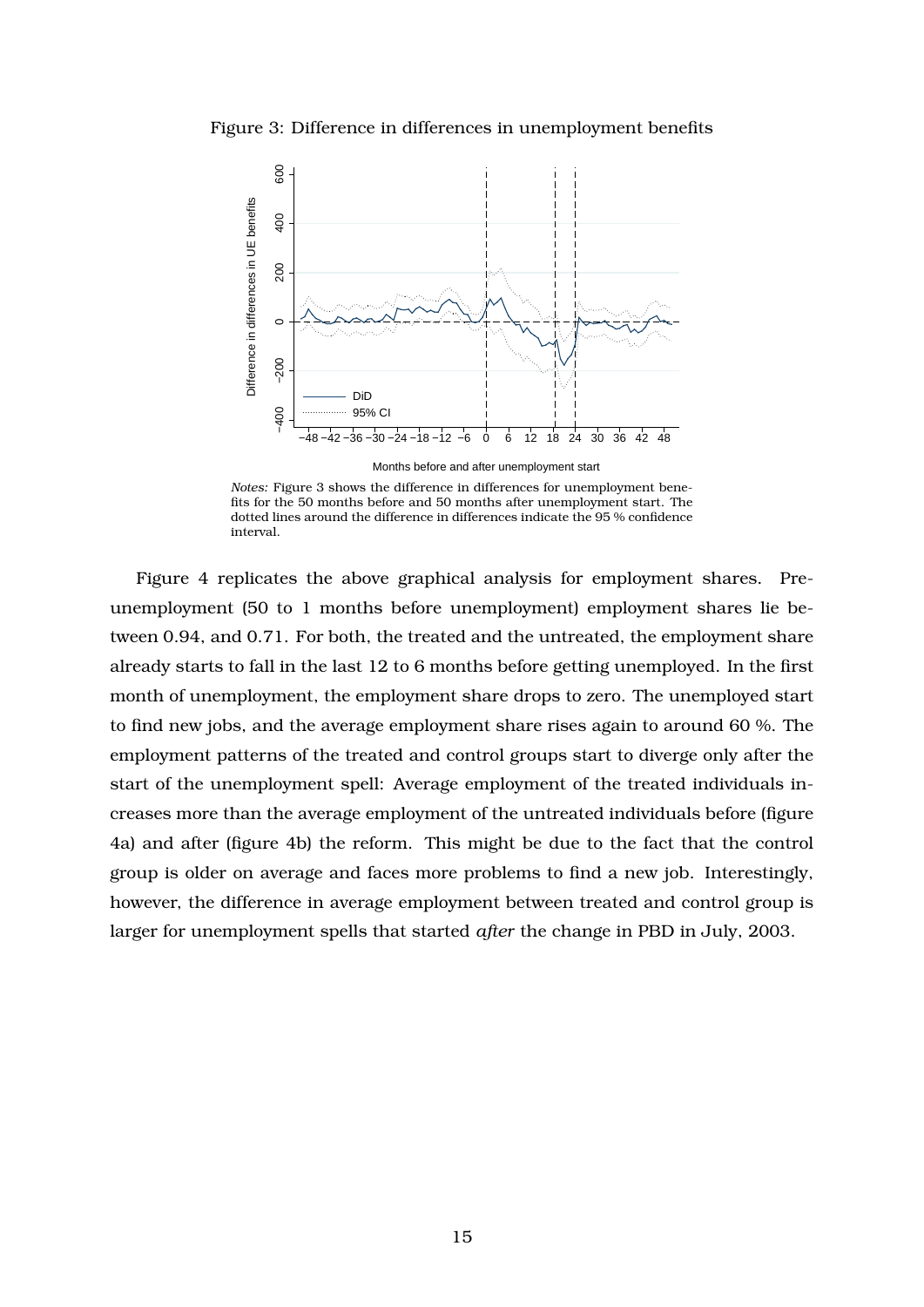#### Figure 4: Employment before and after the reform



*Notes:* Figure 4a shows aggregate employment 50 months before and 50 months after unemployment start for individuals who entered unemployment before July 1, 2003. The employment history is shown for both, the treatment group (*<* 55 years old at unemployment start) and the control group (*≥* 55 years old at unemployment start). Figure 4b shows the employment history for unemployment spells that started after July 1, 2003. The dotted lines around the employment history of the control group indicate the 95 % confidence interval.

Figure 5 confirms this observation. In the period before unemployment start, no treatment effect is detectable and the difference in differences is not statistically different from zero. The employment effect rises up to almost 5 % 20 months after entering unemployment and is statistically different from zero in the anticipation period  $\tau_2$  and in the direct treatment period  $\tau_3$ . Also in the medium run period  $\tau_4$ , the positive difference in differences persists and stays well above zero.



Figure 5: Difference in differences in employment

Months before and after unemployment start

A similar, but more volatile pattern is also observed for earnings. Figure 6 shows that pre-unemployment earnings lie around 4500 CHF, and drop to zero at unemploy-

*Notes:* Figure 5 shows the difference in differences for employment for the 50 months before and 50 months after entering unemployment. The dotted lines around the difference in differences indicate the 95 % confidence interval.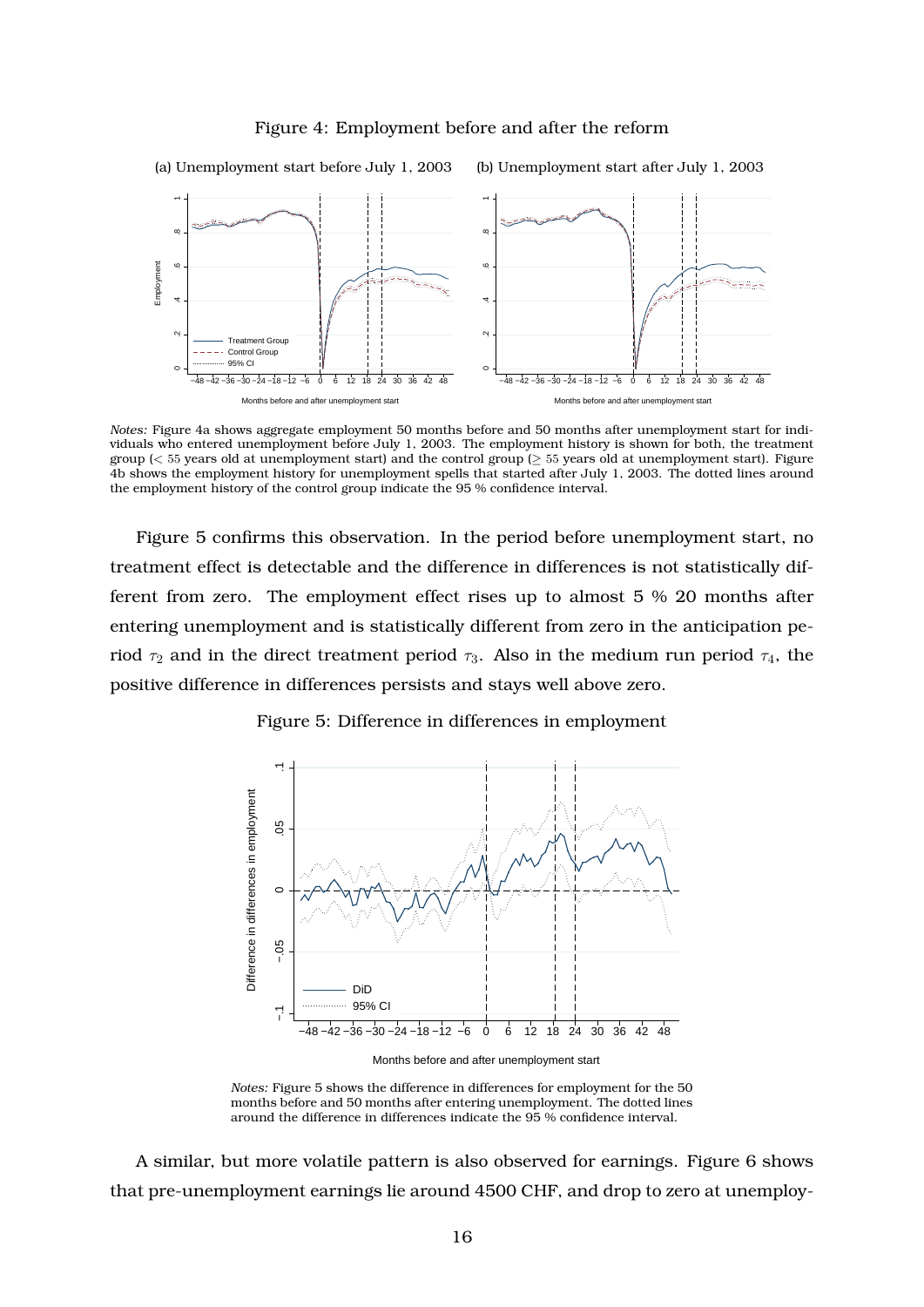ment start. Like the employment share, earnings rise again, but do no longer reach the pre-unemployment level, and stay at a level of around 2000 CHF for the control group, and around 2500 CHF for the treatment group after entering unemployment. Again, although earnings are higher for the treatment group irrespective of whether the start date of a spell was *before* (figure 6a) or *after* (figure 6b) the reform, earnings increase more for the treated than for the untreated in the *after* reform period.

#### Figure 6: Earnings before and after the reform



*Notes:* Figure 6a shows aggregate earnings after unemployment start for individuals who entered unemployment before July 1, 2003. The earnings history is shown for both, the treatment group (*<* 55 years old at unemployment start) and the control group (*≥* 55 years old at unemployment start). Figure 6b shows the earnings history for unemployment spells that started after July 1, 2003. The dotted lines around the earnings history of the control group indicate the 95 % confidence interval.

A look at the difference in differences graph for earnings completes the picture: We do not observe a significant difference in earnings in the pre-unemployment period *τ*0. The earnings difference starts to rise significantly after the beginning of a spell to around 290 CHF in the beginning of the treatment period  $\tau_3$  (18 to 24 months after unemployment start), and remains significantly different from zero also in the medium run period  $\tau_4$  (25 to 50 months after unemployment start).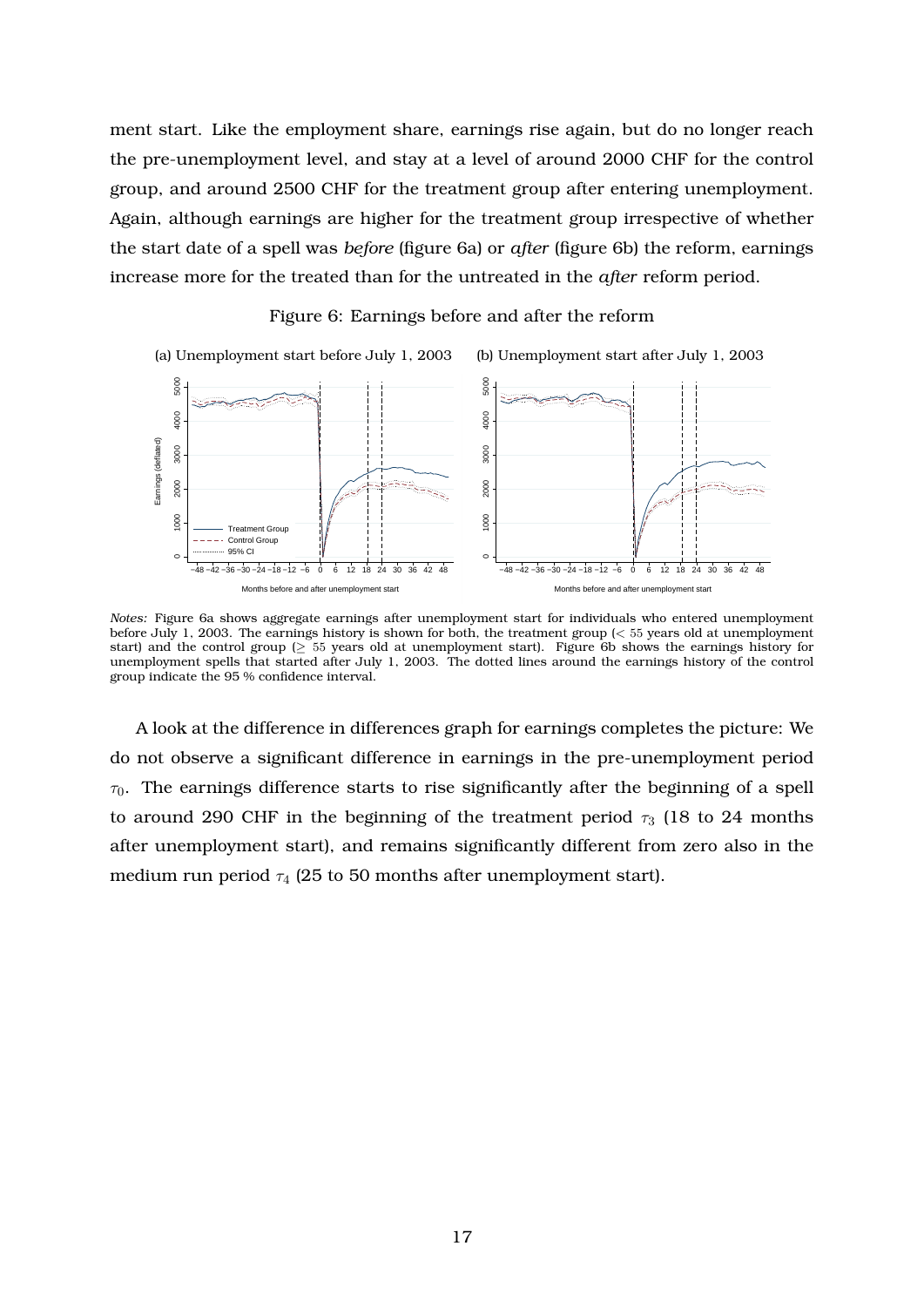

Figure 7: Difference in differences in earnings

Months before and after unemployment start

*Notes:* Figure 7 shows the difference in differences for earnings for the 50 months before and 50 months after unemployment start. The dotted lines around the difference in differences indicate the 95 % confidence interval.

We have seen so far that the reform differentially affected job seekers in a differencein-difference setting. The key concern with this analysis is the identifying assumption that the time trends in outcomes must be parallel in the period after the reform was implemented. This assumption can not be directly tested. We still analyze time trends in outcomes to assess the plausibility of this assumption. Our test proceeds as follows. The reform was applied to in-progress spells. Treated job seekers start to be affected by the cut in PBD even if their spell started before July 1, 2003. Figure 8 shows that the treatment group effectively starts to be affected by the cut in PBD for spells that start after July 1, 2001. Before July 1, 2001, both treated and untreated job-seekers are entitled to 520 days of daily benefits. After July 1, 2001, the treatment group starts to be affected by the benefit reduction with an increasing intensity. That is they lose an increasing number of daily benefit payments at the end of their benefit entitlement period. In other words, the effective PBD for the treatment group reduces gradually from 520 to 400 days for entries into unemployment between July 1, 2001 to July 1, 2003. Finally, for spells that started after July 1, 2003, the treated job seekers are entitled to 400 days, whereas untreated job seekers still get the full 520 days of unemployment benefits.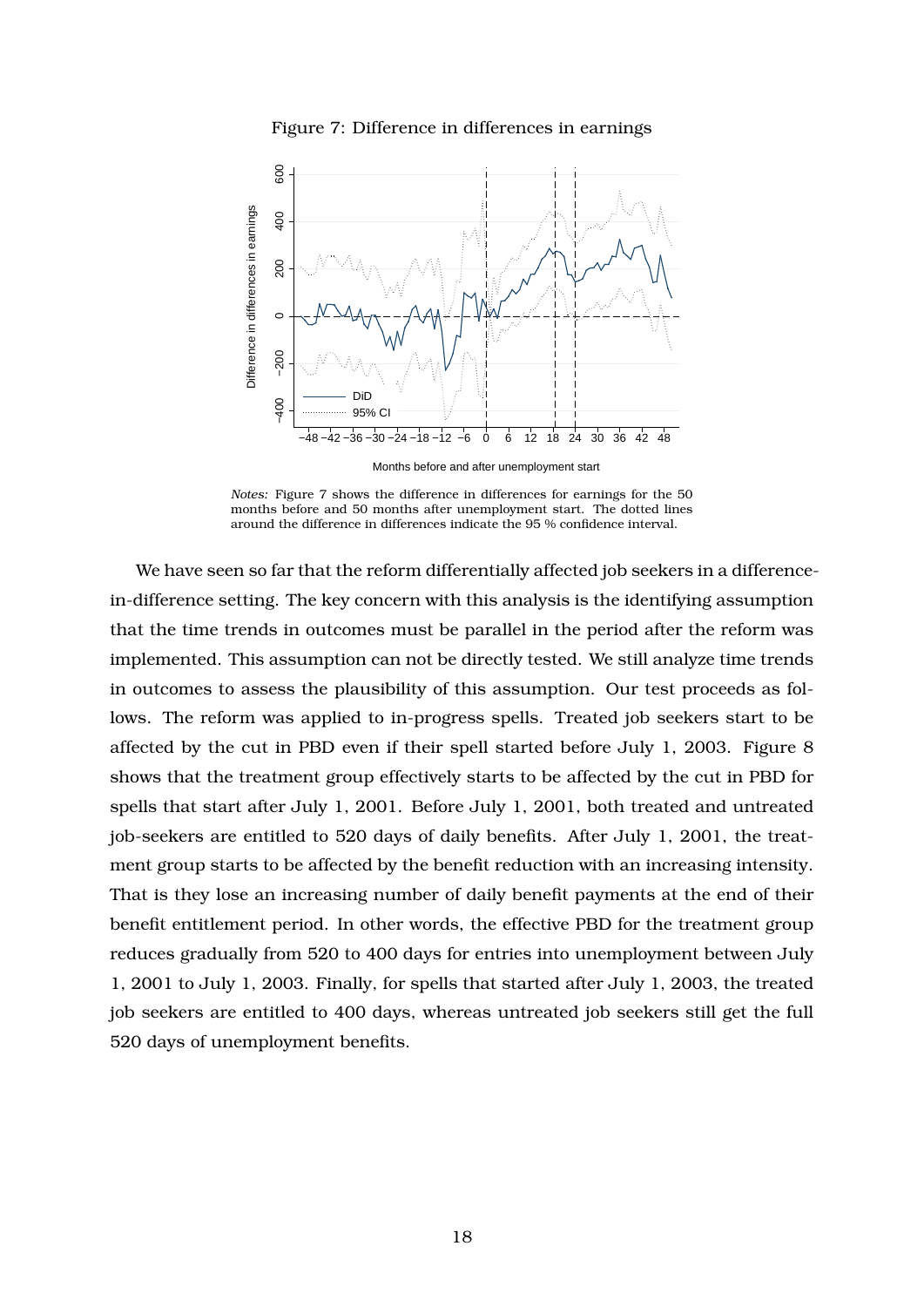#### Figure 8: Timing of Reform



*Notes:* Figure 8 shows the stylized pattern of effective PBD over the quarter of entry into unemployment for the treatment and the control group respectively.

We assess whether the assumption of parallel trends is plausible by analyzing unemployment benefits that job seekers earn in the period 22 to 24 months after entering unemployment. Unemployment benefits should differ between treated and control groups only by a constant amount in the period prior to the third quarter of 2001 if pre-reform trends are parallel. However, starting from July 2001, job seekers in the treated group gradually loose eligibility for benefits in the period 22 to 24 months after their spell starts whereas job seekers in the control group continue to be eligible for benefits. This should create diverging trends in unemployment benefits due to the reform in 2003.

Figure 9a shows unemployment benefits received by treated and control groups in for every quarter between 1999 and 2007. The left hand axis measures the deflated levels of unemployment benefits. The right hand axis measures the difference between treatment and control groups. The vertical line in the third quarter of 2001 depicts the first possible date for which effects of the reform are potentially observable. Indeed, by and large we can observe parallel time trends of spells starting before the third quarter of 2001 for unemployment benefits (figure 9a). For unemployment spells starting after July 1, 2001, we observe an increasing difference between treatment and control group. Figure 9a shows that trends are roughly parallel in the period 1999 to 2001.2 and that the reform led to a reduction in unemployment benefit receipt.

Figures 9b and 9c report a similar analysis for employment and earnings. Results indicate that trends are parallel for both outcomes for spells that start before the third quarter of 2001. This evidence suggests trends in outcomes are similar. Moreover, both figures indicate that employment and earnings patters start to differ from the third quarter of 2001 onwards. These graphs suggest that the assumption of parallel trends is plausible and that the reform effects build up over time as would be expected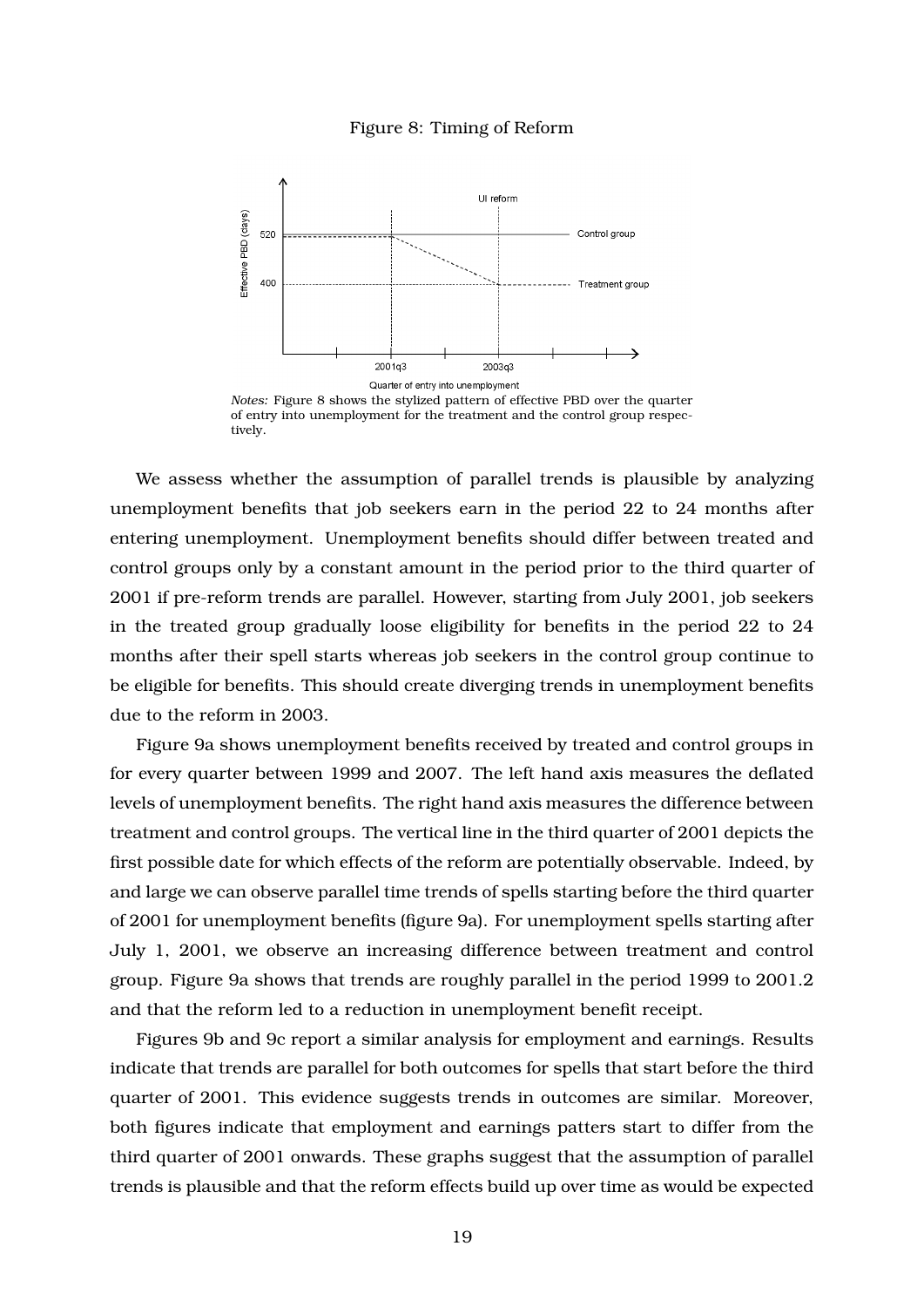also for employment and earnings.

A second identifying assumption which is important in repeated cross sections is the assumption that the composition of the treatment and the control group should not be changed by the treatment. If there is endogenous entry into unemployment, i.e. if the treated unemployed enter unemployment less frequently because they expect a lower benefit duration, this assumption would be violated. Figure 10 shows the inflows into unemployment for the treatment and control groups. The left hand axis measures the number of unemployment registrations per quarter. The right hand axis measures the inflow ratio between treatment and control group. If there was endogenous entry into unemployment, we would expect a drop in the number of registrations in the treatment group after the reform relative to the control group. Graphical evidence however indicates that the inflow ratio does not drop after the reform, but is relatively stable over time. Table 3 confirms that there is no significant difference in unemployment inflows between treated and control *after* the reform. Regressing the treatment dummy  $D_i$ , the interaction term  $D_iA_c$  and a set of quarterly time dummies on the logarithm of the number of registrations per quarter shows that there is no significant effect for the treated after the reform.

|                    | Log(# of Registrations) |
|--------------------|-------------------------|
| $D_iA_c$           | 0.028                   |
|                    | (0.032)                 |
| $D_i$              | $0.239***$              |
|                    | (0.028)                 |
| Time Fixed Effects | yes                     |
| Observations       | 72                      |
| R-squared          | 0.983                   |

Table 3: Difference in differences estimates for unemployment inflows

*Notes:* Table 3 shows the difference in differences estimates for the logarithm of the number of registrations. The regression includes quarterly time dummies. Robust standard errors in parentheses. \*\*\* P*<*0.01 \*\* P*<*0.05 \* P*<*0.1.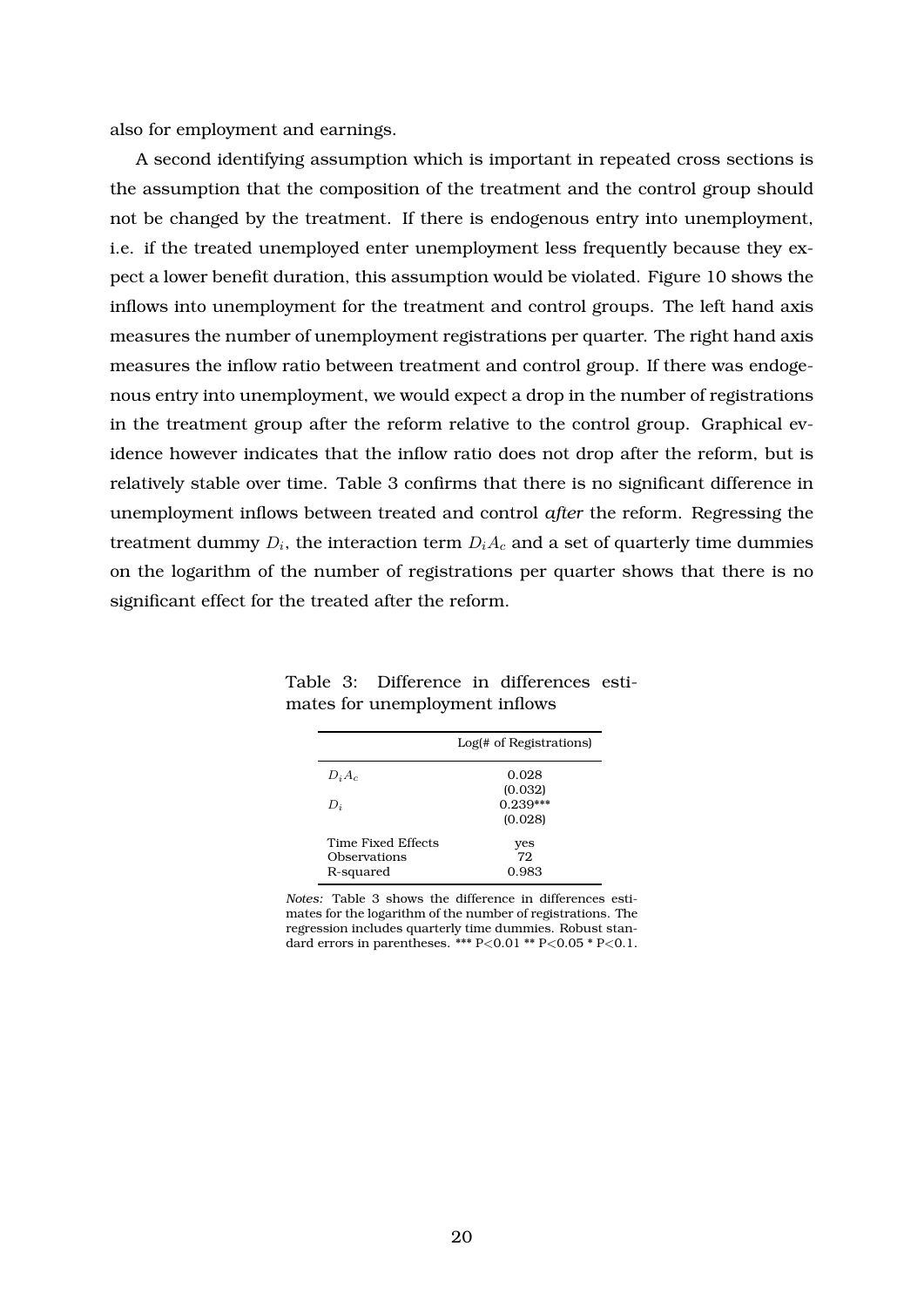Figure 9: Time trends in unemployment benefits received 22 to 24 months after start of spell



*Notes:* On the left hand axis figure 9 shows the time trends for the treatment and the control group for unemployment benefits in the 8th quarter (22 to 24 months) after unemployment start. The dotted lines around the time trends of the control group indicate the 95% confidence interval. On the right hand axis, the solid line at the bottom of each subfigure shows the difference between treatment and control group together with the 95% confidence interval. The vertical line at the 3rd quarter of 2001 depicts the first possible date for which treatment effects are possibly detectable.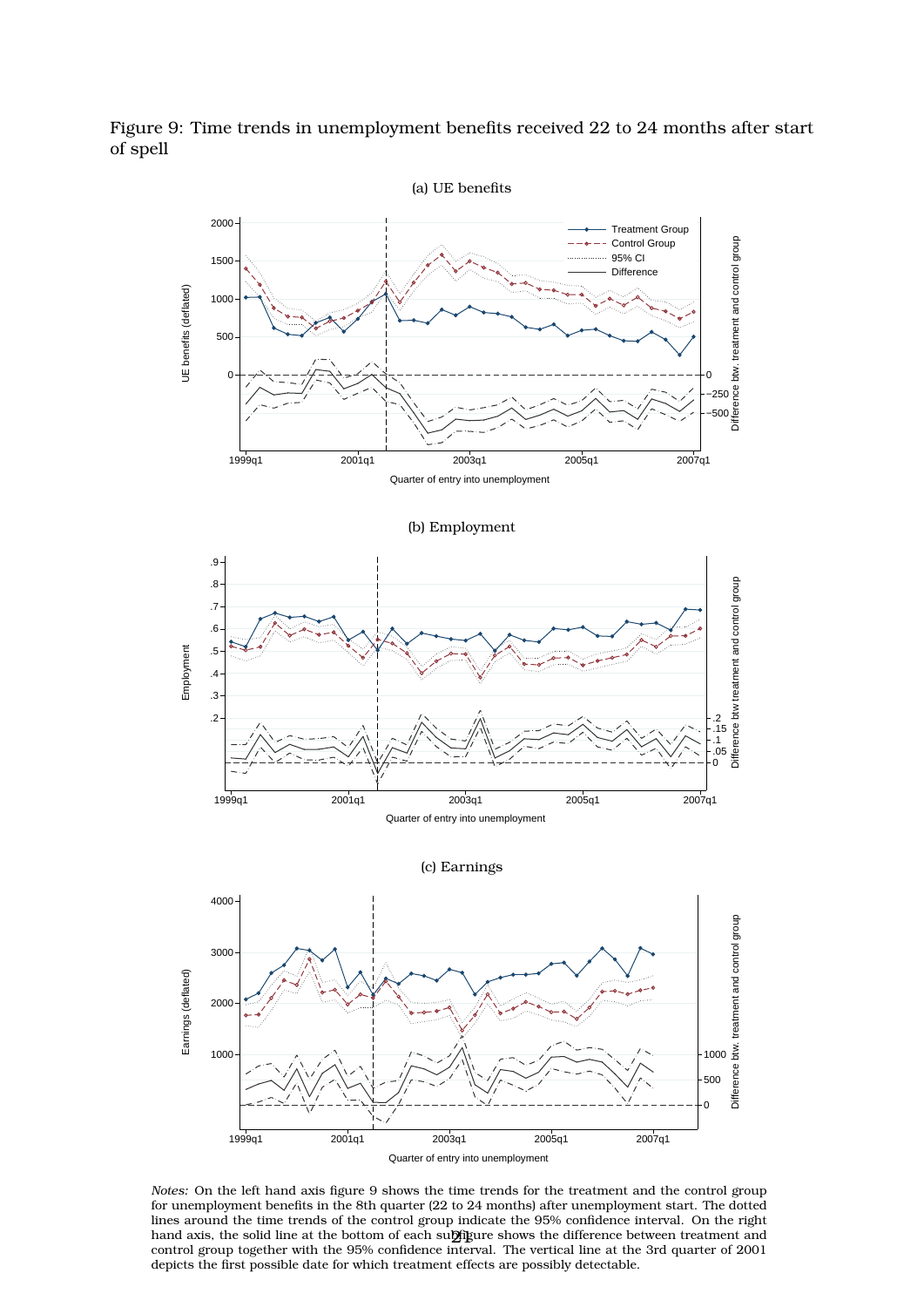



*Notes: On the left hand axis figure* (10) *shows the time trends of the unemployment inflows of the treatment and the control group. On the right hand axis, the solid line at the bottom of each subfigure shows the inflow ratio between treatment and control group. The vertical line in the 3rd quarter of 2003 depicts the date of the reform.*

## **5.2 Main estimates**

The difference-in-difference estimator is estimated by the following econometric specification

$$
Y_{itc} = \alpha_1 + \alpha_2 \tau_2 + \ldots + \alpha_4 \tau_4 + \beta_1 \tau_1 D_i + \ldots + \beta_4 \tau_4 D_i + \gamma_1 \tau_1 A_c + \ldots + \gamma_4 \tau_4 A_c +
$$
  
+  $\delta_1 \tau_1 D_i A_c + \ldots + \delta_4 \tau_4 D_i A_c + X_i' \eta + \varepsilon_{itc}$  (1)

where  $Y_{itc}$  is the outcome variable, that is unemployment benefits, employment, or earnings respectively. *i* is an indicator for the individual, *t* indicates the month after unemployment start, and  $c$  denotes calendar time.  $D_i$  is the treatment dummy which is equal to 1 if an individual belongs to the treatment group and 0 otherwise. *A*<sub>c</sub> is a dummy for unemployment starts after July 1, 2003.  $\tau_1$  to  $\tau_4$  are indicators for the different periods after unemployment start, i.e.  $\tau_1 = 1(1 \le t \le 12 \text{ months})$ , *τ*<sub>2</sub> =  $\mathbb{1}(13 \le t \le 17 \text{ months})$ , *τ*<sub>3</sub> =  $\mathbb{1}(18 \le t \le 24 \text{ months})$ , and  $\tau_4 = \mathbb{1}(25 \le t \le 50 \text{ months})$ respectively.  $\delta_1$  to  $\delta_4$  are the coefficients for the interaction effects  $\tau_1 D_i A_c$  to  $\tau_4 D_i A_c$ , and identify the average treatment effect on the treated.  $X_i$  is a vector of control characteristics, such as gender, nationality, marital status (4 categories), professional status (leader/expert function versus non-leader function), and years of schooling (5 categories). As further controls we include a dummy for individuals with a high continuous work experience prior to their unemployment spell, i.e. at least 24 months of continuous employment before their unemployment start, a dummy for individuals whose previous employer is active in a R&D-intensive industry, and a dummy for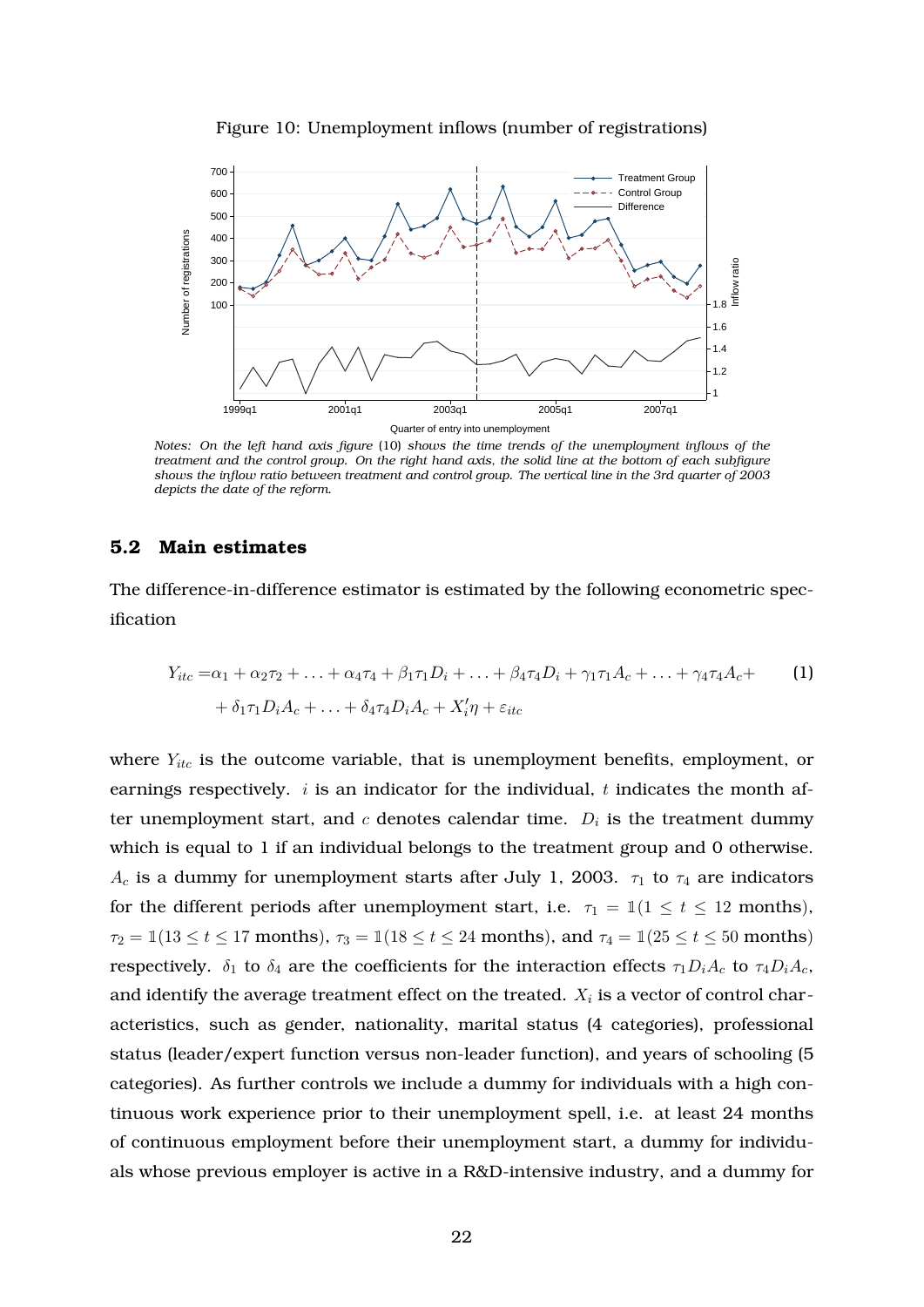individuals whose task content of previous occupation was mainly cognitive, and all interactions. Finally, we also include the sums of pre-unemployment earnings and benefits, as well as the total number of months spent in employment prior to unemployment start to address the significant diff-in-diff in unemployment benefits prior to the spell we analyze (see figure 3). In order to adjust for potential correlation across spells and across time, standard errors of this and all following tables are clustered by person.

Table 4 presents the baseline regression. In columns (1), (3), and (5), we estimate the treatment effects using equation (1) without controls. Columns (2), (4), and (6) show that the estimates of  $\delta_1$  to  $\delta_4$  remain stable and precisely estimated after the inclusion of covariates and their interactions. The estimates for unemployment benefits in column (2) indicate that already between 13 and 17 months after unemployment start benefits are 91 CHF lower in the treatment group. This marginally significant treatment effect is interpreted as an anticipation effect of the treated group. In the period between 18 and 24 months after unemployment start, benefits are on average around 132 CHF lower for the treated, or around 5 % of average benefits two months after unemployment start. *δ*<sup>3</sup> quantifies the mechanic effect of reducing benefits for the below 55 years old, but not for the above 55 years old job seekers. In the medium run, there is no longer any significant difference between treated and untreated in terms of unemployment benefits.

The estimates for employment in column (4) show that we observe an anticipation effect of 2.4 percentage points for the treatment group (13 to 17 months after unemployment start). Already before the actual reform period, the treated re-enter employment more than the untreated. The direct effect of the reform,  $\delta_3$  amounts to 3.1 percentage points. In the period between 25 and 50 months after unemployment start the employment share is 2.6 percentage points higher for the treated. The relative magnitude of the treatment effects ranges between 2.9 % in the anticipation period to 3.7 % in the reform period of average employment three months before unemployment start.

For earnings in column (6), we also observe a strong and highly significant anticipation effect of 200 CHF. The direct effect for earnings amounts to 191 CHF, and the medium run effect stays at the about same level at 187 CHF. In relative terms, treatment effects range between 4.4 % in the anticipation period and 4 % in the medium run of average earnings three months before getting unemployed. The significant medium run coefficients  $\delta_4$  for employment and earnings show that reducing PBD does not have a purely mechanic effect, but that the positive employment and earnings effects persist in the medium run. The direct treatment effects (18 to 24 months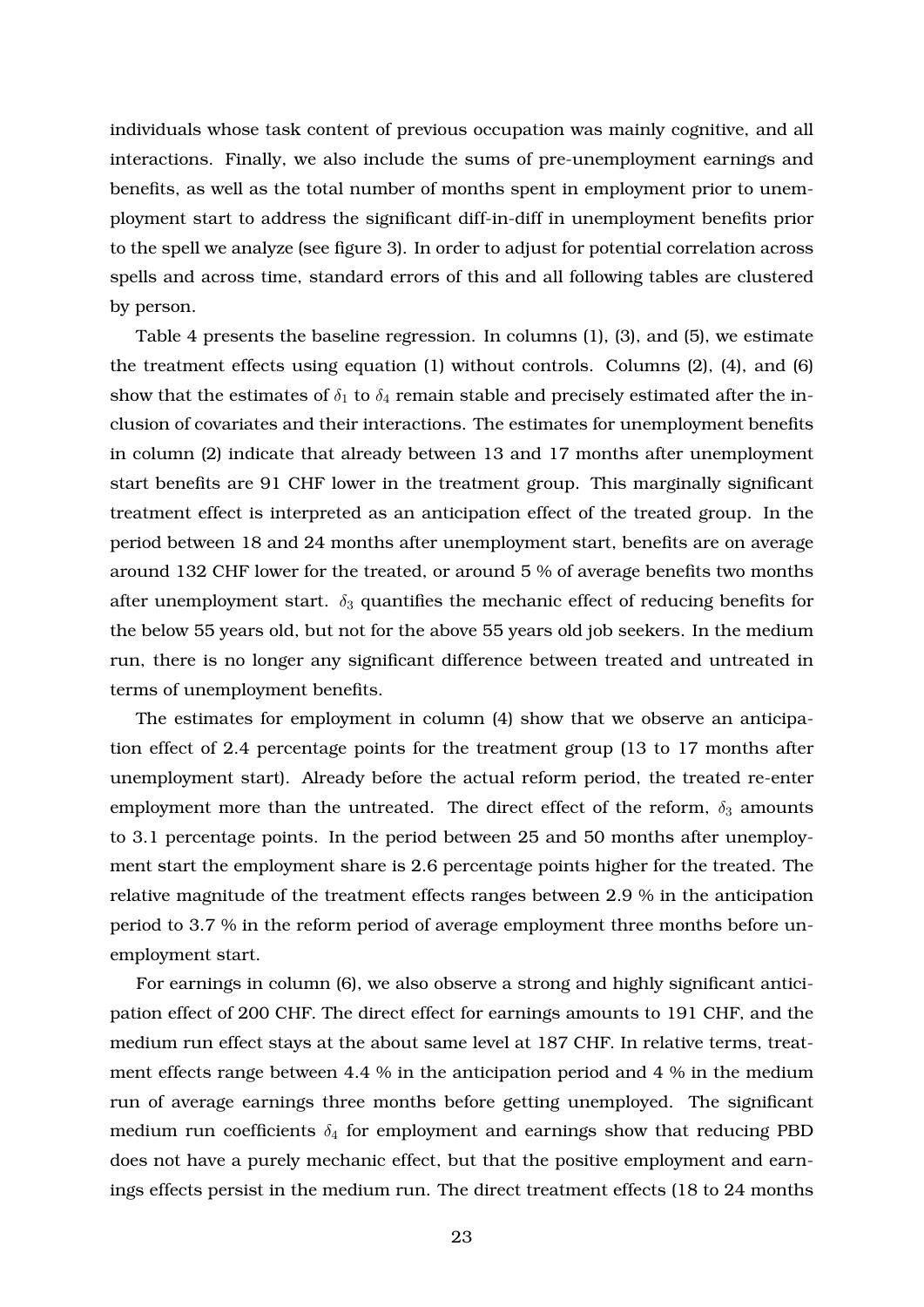after unemployment start) are all statistically highly significant with a t-value of -3.04 for unemployment benefits, 2.58 for employment, and 2.65 for earnings. The medium run effects (25 to 50 months after unemployment start) for employment are significant on a 10 % level with a t-value of 1.92. For earnings, the effects are significant at the 5 % level with a t-value of 2.55.

These main findings suggest that the beneficial effects of a reduced human capital and skill depreciation or improvements in the non-employment stigma seem to outweigh the negative effects of reduced reservation wages and could be act as a driving force for the positive medium run effects on employment and earnings.

Table 4: Difference in differences estimates for unemployment benefits, employment and earnings

|                                     | UE benefits   |               |            | Employment |            | Earnings   |
|-------------------------------------|---------------|---------------|------------|------------|------------|------------|
|                                     | (1)           | (2)           | (3)        | (4)        | (5)        | (6)        |
| $\tau_1 D_i A_c$ (1-12 mths after)  | 24.131        | 11.867        | 0.014      | 0.010      | 85.911*    | 52.816     |
|                                     | (52.891)      | (48.991)      | (0.009)    | (0.009)    | (51.579)   | (50.468)   |
| $\tau_2 D_i A_c$ (13-17 mths after) | $-79.550$     | $-91.685*$    | $0.028**$  | $0.024**$  | 233.018*** | 200.458*** |
|                                     | (53.889)      | (51.708)      | (0.012)    | (0.012)    | (75.676)   | (69.084)   |
| $\tau_3 D_i A_c$ (18-24 mths after) | $-121.833***$ | $-132.321***$ | $0.035***$ | $0.031***$ | 222.350*** | 191.107*** |
|                                     | (45.161)      | (43.541)      | (0.012)    | (0.012)    | (79.745)   | (72.020)   |
| $\tau_4 D_i A_c$ (25-50 mths after) | $-12.048$     | $-19.050$     | $0.026**$  | $0.023*$   | 208.153**  | 187.026**  |
|                                     | (20.747)      | (22.661)      | (0.012)    | (0.012)    | (83.290)   | (73.276)   |
| Avg. of dep. var.                   | 2636          | 2636          | 0.827      | 0.827      | 4568       | 4568       |
| R-squared                           | 0.151         | 0.196         | 0.037      | 0.084      | 0.025      | 0.166      |
| <b>Observations</b>                 | 1.109.276     | 1.109.276     | 1.109.276  | 1.109.276  | 1.109.276  | 1.109.276  |
| Clusters                            | 21.323        | 21.323        | 21.323     | 21.323     | 21.323     | 21.323     |
| Controls                            | No            | Yes           | No         | Yes        | No         | Yes        |

*Notes:* Table 4 shows the baseline difference in differences estimates for unemployment benefits (columns 1 and 2), employment (columns 3 and 4) and earnings (columns 5 and 6). Regressions with controls include also the interactions of all controls. Averages of dependent variables show average employment and earnings 3 months before unemployment start, and average unemployment benefits 2 months after unemployment start. Standard errors clustered by individual in parentheses. \*\*\* P*<*0.01 \*\* P*<*0.05 \* P*<*0.1.

## **5.3 Sensitivity analyses**

A widely discussed potential concern when looking at a sample of older job seekers is that the effects of reducing PBD could be biased because of early retirement considerations and/or disability retirement as an alternative way to exit the labor force after unemployment.<sup>16</sup>

Table 5 discusses how the cut in PBD affected disability retirement pensions. A cut in PBD could affect disability pensions in mainly two ways: First, reducing PBD could aggravate potential health consequences of job-loss leading to a larger need of disability pensions, and second, cutting PBD could induce a substitution of unem-

 $16$ Inderbitzin et al. (2012) study a regional extended benefit program in Austria and find substantial early retirement through disability insurance triggered by the unemployment benefit reform.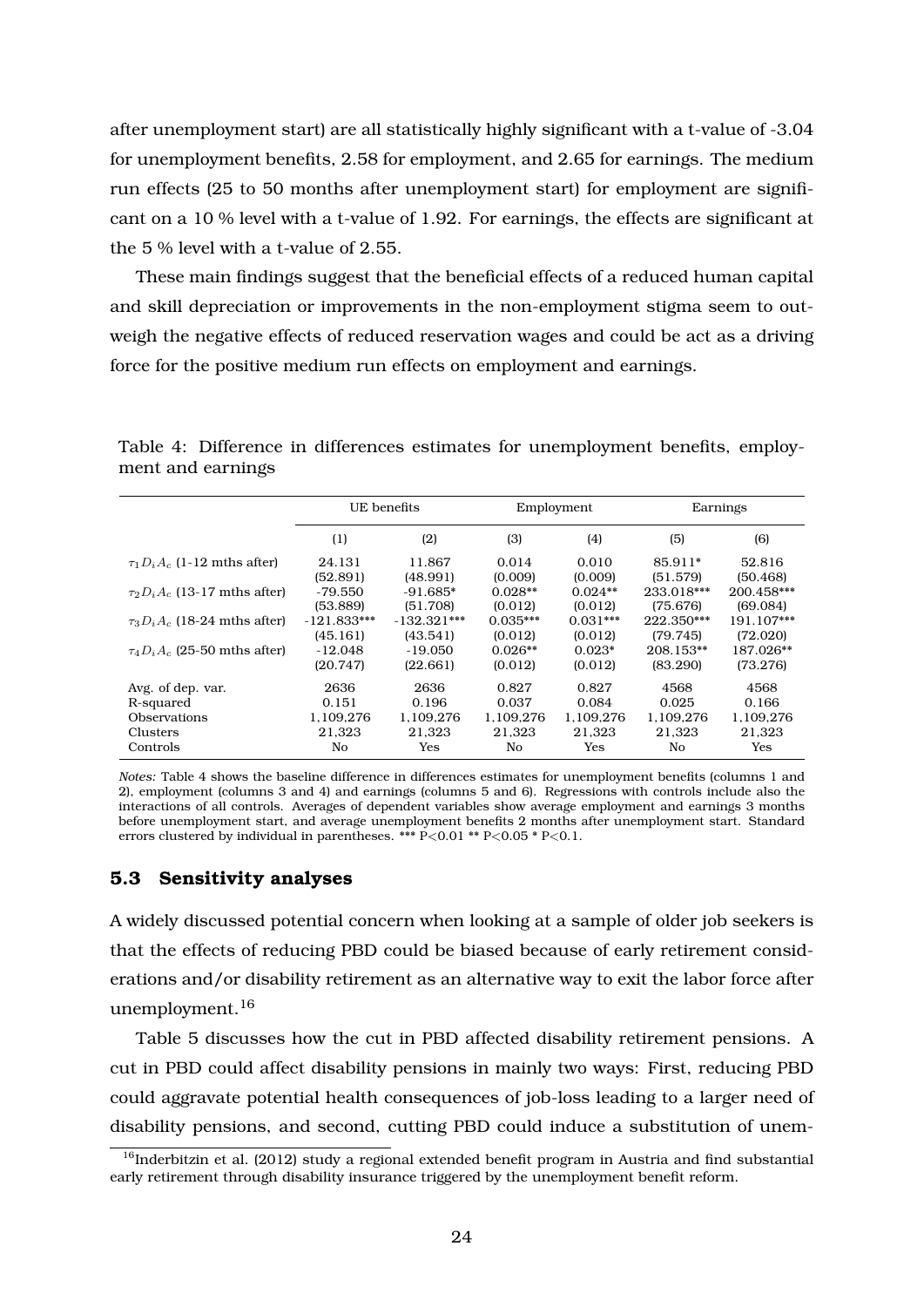ployment benefits with disability pensions. Table 5 shows the effects of reducing PBD on disability retirement pensions. Although positive in sign, estimates are economically small and not statistically significant for none of the periods. This suggests that the cut in PBD does not seem to induce treated individuals to claim significantly more disability pensions and that substitution effects do not seem to bias our main findings.

|                                     | Disability Pensions |
|-------------------------------------|---------------------|
| $\tau_1 D_i A_c$ (1-12 mths after)  | 6.461               |
|                                     | (10.403)            |
| $\tau_2 D_i A_c$ (13-17 mths after) | 16.546              |
|                                     | (12.762)            |
| $\tau_3 D_i A_c$ (18-24 mths after) | 19.322              |
|                                     | (13.570)            |
| $\tau_4 D_i A_c$ (25-50 mths after) | 8.784               |
|                                     | (15.298)            |
| Observations                        | 1,109,276           |
| R-squared                           | 0.056               |
| Clusters                            | 21323               |
|                                     |                     |

Table 5: Difference in differences estimates for disability retirement

*Notes:* Table (5) shows the difference in differences estimates for disability and old age retirement pensions. Standard errors clustered by individual in parentheses. \*\*\* P*<*0.01 \*\* P*<*0.05 \* P*<*0.1.

Old-age retirement pensions are never observed for the treated group, and we start to observe them for the control group 26 months after unemployment start at the earliest for females, and 36 months after unemployment start for males respectively. This is because individuals are eligible for early retirement at the age of 62 for females and 63 for males respectively. Still, the age of the job seekers could be a potential issue, because the oldest job seekers in the treatment group "grow" into the control group shortly after their unemployment start. This could mitigate our estimates for the periods  $\tau_2$  to  $\tau_4$ . To adress this concern, we estimate a model that excludes the oldest age cohorts of the treatment and the control group. That is, we exclude the 54 years old individuals in the treatment group, and the 59 years old individuals in the control group. Table A2 in the appendix reports the estimates for this restricted sample. Excluding the oldest age cohorts in each group does not change the estimates drastically: Compared to our main estimates, the treatment effects are somewhat smaller for employment and earnings, and slightly stronger for unemployment benefits. Statistical significance decreases slightly, because in the restricted sample around one fifth of all observations is lost. The overall picture however is unchanged.

To further test the robustness of our main estimates, we analyse how sensitive the estimates are to the definition of the start date of unemployment. Table 6 contains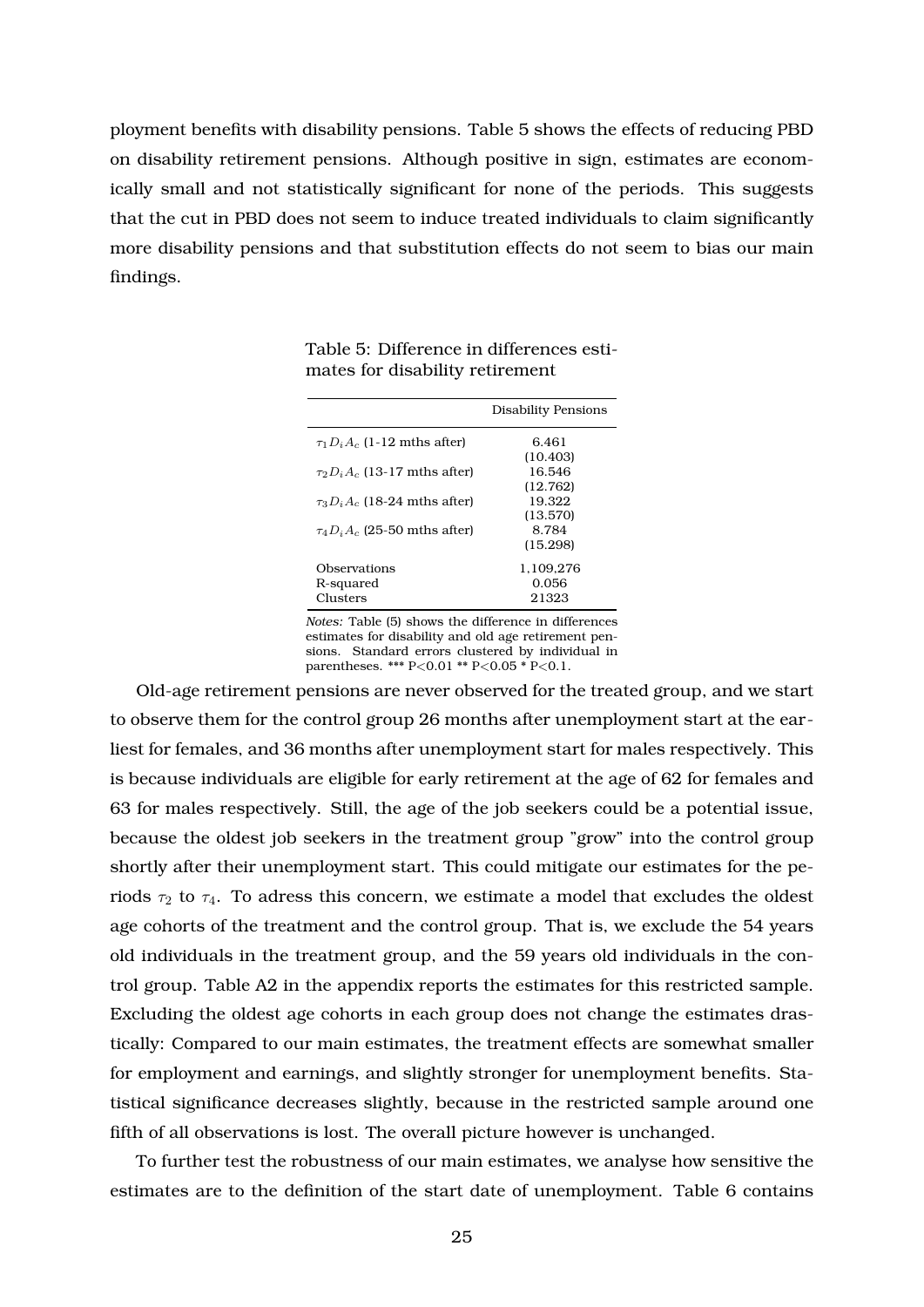estimates that use the formal registration and deregistration date at the PES as start date of a spell. Job seekers have to register at the PES as soon as they know that they will lose a job, which is typically a quarter before they actually lose their job. Columns (1) to (3) of table 6 replicate the main estimates for ease of comparison, and columns (4) to (6) show the estimates based on the formal registration at the PES as start date of a spell. For unemployment benefits, the anticipation effect (13 to 17 months after unemployment start) increases slightly in magnitude to -100 CHF, and the direct treatment effect (18 to 24 months after unemployment start) decreases somewhat to -118 CHF. The shift from the direct to the anticipation period might be explained by the fact that the formal registration date is earlier than the potential entry date of the next job, which also shifts the treatment effects back somewhat on average. The employment and earnings effects tend to increase slightly relative to the main estimates, but do not affect the general picture.

|                    |                    | Baseline   |            | Administrative reg. dates |            |            |
|--------------------|--------------------|------------|------------|---------------------------|------------|------------|
|                    | <b>UE Benefits</b> | Employment | Earnings   | UE Benefits               | Employment | Earnings   |
|                    | (1)                | (2)        | (3)        | (4)                       | (5)        | (6)        |
| 1-12 mths after    | 11.867             | 0.010      | 52.816     | $-3.697$                  | 0.010      | 60.220     |
|                    | (48.991)           | (0.009)    | (50.468)   | (49.359)                  | (0.009)    | (50.526)   |
| $13-17$ mths after | $-91.685*$         | $0.024**$  | 200.458*** | $-100.413*$               | $0.023*$   | 199.359*** |
|                    | (51.708)           | (0.012)    | (69.084)   | (52.011)                  | (0.012)    | (69.171)   |
| 18-24 mths after   | $-132.321***$      | $0.031***$ | 191.107*** | $-117.677***$             | $0.035***$ | 206.934*** |
|                    | (43.541)           | (0.012)    | (72.020)   | (43.717)                  | (0.012)    | (72.100)   |
| 25-50 mths after   | $-19.050$          | $0.023*$   | 187.026**  | $-16.463$                 | $0.026**$  | 196.719*** |
|                    | (22.661)           | (0.012)    | (73.276)   | (22.699)                  | (0.012)    | (73.542)   |
| Avg. of dep. var.  | 2636               | 0.827      | 4568       | 2636                      | 0.827      | 4568       |
| R-squared          | 0.196              | 0.084      | 0.166      | 0.195                     | 0.084      | 0.1661     |
| Observations       | 1,109,276          | 1.109.276  | 1.109.276  | 1,108,532                 | 1,108,532  | 1,108,532  |
| Clusters           | 21.323             | 21.323     | 21.323     | 21.310                    | 21.310     | 21.310     |

Table 6: Difference in differences estimates using administrative registration and deregistration dates

*Notes:* Table (6) shows the difference in differences estimates for the baseline specification in columns 1 to 3, and for a specification that uses the administrative registration and deregistration dates in columns 4 to 6. A job seeker spell in the baseline specification is defined as the duration between the first possible date at which individuals are available for a new job and the start date of the employment if available, and the administrative deregistration date elsewhere. The specification using administrative registration and deregistration dates defines a job seeker spell as the duration between the registration and deregistration at one of the regional placement offices. Standard errors clustered by individual in parentheses. \*\*\* P*<*0.01 \*\* P*<*0.05 \* P*<*0.1.

#### **5.4 Heterogeneity of treatment effects**

This section focuses on the issue of heterogeneity in treatment and control groups. For different subgroups of job seekers, we analyze whether they are differentially affected by the cut in PBD.

In a first sample split we aim at sheding light on the role of human capital and skill depreciation as a possible driving force of the positive medium-run effects. We split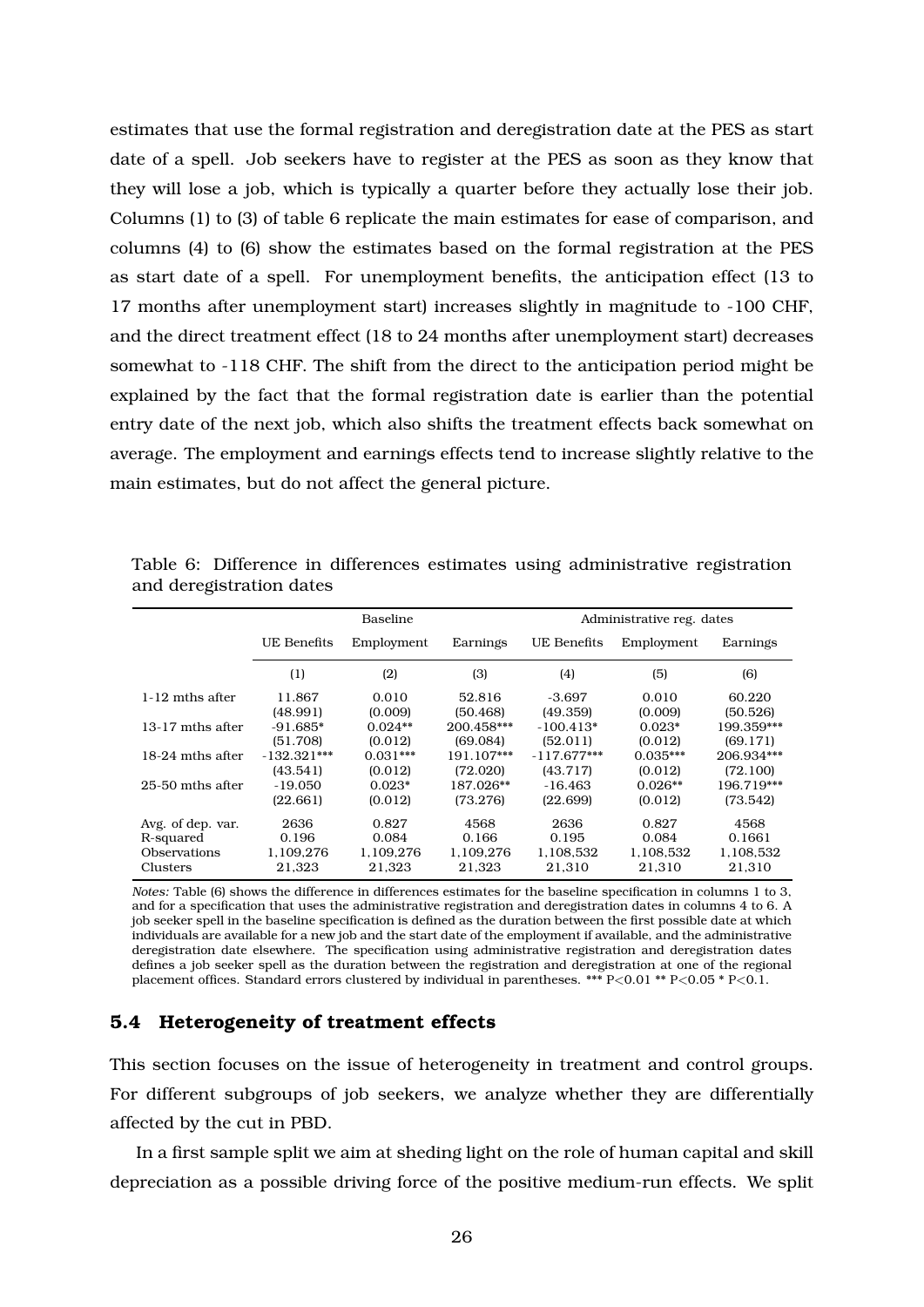the sample into two groups which likely differ in terms of the importance of human capital depreciation. To this end, we split the sample according to the R&D-intensity of the industry in which the previous employer of the job seeker is active in. Human capital depreciation is assumed to play a more important role for individuals working in fast-evolving, highly R&D-intense industries, because a job-loss disconnects the unemployed faster from the job requirements in those industries. An extended period of unemployment is therefore expected to be more harmful for job seekers in highly R&D-intense industries. In other words, if human capital and skill depreciation played an important role, the beneficial effects of reducing PBD would be stronger in the subsample of highly R&D-intense industry job seekers.

Table 7 presents estimates for the sample split by R&D-intensity of previous industry. Columns (1) to (3) of these two tables reproduces the baseline estimates for the sake of comparison. Columns (4) to (6) report estimates for job seekers coming from above median R&D-intense industries, and columns (7) to (9) for job seekers from industries with below median R&D intensity respectively. Effects are much stronger for job seekers who left R&D intensive industries than for job seekers who left industries with little expenditure on R&D. We observe strong and significant anticipation effects in the period from 13 to 17 months after unemployment start. The direct or mechanic effects of the reform (18 to 24 months after unemployment start) lead to a 5.7 percentage points difference in employment and to a earnings difference of around 441 CHF. The effects persist also in the medium run (25 to 50 months after unemployment start): Cutting PBD by 6 months leads to a 5.2 percentage points difference in terms of employment and to a difference in earnings of 406 CHF in the medium run. On the other side, treatment effects in low R&D-intense industries are completely absent in all periods. Point estimates are close to zero for employment, and even negative for earnings, but none of them are statistically significant.

Looking at the effects in absolute terms however can be misleading: Average unemployment benefits, earnings and employment shares differ a lot between highly R&D-intense and low R&D-intense industries. Average earnings three months before unemployment start amount to 5278 CHF in highly R&D-intense industries and only 3916 CHF in low R&D-intense industries respectively. Also the employment share is somewhat higher in the R&D-intense industries, with a share of 84.8 % compared to a share of 80.7 % in the less R&D-intense industries. Also the average unemployment benefits two months after unemployment start are over 400 CHF higher in the R&Dintense industries. But even taking into consideration these differences, the relative treatment effects are larger in the R&D-intense industries: The medium run relative employment effect for high R&D-intense industries is 10 times the effect for the low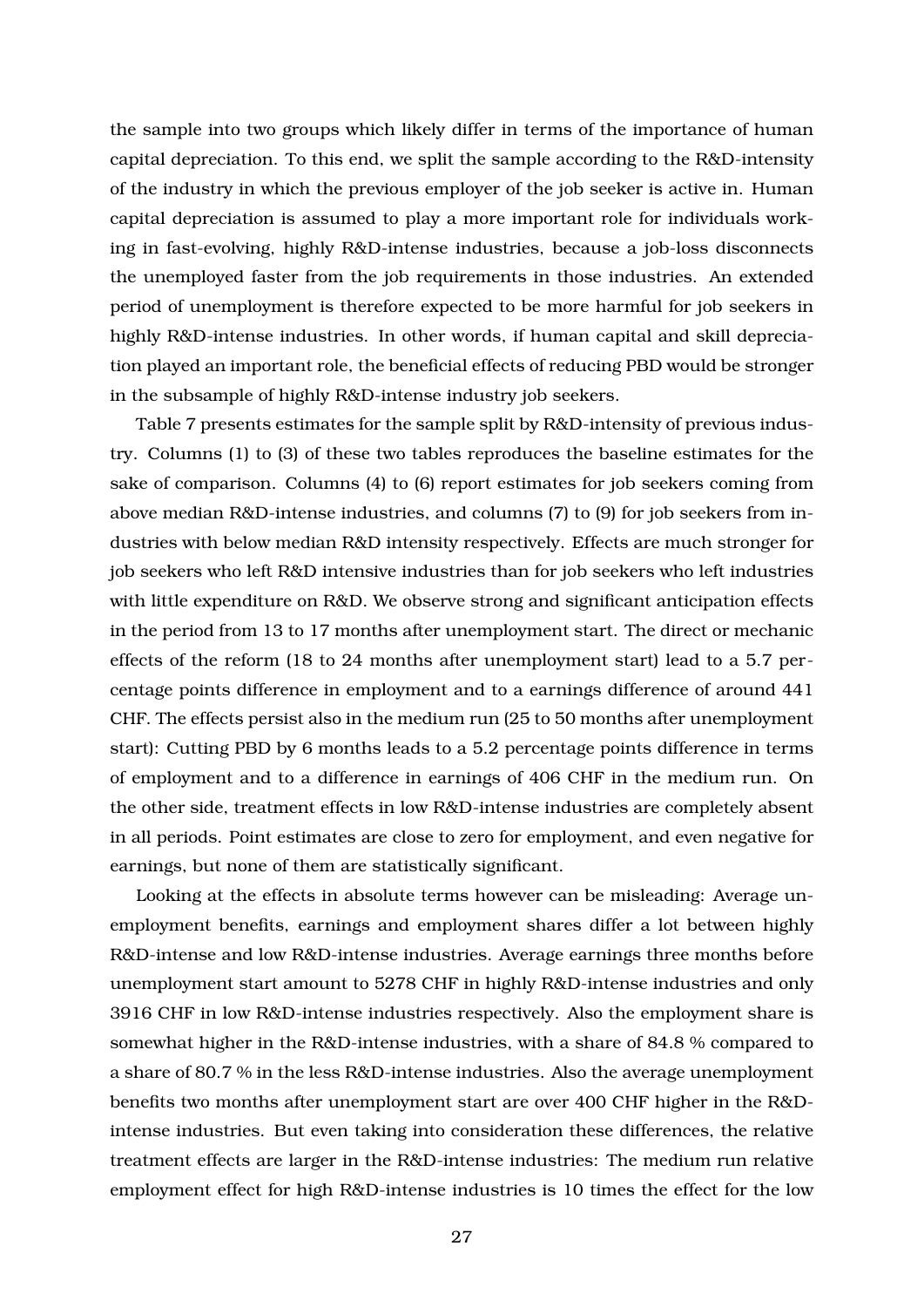R&D-intense industries (6.1 % versus 0.61 % of the average employment share). Similarly for earnings, the relative effects are much larger in the R&D-intense industries: The medium run earnings effect amounts to 7.7 % of average earnings for the highly R&D-intense industries compared to 0.4 % in the less R&D-intense industries.

A second subgroup analysis investigates further on the importance of human capital and skill depreciation. In this analysis, we take the task content of previous occupation as a proxy for the skills of the job seeker. As above, we split the sample into two subgroups: One of them contains job seekers with primarily cognitive skills, and the other subgroup contains job seekers with mainly manual skills. Similar to the above subgroup analysis, if we assume that human capital and skills depreciate faster in mainly cognitive occupations, we would expect that a reduced PBD affects job seekers with mainly cognitive skills more than job seekers with primarily manual skills. Table 8 shows the estimates for this sample split by task content of previous occupation. Column (1) to (3) repeat the baseline estimates, columns (4) to (6) contains the subgroups of job seekers with mainly cognitive skills and columns (7) to (9) the subgroups of job seekers with mainly manual skills. Already 13 to 17 months after unemployment start, treated job seekers with mainly cognitive skills (columns 4 to 6) start to anticipate that their unemployment benefit run out after 18.5 months. These anticipation effects amount to 4.8 percentage points for employment and 250 CHF for earnings. In the direct reform period (18 to 24 months after unemployment start) treated job seekers claim on average 164 CHF less unemployment benefits, and earn 228 CHF more from employment than their untreated counterparts during the direct reform period. The employment effect increases to 5.4 percentage points. In the medium run (25 to 50 months after unemployment start), treated job seekers with mainly cognitive skills earn around 254 CHF more than the untreated and have on average an employment share that exeeds the one of the untreated by 3.3 percentage points. In contrast to this, the treated job seekers with primarily manual skills (columns 7 to 9) receive 121 CHF less unemployment benefits, and earn around 156 CHF more than their older counterparts. However, in terms of employment no significant effect is detectable. In the medium run there is no significant effects, neither for the employment share nor for earnings, although positive in sign.

As above, there are large differences between the two subgroups regarding their average unemployment benefits, earnings and employment shares. Average earnings three months before entering unemployment is 5475 CHF for the "cognitive tasks" subgroup and 3761 CHF for the "manual tasks" subgroup. Also the employment share is 2.8 percentage points lower in the latter subgroup. Finally, unemployment benefits in the second month after unemployment start differ by over 700 CHF. Look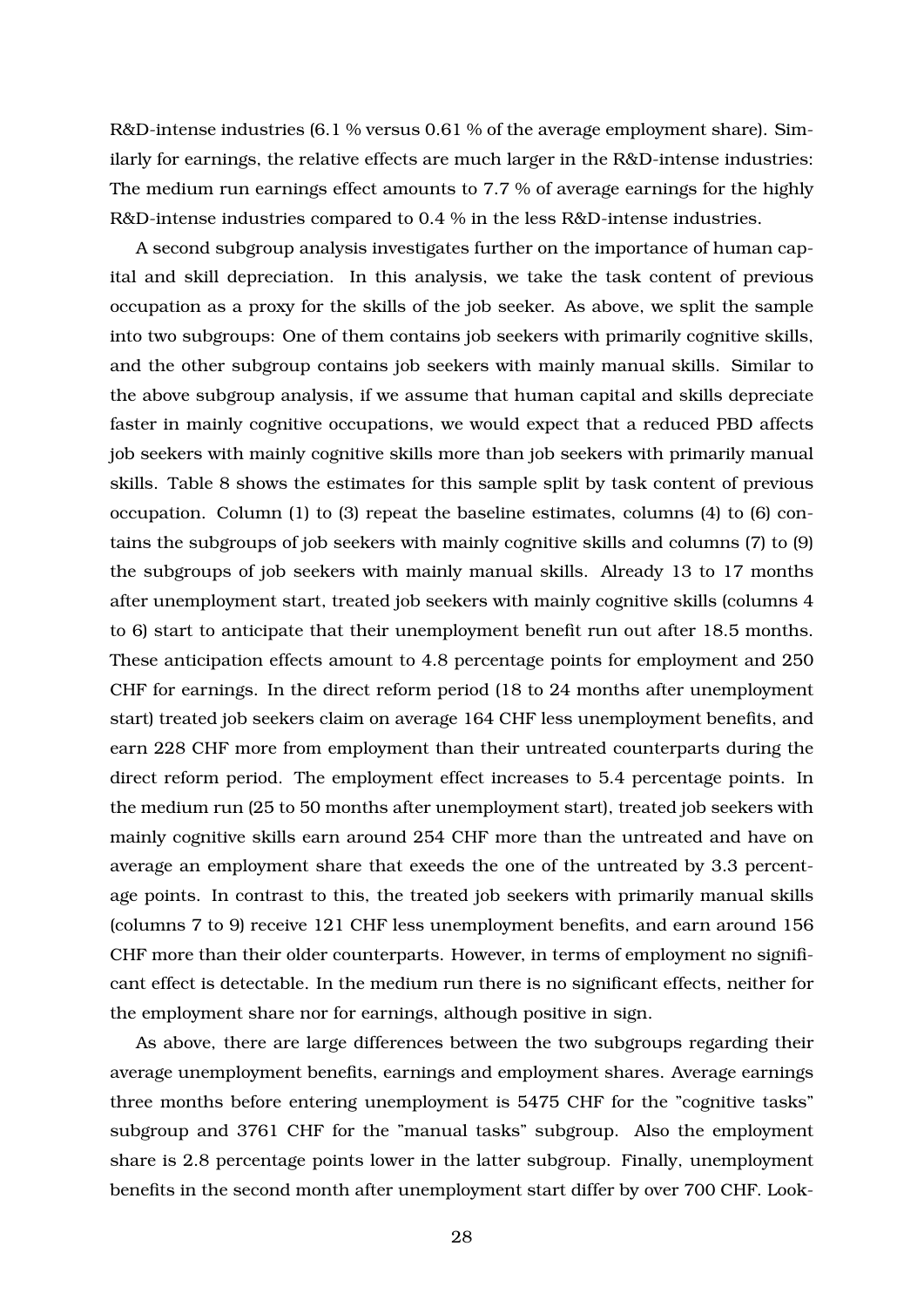ing at the relative importance of the effect might thus be more insightful. The earnings effect in the direct reform period (18 to 24 months after unemployment start) amounts to 6.4 % of the average employment share for job seekers with mainly cognitive skills and to 1.3% for job seekers with mainly manual skills. For earnings, the relative importance of the direct effects across subgroups is almost identical, with 4.2 % and 4.1 % of average earnings respectively. Yet the medium-run effect is not significantly different from zero for workers from low-skill occupations whereas it is significantly positive for workers form high-skill occupations.<sup>17</sup>

#### **5.5 Relation to Existing Literature**

The existing literature mainly focuses on outcomes that capture job-match quality for job seekers who find jobs after their unemployment spell. In order to relate our results to existing studies, we analyse the effects of the PBD reduction on different measures of job-match quality. Table 9 presents the difference-in-difference estimates for the duration of unemployment, and earnings in the 2nd month after re-employment. Table 10 discusses the effects for the job loss probability within 3, 6, 12, and 24 months.

Panel 9a of table 9 reports the effects of reducing the PBD on the unemployment duration. Unemployment duration is defined as the number of months spent in unemployment until the next job. If there is no next job observed in the data, unemployment duration is censored by the last available date. On average job seekers spent around 16.5 months in unemployment.<sup>18</sup> Reducing the PBD lowers the time spent in unemployment for the treatment group by 0.518 months for the whole sample. Overall, the effect is not statistically significant. However if we look at the subgroup of job seeker in R&D-intense industries, the effect is more than three times bigger and statistically significant: Treated job seekers in those industries are on average 1.5 months less unemployed than their untreated counterparts. On the other side, if we look at the subgroup of job seekers from low R&D-intense industries, the point estimate is positive, but not statistically significant. When looking at the subgroup analysis that splits job seekers into cognitive and manual skilled groups respectively,

 $17$  Further subsample analyses were performed by gender and previous earnings, and are reported in the appendix. Table A3 presents subgroup estimations splitted by gender and table A4 by previous earnings respectively. The results suggest that the baseline effects are mainly driven by male and highearning job seekers. However, the concentration of high-earning male job seekers among the highly R&D-intense industries is large, so that the results in tables A4 and A3 could reflect the same effects as in table 7. For task content of previous occupation, we observe a high concentration of above median earners among the cognitive skill group, but at the same time a low concentration of male job seekers. It is thus not clear *a priori* how the estimates in tables A4 and A3 relate with those in table 8.

<sup>&</sup>lt;sup>18</sup>The average duration spent in unemployment for individuals who actually found a job within the observed time period is almost cut by half, with around 8.4 months.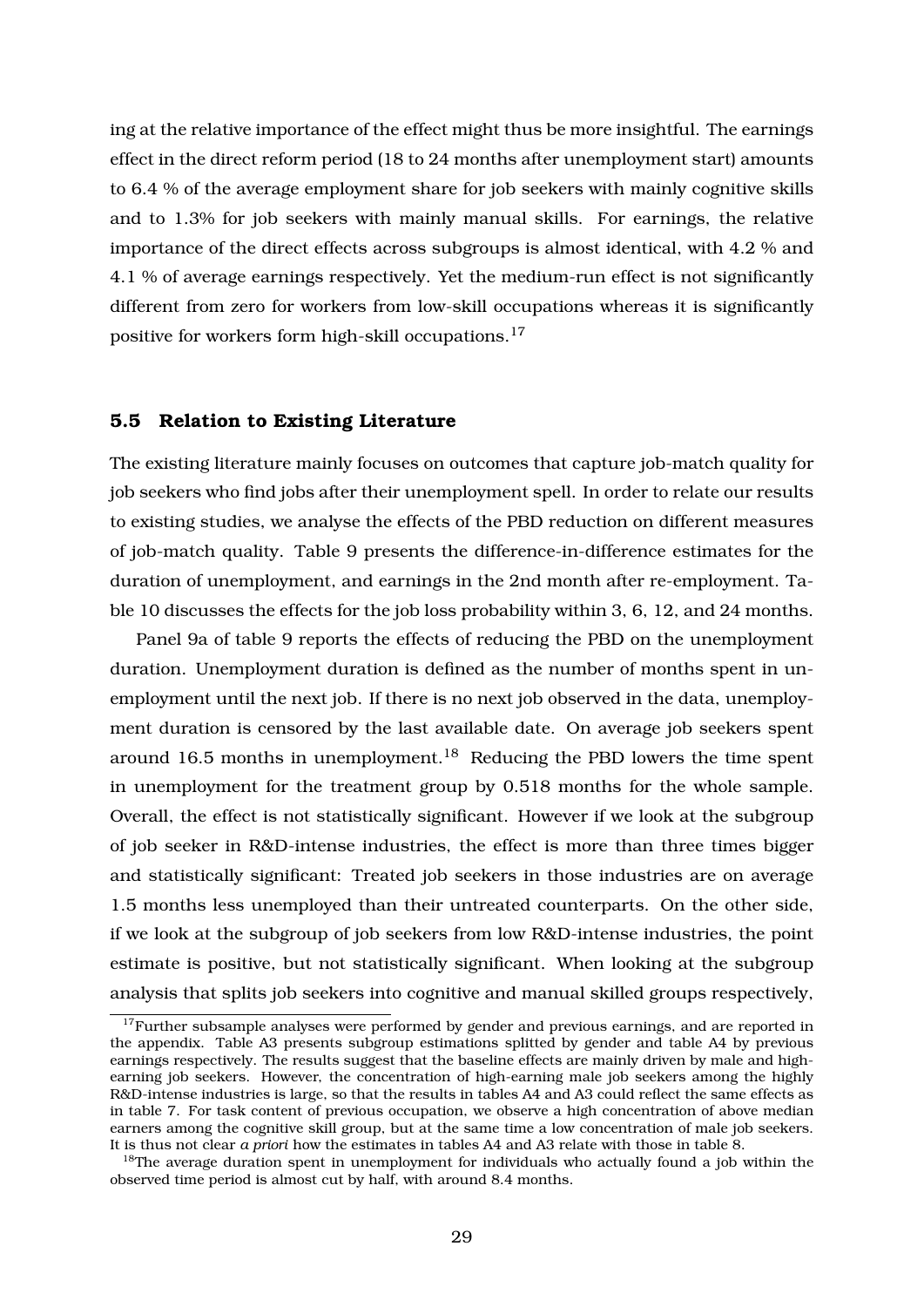|                   |                    | <b>Baseline</b>     |              |                     | High R&D intensity |            |                    | Low R&D intensity |           |
|-------------------|--------------------|---------------------|--------------|---------------------|--------------------|------------|--------------------|-------------------|-----------|
|                   | <b>UE</b> Benefits | Employment          | Earnings     | <b>UE Benefits</b>  | Employment         | Earnings   | <b>UE</b> Benefits | Employment        | Earnings  |
|                   |                    | $\overline{\omega}$ | ඕ            | $\overline{\oplus}$ | ⊡                  | ම          | Σ                  | @                 | මු        |
| 1-12 mths after   | 11.867             | 0.010               | 52.816       | 47.630              | 0.018              | 142.373*   | 22.583             | 0.002             | 21.740    |
|                   | (198.991)          | (0.009)             | (50.468)     | (74.966)            | (0.013)            | (78.016)   | 62.917             | 0.013             | (64.675)  |
| 13-17 mths after  | $-91.685*$         | $0.024***$          | $200.458***$ | $-135.994*$         | $0.056***$         | 454.783*** | $-60.142$          | 0.006             | 20.458    |
|                   | (51.708)           | (0.012)             | (69.084)     | (81.068)            | (0.017)            | (109.855)  | 64.935)            | (0.016)           | 84.892)   |
| 18-24 mths after  | $-132.321***$      | $0.031***$          | $91.107***$  | 200.448***          | $0.057***$         | 441.163*** | 83.484             | 0.007             | 32.202    |
|                   | (43.541)           | (0.012)             | (72.020)     | (68.346)            | (0.017)            | (113.253)  | 54.453)            | (0.017)           | 88.712    |
| 25-50 mths after  | $-19.050$          | $0.023*$            | 87.026**     | $-38.854$           | $0.052***$         | 406.323*** | $-1.830$           | $-0.005$          | $-17.164$ |
|                   | (22.661)           | (0.012)             | (73.276)     | (33.509)            | (0.017)            | (113.832)  | (30.034)           | (0.016)           | (92.179)  |
| Avg. of dep. var. | 2636               | 0.827               | 4568         | 2881                | 0.848              | 5278       | 2412               | 0.807             | 3916      |
| R-squared         | 0.196              | 0.084               | 0.166        | 0.215               | 0.097              | 0.174      | 0.177              | 0.079             | 0.160     |
| Observations      | 1,109,276          | ,109,276            | 109.276      | 538,840             | 538,840            | 538,840    | 570,436            | 570,436           | 570,436   |
| Clusters          | 21,323             | 21,323              | 21,323       | 10,729              | 10,729             | 10,729     | 1,177              | 11,177            | 11,177    |

| こうこうしゃ ひんこう にんこうこう こうしょう<br>(1) 1) 1) 1)<br>)<br> <br> <br>)<br>)                 |
|-----------------------------------------------------------------------------------|
| $\overline{D}$ $\Omega$ , $\Omega$ , $\overline{D}$<br>)<br>;<br>;<br>-<br>}<br>- |
| ue estimates hu P<br>.<br>2<br>2<br>)<br> <br>                                    |
|                                                                                   |
| しんそうきょう くち<br>Î                                                                   |
| ייווי<br>ו                                                                        |
| いっしょう<br>l                                                                        |

*Notes:* Table (7) shows the difference in differences estimates for subsamples splitted by innovative pace of industries (as measured by R&D intensity of industries) for unemployment benefits, employment, and earnings respectively. Columns 1 to 3 replicate the baseline estimates, columns 4 to 6 include industries with an R&D intensity above the median, and columns 7 to 9 include industries with an R&D intensity below the median. R&D intensity of industries is measured as an average of R&D in percentage of GDP for the neighboring countries Germany, Austria, France and Italy over the years 2005 to 2008. Averages of dependent variables show average employment and earnings 3 months before unemployment start, and average unemployment benefits 2 months after unemployment start. Standard errors clustered by individual in parentheses. \*\*\* P *<*0.01 \*\* P  $\leq 0.05 * P$ *<*0.1.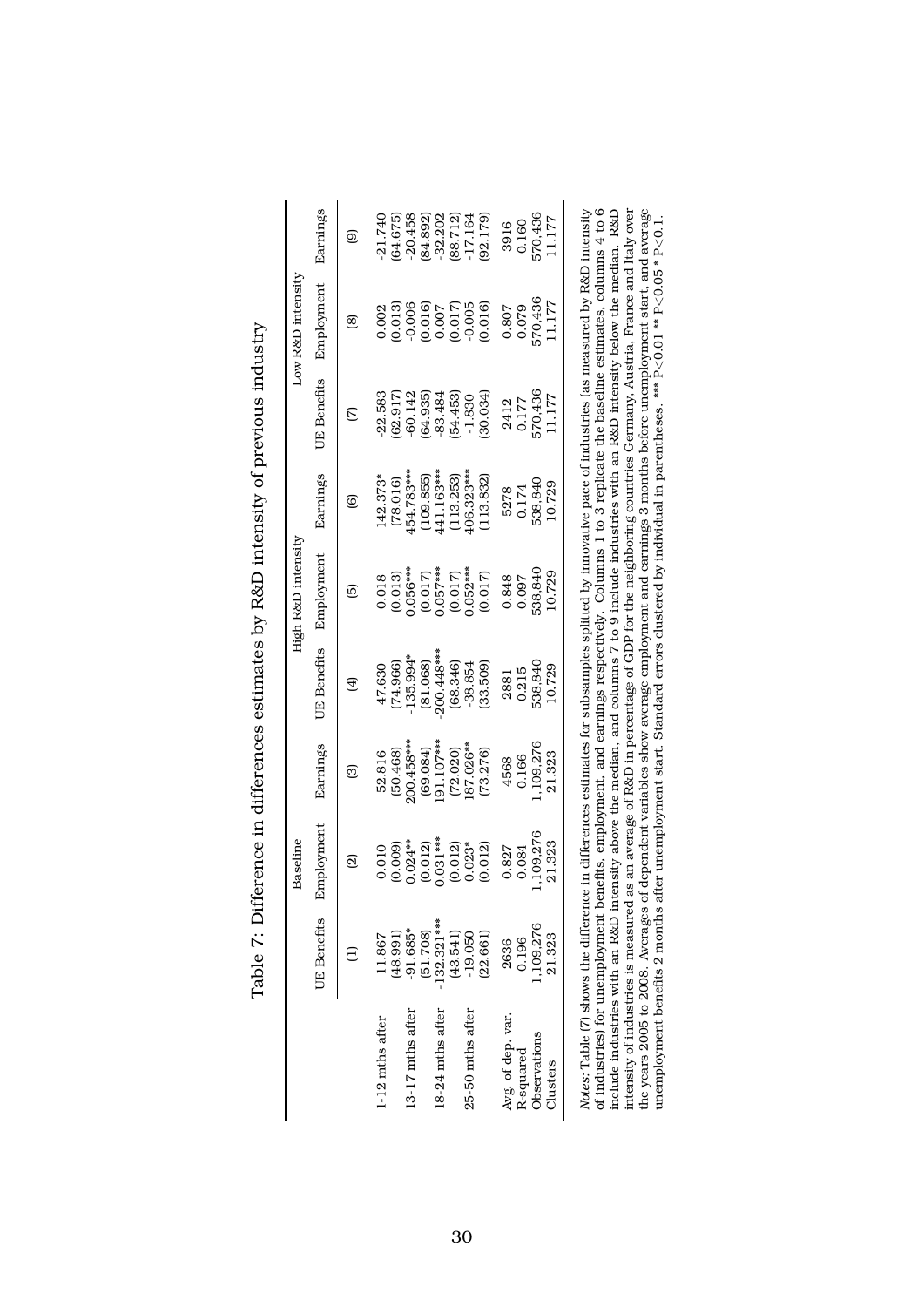|                   |                    | Baseline   |              |                     | Cognitive Tasks       |           |                         | Manual Tasks                                             |          |
|-------------------|--------------------|------------|--------------|---------------------|-----------------------|-----------|-------------------------|----------------------------------------------------------|----------|
|                   | <b>UE</b> Benefits | Employment | Earnings     | <b>UE</b> Benefits  | Employment            | Earnings  | <b>UE</b> Benefits      | Employment                                               | Earnings |
|                   |                    | බු         | గ్           | $\overline{\oplus}$ | 。                     | ම         |                         | ඕ                                                        | මු       |
| 1-12 mths after   | 1.867              | 0.010      | 52.816       | 55.464              | 0.019                 | 15.030    | 23.623                  | 0.009                                                    | 51.893   |
|                   | 48.991)            | (0.009)    | (50.468)     | 78.062)             | (0.013)               | (81.017)  | 59.286)                 | (0.012)                                                  | (59.797) |
| 13-17 mths after  | $-91.685*$         | $0.024***$ | 200.458***   | 129.013             | $0.048***$            | 250.500** | $-82.250$               | 0.004                                                    | 64.267** |
|                   | (51.708)           | (0.012)    | (69.084)     | (83.918)            |                       | (115.418) | (62.529)                |                                                          | (79.751) |
| 18-24 mths after  | $-132.321***$      | $0.031***$ | $.91.107***$ | 164.801**           | $(0.017)$<br>0.054*** | 228.470*  | $121.377***$            | $\begin{array}{c} (0.016) \\ 0.011 \end{array}$          | 56.385*  |
|                   | (43.541)           | (0.012)    | (72.020)     | (70.937)            |                       | 120.090)  |                         |                                                          | (82.693) |
| 25-50 mths after  | $-19.050$          | $0.023*$   | 87.026**     | 22.654              | $(0.017)$<br>$0.033*$ | 254.773** | $(52.248)$<br>$-38.928$ |                                                          | 114.611  |
|                   | (22.661)           | (0.012)    | (73.276)     | (36.995)            | (0.017)               | 123.471)  | (26.171)                | $\begin{array}{c} (0.017) \\ 0.011 \\ 0.016 \end{array}$ | (82.400) |
| Avg. of dep. var. | 2636               | 0.827      | 4568         | 3023                | 0.842                 | 5475      | 2292                    | 0.814                                                    | 3761     |
| R-squared         | 0.196              | 0.084      | 0.166        | 0.211               | 0.093                 | 0.168     | 0.179                   | 0.080                                                    | 0.148    |
| Observations      | 1.09.276           | ,109,276   | ,109,276     | 522,984             | 522,984               | 522,984   | 586,142                 | 586,142                                                  | 586,142  |
| Clusters          | 21,323             | 21,323     | 21,323       | 10,497              | 10,497                | 10,497    | 11,520                  | 1,520                                                    | 1,520    |

| )<br>)<br>)<br>)                                                                            |
|---------------------------------------------------------------------------------------------|
|                                                                                             |
| )<br>2<br>2<br>2                                                                            |
| <b>No Seminals</b>                                                                          |
|                                                                                             |
| Tolde & Difference in difference estimates by task content of previous occupation<br>ッソ・コート |
|                                                                                             |

*Notes:* Table (8) shows the difference in differences estimates for subsamples splitted by the task content of the previous occupation for unemployment benefits, employment, and earnings respectively. Columns 1 to 3 replicate the baseline estimates, columns 4 to 6 include occupations with primarily cognitive task content, and columns 7 to 9 include occupations with mainly manual task content. Averages of dependent variables show average employment and earnings 3 months before unemployment start, and average unemployment benefits 2 months after unemployment start. Standard *<*0.1.  $<$  0.05  $*$  P *<*0.01 \*\* P errors clustered by individual in parentheses. \*\*\* P ž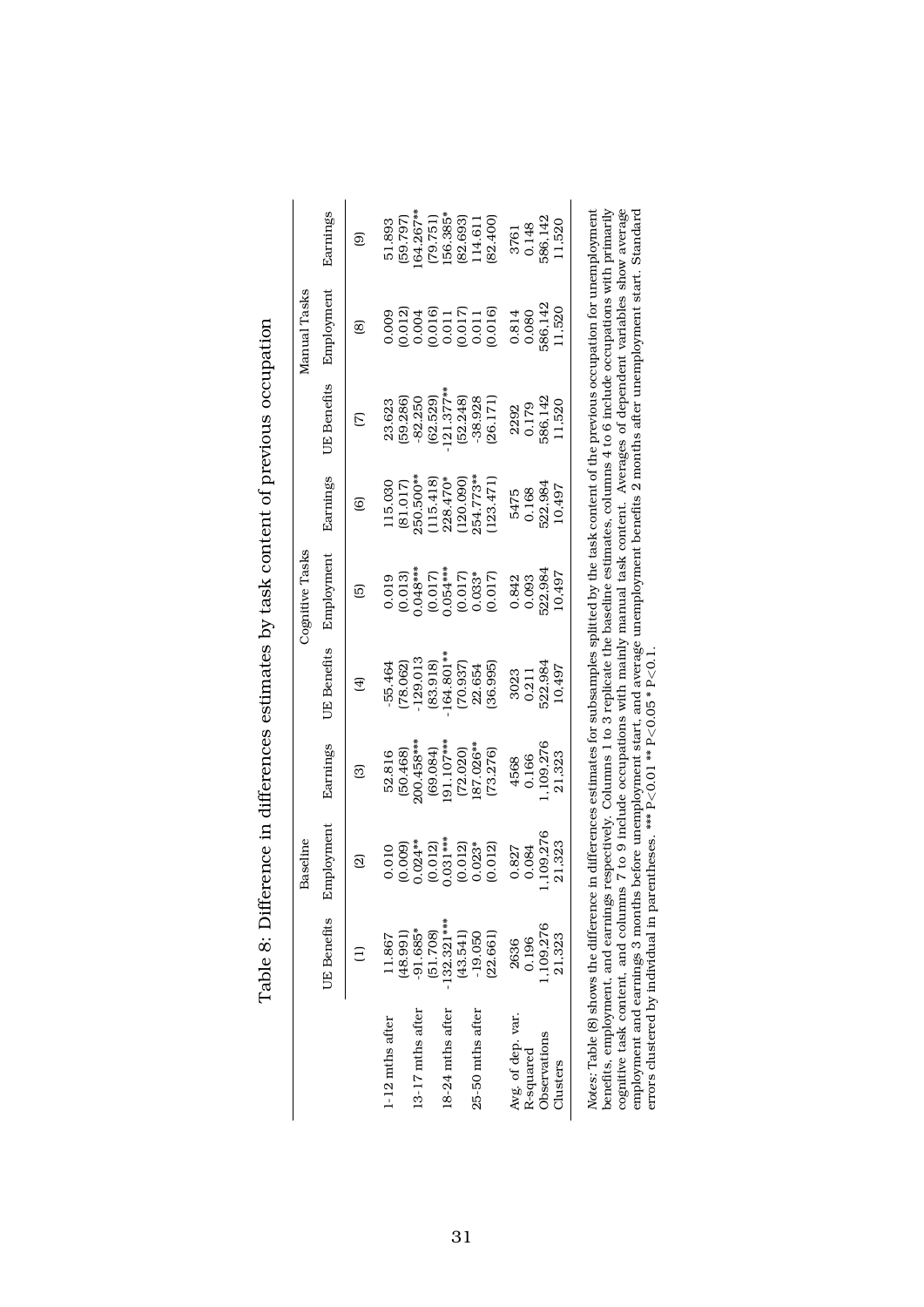we find that treated job seekers with mainly cognitive skills are on average 1.2 months less unemployed than their counterparts in the control group. For job seekers with primarily manual skills the effect is slightly positive and not significant. Again, it becomes evident that job seekers in different industries and occupations are heterogeneously affected by a reduction in PBD.

Panel 9b presents the difference-in-difference estimates for post-unemployment earnings measured in the second month after re-employment. In the overall sample, average post-unemployment earnings are 3597 CHF (column 1). Not surprisingly, earnings are lower for job seekers in low R&D-intense industries (3391 CHF in column 3) and for mainly manual skilled job seekers (3233 CHF in column 5), and higher for job seekers in R&D-intense industries (3818 CHF in column 2) and with mainly cognitive skills (3968 CHF in column 4). With the exception of high R&D- intense industries, post-unemployment earnings are lower for treated job seekers. However none of the estimates is statistically significant. This finding suggests, that although the reform has a negligible immediate effect on post-unemployment earnings for those who did get a job, the positive earnings effects documented in the baseline specification seem to build over time.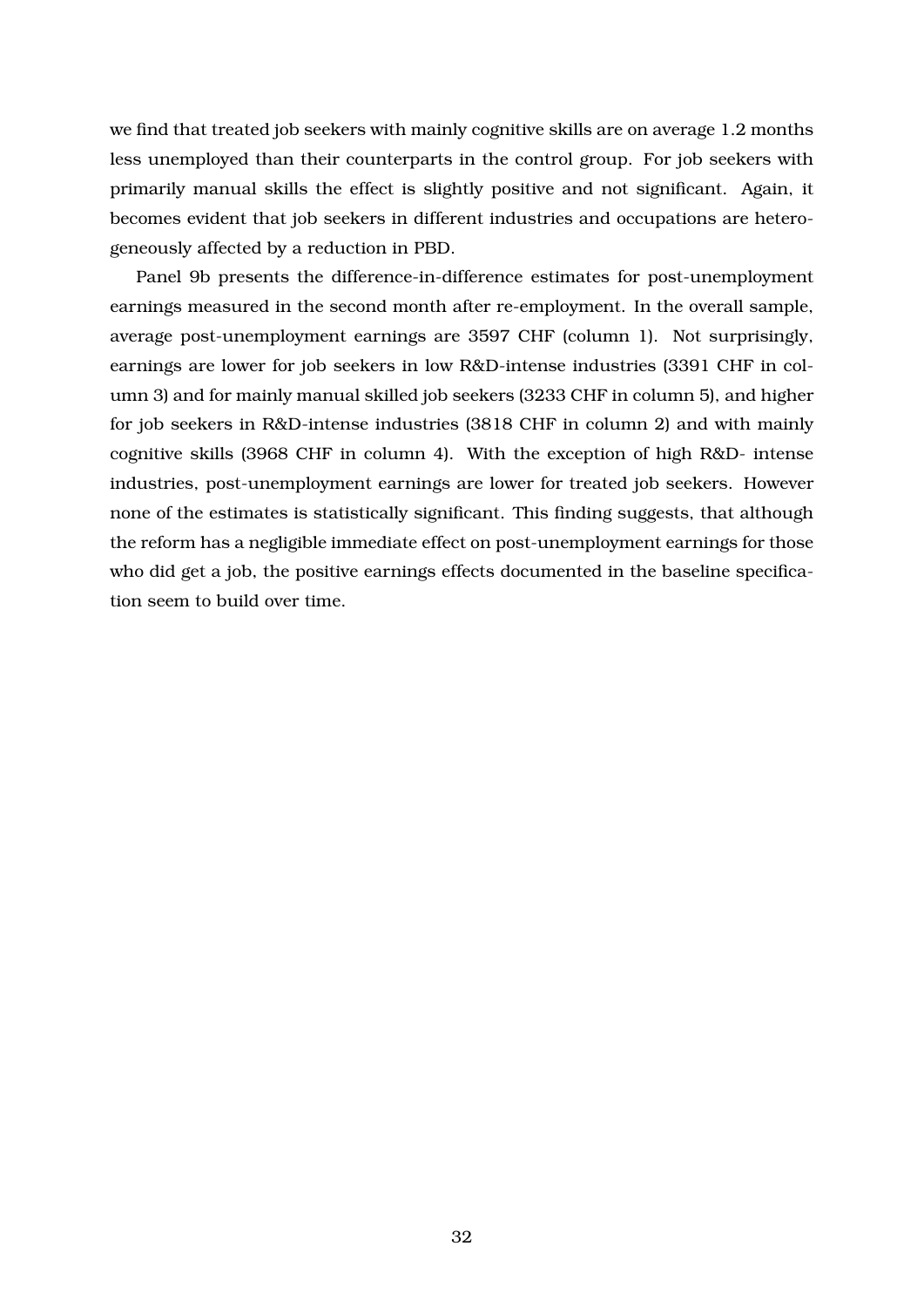|                                                                    | All                 |                       | R&D intensity    | Task content         |                  |  |  |  |
|--------------------------------------------------------------------|---------------------|-----------------------|------------------|----------------------|------------------|--|--|--|
|                                                                    |                     | High                  | Low              | Cognitive            | Manual           |  |  |  |
|                                                                    | (1)                 | (2)                   | (3)              | (4)                  | (5)              |  |  |  |
| $D_iA_c$                                                           | $-0.518$<br>(0.467) | $-1.593**$<br>(0.670) | 0.466<br>(0.651) | $-1.207*$<br>(0.647) | 0.111<br>(0.664) |  |  |  |
| Avg. of dep. var.                                                  | 16.49               | 17.27                 | 15.76            | 15.74                | 17.16            |  |  |  |
| R-squared<br><b>Observations</b>                                   | 0.082<br>1,109,276  | 0.088<br>538,840      | 0.081<br>570,436 | 0.059<br>522,984     | 0.106<br>586,292 |  |  |  |
| Clusters                                                           | 21,323              | 10,729                | 11,177           | 10,497               | 11,523           |  |  |  |
| (b) Dependent variable is earnings (2nd month after re-employment) |                     |                       |                  |                      |                  |  |  |  |
|                                                                    | (1)                 | (2)                   | (3)              | (4)                  | (5)              |  |  |  |
| $D_iA_c$                                                           | $-40.773$           | 70.103                | $-120.716$       | $-57.541$            | $-18.100$        |  |  |  |
|                                                                    | (77.030)            | (126.190)             | (93.236)         | (125.376)            | (89.740)         |  |  |  |
| Avg. of dep. var.                                                  | 3597                | 3818                  | 3391             | 3968                 | 3233             |  |  |  |
| R-squared                                                          | 0.288               | 0.306                 | 0.261            | 0.291                | 0.260            |  |  |  |
| Observations                                                       | 804,932             | 388,511               | 416,421          | 398,056              | 406,876          |  |  |  |
| Clusters                                                           | 15,436              | 7748                  | 8084             | 7954                 | 7973             |  |  |  |

(a) Dependent variable is the number of months spent in unemployment

duration

Table 9: Difference in differences estimates for unemployment duration, subsequent earnings, and subsequent employment

*Notes:* Table 9 shows difference in differences estimates for unemployment duration and a number of job-match quality measures together with their means. Table 9a shows the estimates for number of months spent in unemployment. Table 9b illustrates the estimates for earnings in the second month of re-employment. Standard errors clustered by individual. \*\*\* P*<*0.01 \*\* P*<*0.05 \* P*<*0.1.

Table 10 focuses on the job loss probabilities 3, 6, 12 and 24 months after reemployment respectively. Estimations include only observations which we observe for at least 24 months after re-employment, that is, we exclude around 3 % of reemployed job seekers with right-censored re-employment durations. The probability of losing the job after re-employment varies between roughly 20 % for a job loss within 3 months (table 10a), and 60 % for a job loss within 24 months after reemployment (table 10d). Overall, reducing the PBD lowers the job loss probabilities somewhat, but not statistically significantly so. The point estimates for job seekers in high R&Dintense industries and with mainly manual skills are slightly positive, but small and insignificant. A marginally significant effect is found only for job seekers in R&Dintense industries for the probability of losing the job within 12 months after reemployment: Treated job seekers have a 3.6 percentage point lower probability of losing their job compared to the untreated job seekers.

All in all, tables 9 and 10 confirm the general findings of the existing literature, which finds only small or no effects of UI policy changes on job-match quality. The findings however also support the view that the beneficial effects of reduced human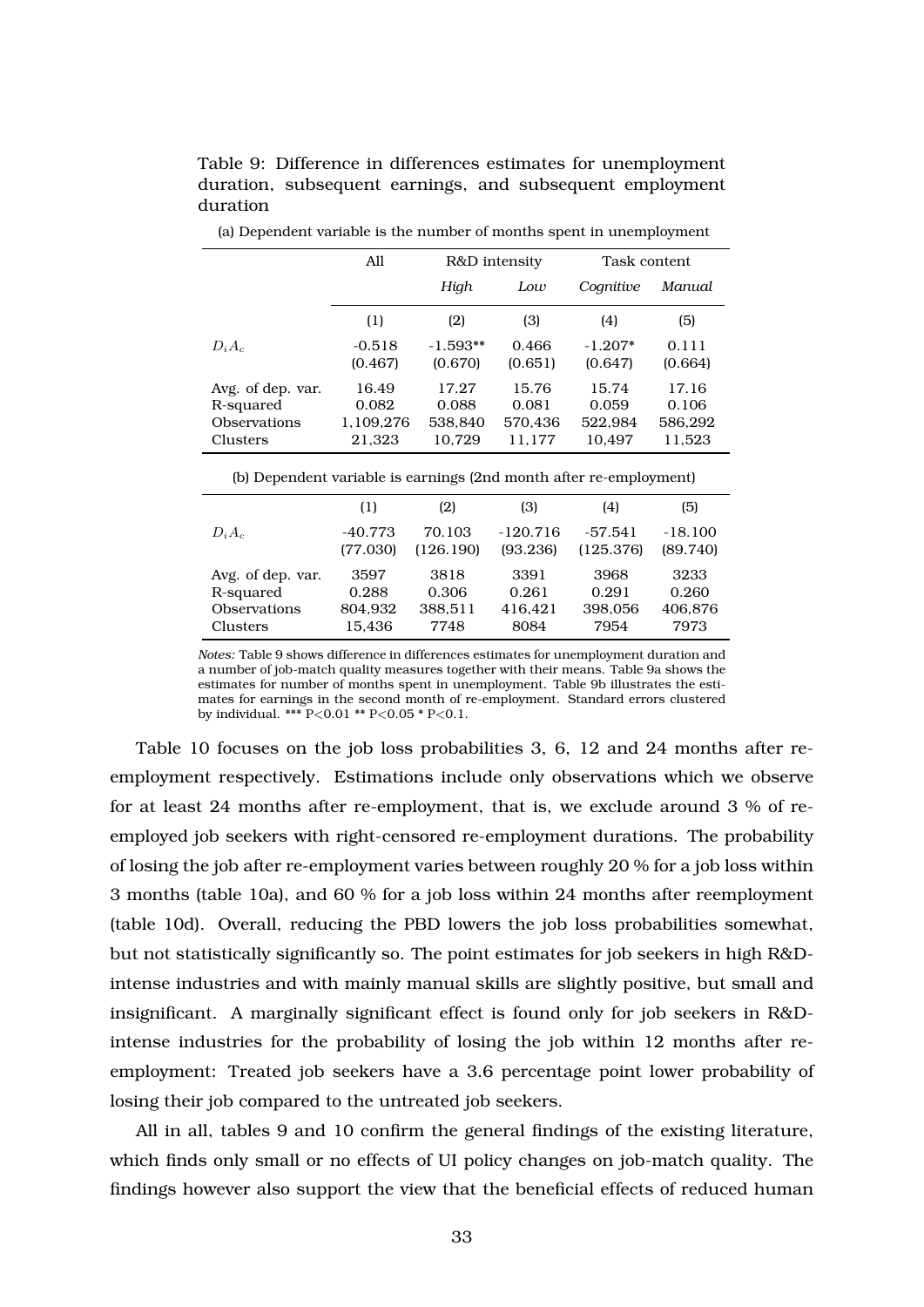capital depreciation and improvements in non-employment stigma overweigh the negative effects of reduced reservation wages, leading to positive overall effects on earnings and employment in the medium run.

|                   | All                 |                  | R&D intensity       | Task content        |                  |
|-------------------|---------------------|------------------|---------------------|---------------------|------------------|
|                   |                     | High             | Low                 | Cognitive           | Manual           |
|                   | (1)                 | (2)              | (3)                 | (4)                 | (5)              |
| $D_iA_c$          | $-0.003$<br>(0.012) | 0.001<br>(0.018) | $-0.009$<br>(0.017) | $-0.017$<br>(0.017) | 0.009<br>(0.018) |
| Avg. of dep. var. | 0.193               | 0.191            | 0.196               | 0.178               | 0.208            |
| R-squared         | 0.018               | 0.026            | 0.021               | 0.025               | 0.017            |
| Observations      | 841,621             | 407,159          | 434.462             | 412,255             | 429,366          |
| Clusters          | 15,858              | 7977             | 8271                | 8098                | 8238             |
|                   |                     |                  |                     |                     |                  |

(a) Dependent variable is the probability of losing the job within 3 months

Table 10: Difference in differences estimates for the probability of losing the employment within 3, 6, 12 or 24 months

|  |  | (b) Dependent variable is the probability of losing the job within 6 months |  |  |  |
|--|--|-----------------------------------------------------------------------------|--|--|--|
|  |  |                                                                             |  |  |  |

|                     | (1)      | (2)      | (3)      | (4)      | (5)     |
|---------------------|----------|----------|----------|----------|---------|
| $D_iA_c$            | $-0.008$ | $-0.014$ | $-0.005$ | $-0.018$ | 0.002   |
|                     | (0.014)  | (0.020)  | (0.020)  | (0.019)  | (0.020) |
| Avg. of dep. var.   | 0.299    | 0.288    | 0.309    | 0.271    | 0.325   |
| R-squared           | 0.029    | 0.040    | 0.029    | 0.034    | 0.026   |
| <b>Observations</b> | 841,621  | 407,159  | 434.462  | 412,255  | 429,366 |
| Clusters            | 15,858   | 7977     | 8271     | 8098     | 8238    |
|                     |          |          |          |          |         |

(c) Dependent variable is the probability of losing the job within 12 months

|                   | (1)      | (2)       | (3)     | (4)      | (5)      |
|-------------------|----------|-----------|---------|----------|----------|
| $D_iA_c$          | $-0.015$ | $-0.036*$ | 0.003   | $-0.017$ | $-0.014$ |
|                   | (0.015)  | (0.022)   | (0.021) | (0.021)  | (0.021)  |
| Avg. of dep. var. | 0.459    | 0.425     | 0.491   | 0.409    | 0.507    |
| R-squared         | 0.061    | 0.052     | 0.073   | 0.054    | 0.061    |
| Observations      | 841,621  | 407,159   | 434.462 | 412.255  | 429,366  |
| Clusters          | 15.858   | 7977      | 8271    | 8098     | 8238     |

(d) Dependent variable is the probability of losing the job within 24 months

| (1)      | (2)      | (3)     | (4)     | (5)      |
|----------|----------|---------|---------|----------|
| $-0.008$ | $-0.033$ | 0.012   | 0.000   | $-0.018$ |
| (0.015)  | (0.022)  | (0.020) | (0.022) | (0.020)  |
| 0.594    | 0.563    | 0.623   | 0.547   | 0.639    |
| 0.059    | 0.051    | 0.073   | 0.053   | 0.056    |
| 841,621  | 407,159  | 434.462 | 412.255 | 429,366  |
| 15,858   | 7977     | 8271    | 8098    | 8238     |
|          |          |         |         |          |

*Notes:* Table 10 shows difference in differences estimates for the probability of losing the subsequent employment within 3, 6, 12, or 24 months respectively. Rightcensored employment durations within 24 months are excluded. Standard errors clustered by individual. \*\*\* P*<*0.01 \*\* P*<*0.05 \* P*<*0.1.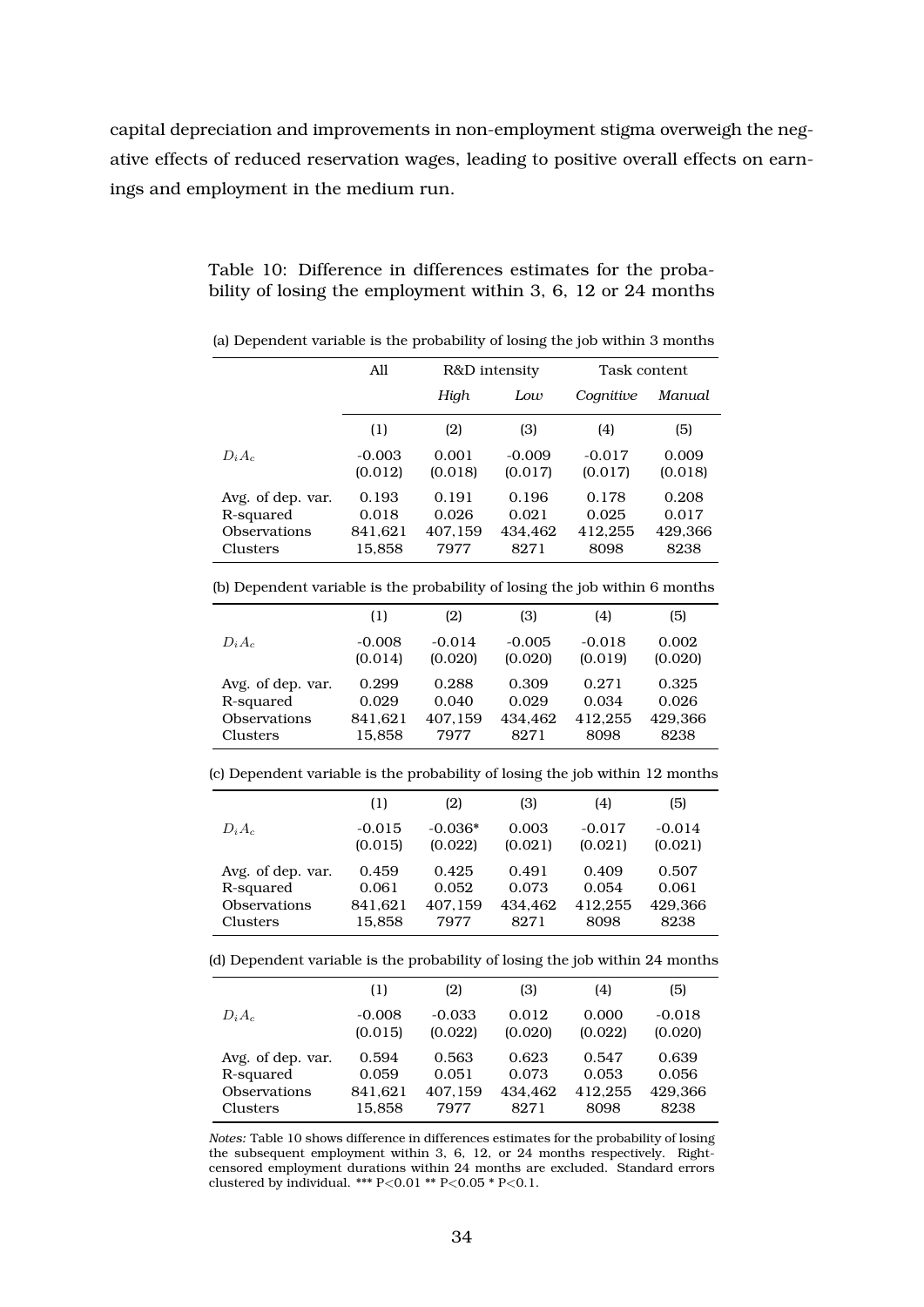Finally, we take a closer look at post-unemployment earnings. The earnings effect in the baseline specification can either be driven by an increased employment share, or by both, an increased employment share and increased individual earnings. To shed some light on the channels for the positive earnings effect documented in our baseline specification, we re-estimate the earnings effects conditional on employment. Table 11 reports the results. Overall, the earnings effect for employed individuals is considerably smaller and, if anything, only marginally significant in the periods anticipation period from 13 to 17 months after unemployment start.

For job seekers in low R&D-intense industries the earnings effect basically disappears, whereas for job seekers in high R&D-intense industries we find significant effects in the anticipation and reform period, which are however, relatively small (around 4.5 % of average earnings three months before unemployment start) and, if at all, only weakly significant. Furthermore, we also find a marginally significant effect in the period from 1 to 12 months after unemployment start. Estimates for a sample split by task content of previous occupation are positive, but in general not statistically significant. These findings are not contradictive to the findings of panel 9b of table 9, but once again highlights that negative effects of the reform due to reduced reservation wages are more than compensated by the positive aspects of reduced human capital and skill depreciation or reduced stigma effects which build up over time. At the same time the estimates in table 11 suggest that the main driver of the positive baseline earnings effects is increased employment rather than higher individual incomes. These results, however, need to be interpreted with caution. They may not represent causal effects if selection into employment is affected by the duration of PBD.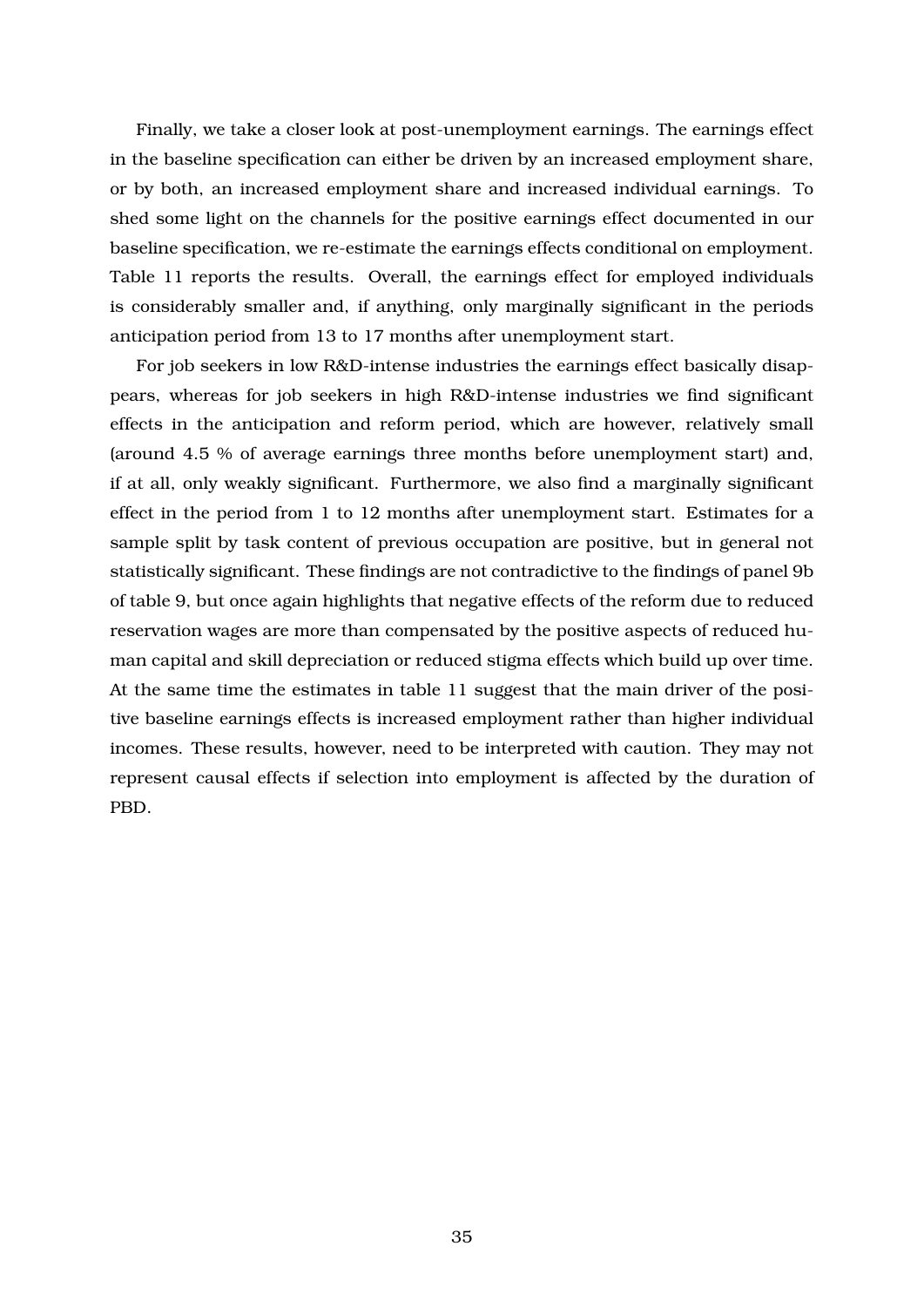|                                     | All      | R&D intensity |           |           | Task content |
|-------------------------------------|----------|---------------|-----------|-----------|--------------|
|                                     |          | High          | Low       | Cognitive | Manual       |
|                                     | (1)      | (2)           | (3)       | (4)       | (5)          |
| $\tau_1 D_i A_c$ (1-12 mths after)  | 95.446   | 234.763*      | $-9.385$  | 109.545   | 93.210       |
|                                     | (77.730) | (129.872)     | (93.899)  | (132.282) | (89.587)     |
| $\tau_2 D_i A_c$ (13-17 mths after) | 148.337* | 292.470**     | 19.065    | 106.579   | 194.960*     |
|                                     | (88.870) | (144.247)     | (104.890) | (146.229) | (100.695)    |
| $\tau_3 D_i A_c$ (18-24 mths after) | 77.855   | 238.456*      | -57.942   | 39.635    | 113.139      |
|                                     | (86.323) | (141.618)     | (99.421)  | (143.032) | (94.558)     |
| $\tau_4 D_i A_c$ (25-50 mths after) | 131.846  | 231.237       | 42.072    | 231.997   | 38.402       |
|                                     | (90.184) | (140.666)     | (112.674) | (142.644) | (100.677)    |
| Avg. of dep. var.                   | 4568     | 5278          | 3916      | 5475      | 3760         |
| R-squared                           | 0.316    | 0.320         | 0.302     | 0.313     | 0.290        |
| Observations                        | 537.700  | 259.714       | 277.986   | 270.683   | 267,017      |
| Clusters                            | 16.646   | 8370          | 8745      | 8526      | 8691         |

Table 11: Difference in differences estimates for employed individuals

*Notes:* Table (11) illustrates the difference in differences estimates for the effect of reduced unemployment benefit duration on earnings for individuals conditional on employment. The effects are shown for the baseline specification in column 1, for the sample splits by R&D-intensity in columns 2 and 3, and for the sample splits by task content of previous occupation in columns 4 and 5. Averages of dependent variables show average employment and earnings 3 months before unemployment start, and average unemployment benefits 2 months after unemployment start. Standard errors clustered by individual in parentheses. \*\*\* P*<*0.01 \*\* P*<*0.05 \* P*<*0.1.

# **6 Conclusions**

We discuss the effects of shortening potential benefit duration (PBD) for job seekers aged 50 to 54 years. Shortening PBD pushes job seekers into jobs during the period when benefit payments are cut. But these jobs may be of lower quality than the jobs that job seekers would have found with longer PBD. Conversely, inciting job seekers to leave unemployment more quickly may contain human capital depreciation or negative stigma of long-term unemployment.

We find strong evidence for the job push effect. This evidence is consistent with numerous studies that document that reducing PBD will decrease unemployment duration. Interestingly, we also document that the initial push into jobs carries longer lasting benefits. Job seekers who find employment more quickly because of a reduction in PBD tend to remain employed more likely and earn more not only during the period when benefits are removed but up to 2 years later on. The medium-run benefits are especially strong for job seekers in high R&D-intense industries and basically absent for job seekers in low R&D-intense industries.

The evidence we find is consistent with a strong role for unemployment insurance to contain human capital depreciation. Cuts in PBD duration that make sense if medium-run benefits for earnings and employment are ignored make even more sense if these effects are taken into account. Yet our evidence does not imply that benefit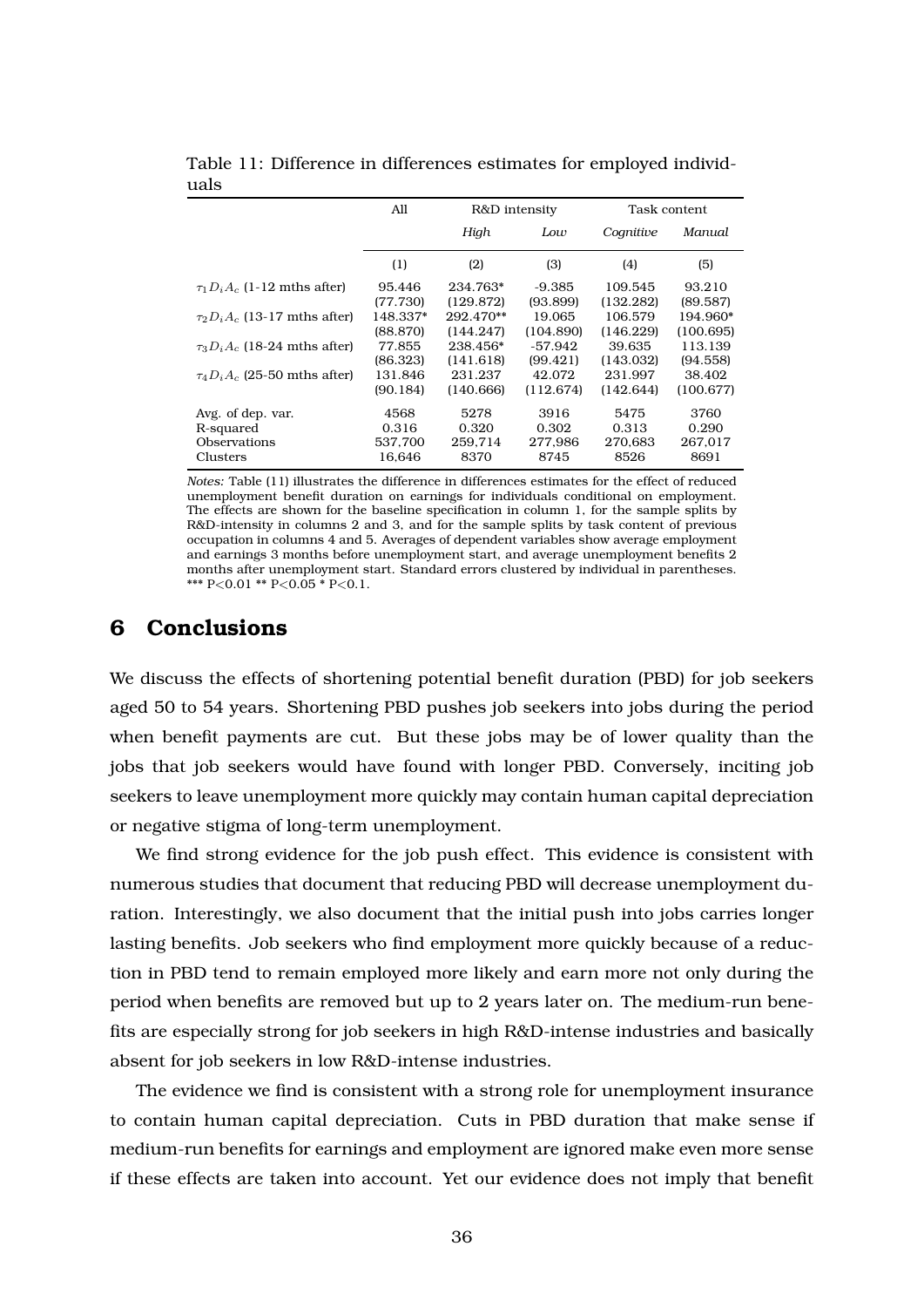duration should be cut across the board. Reducing PBD carries a cost in terms of reduced protection against economic shocks. Moreover, a reduction of PBD from a baseline of 6 months might have differential effects than the same reduction from a baseline of 24 months. Human capital depreciation and long-term unemployment stigma is likely to be more important for old job seekers than for younger ones. We consider these issues as interesting avenues for future research.

# **A Appendix**

## **A.1 Tables**

Table A1: Difference in differences estimates for unemployment benefits, employment and earnings

|                                     | UE benefits     |                        |             | Employment             | Earnings      |                           |
|-------------------------------------|-----------------|------------------------|-------------|------------------------|---------------|---------------------------|
|                                     | (1)             | (2)                    | (3)         | (4)                    | (5)           | (6)                       |
| $\tau_1 D_i A_c$ (1-12 mths after)  | 24.131          | 11.867                 | 0.014       | 0.010                  | 85.911*       | 52.816                    |
|                                     | (52.891)        | (48.991)               | (0.009)     | (0.009)                | (51.579)      | (50.468)                  |
| $\tau_2 D_i A_c$ (13-17 mths after) | $-79.550$       | $-91.685*$             | $0.028**$   | $0.024**$              | 233.018***    | 200.458***                |
|                                     | (53.889)        | (51.708)               | (0.012)     | (0.012)                | (75.676)      | (69.084)                  |
| $\tau_3 D_i A_c$ (18-24 mths after) | $-121.833***$   | $-132.321***$          | $0.035***$  | $0.031***$             | 222.350***    | 191.107***                |
|                                     | (45.161)        | (43.541)               | (0.012)     | (0.012)                | (79.745)      | (72.020)                  |
| $\tau_4 D_i A_c$ (25-50 mths after) | $-12.048$       | $-19.050$              | $0.026**$   | $0.023*$               | 208.153**     | 187.026**                 |
|                                     | (20.747)        | (22.661)               | (0.012)     | (0.012)                | (83.290)      | (73.276)                  |
| $\tau_2$                            | $-507.659***$   | $-507.659***$          | $0.139***$  | $0.139***$             | 633.860***    | 633.860***                |
| $\tau_3$                            | (19.912)        | (19.913)               | (0.005)     | (0.005)                | (28.154)      | (28.155)                  |
|                                     | $-758.736***$   | $-758.736***$          | $0.171***$  | $0.171***$             | 769.407***    | 769.407***                |
| $\tau_4$                            | (22.574)        | (22.575)               | (0.005)     | (0.005)                | (31.838)      | (31.840)                  |
|                                     | $-1,584.710***$ | $-1,584.710***$        | $0.156***$  | $0.156***$             | 668.374***    | 668.374***                |
|                                     | (27.033)        | (27.034)               | (0.006)     | (0.006)                | (34.028)      | (34.029)                  |
| $\tau_1 D_i$                        | $-66.953**$     | $-62.805**$            | $0.036***$  | $0.046***$             | 243.461***    | 277.516***                |
| $\tau_2 D_i$                        | (34.042)        | (30.696)               | (0.007)     | (0.007)                | (36.784)      | (36.321)                  |
|                                     | $-161.999***$   | $-157.851***$          | $0.053***$  | $0.062***$             | 364.574***    | 398.629***                |
| $\tau_3D_i$                         | (36.565)        | (34.744)               | (0.009)     | (0.008)                | (55.311)      | (51.135)                  |
|                                     | $-276.173***$   | $-272.025***$          | $0.064***$  | $0.073***$             | 448.163***    | 482.218***                |
| $\tau_4D_i$                         | (32.280)        | (30.857)               | (0.009)     | (0.009)                | (57.293)      | (52.446)                  |
|                                     | $-9.416$        | $-5.268$               | $0.069***$  | $0.078***$             | 517.484***    | 551.538***                |
|                                     | (16.047)        | (16.799)               | (0.008)     | (0.008)                | (54.901)      | (49.423)                  |
| $\tau_1 A_c$                        | 255.873***      | 259.535***             | $-0.049***$ | $-0.046***$            | $-189.943***$ | $-141.093***$             |
|                                     | (39.836)        | (37.145)               | (0.007)     | (0.007)                | (36.673)      | (37.288)                  |
| $\tau_2A_c$                         | 176.822***      | 179.584***             | $-0.051***$ | $-0.048***$            | $-263.206***$ | $-218.024***$             |
|                                     | (41.397)        | (39.947)               | (0.009)     | (0.009)                | (55.031)      | (51.618)                  |
| $\tau_3 A_c$                        | $-2.165$        | $-1.472$               | $-0.033***$ | $-0.031***$            | $-155.179***$ | $-119.098**$              |
|                                     | (36.531)        | (35.429)               | (0.009)     | (0.009)                | (58.176)      | (54.248)                  |
| $\tau_4A_c$                         | $-121.312***$   | $-132.636***$          | 0.005       | 0.006                  | 31.886        | 37.894                    |
|                                     | (15.719)        | (17.136)               | (0.009)     | (0.009)                | (59.862)      | (54.128)                  |
| Sum of pre-reg. benefits            |                 | $0.004***$<br>(0.000)  |             | $0.000***$<br>(0.000)  |               | $0.004***$<br>(0.001)     |
| Sum of pre-reg. earnings            |                 | $0.001***$<br>(0.000)  |             | $0.000***$<br>(0.000)  |               | $0.005***$<br>(0.000)     |
| Mths employed before reg.           |                 | $-0.953$<br>(1.006)    |             | $0.008***$<br>(0.000)  |               | 13.020***<br>(2.916)      |
| $\geq$ 24 mths of work exp.         |                 | 51.466***<br>(16.180)  |             | $-0.100***$<br>(0.006) |               | $-392.406***$<br>(38.486) |
| R&D intense industry                |                 | 67.499***<br>(12.640)  |             | $-0.028***$<br>(0.005) |               | $-107.770***$<br>(28.961) |
| Cognitive task                      |                 | 152.407***<br>(14.283) |             | 0.003<br>(0.005)       |               | 88.559***<br>(33.997)     |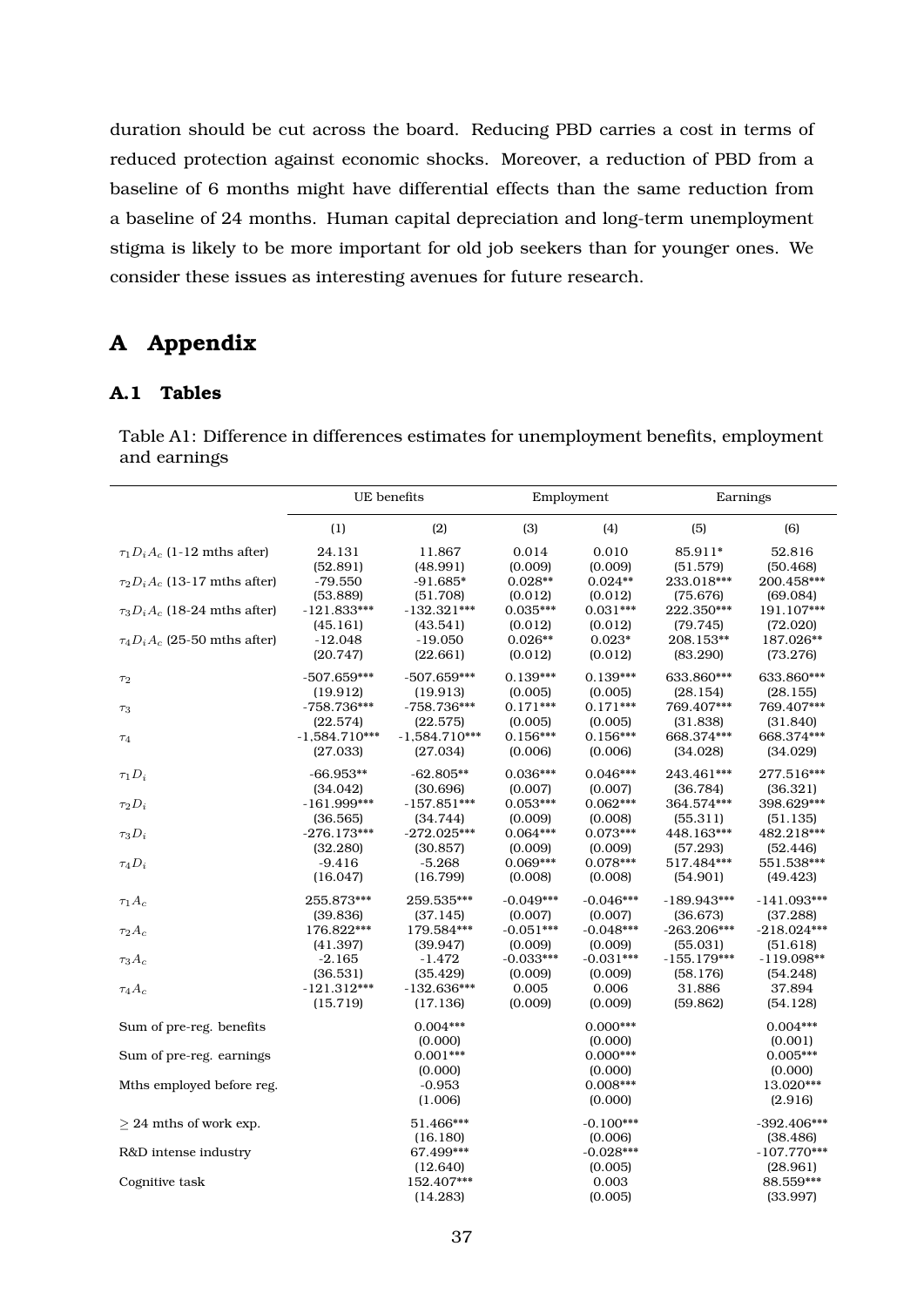|                                                         |              | Table A1 - continued |            |             |              |               |
|---------------------------------------------------------|--------------|----------------------|------------|-------------|--------------|---------------|
|                                                         | UE benefits  |                      |            | Employment  | Earnings     |               |
|                                                         | (1)          | (2)                  | (3)        | (4)         | (5)          | (6)           |
| Female                                                  |              | $-171.428***$        |            | $0.021***$  |              | $-239.150***$ |
|                                                         |              | (16.486)             |            | (0.006)     |              | (47.369)      |
| <b>Swiss</b>                                            |              | $-51.428***$         |            | $0.090***$  |              | 269.295***    |
|                                                         |              | (17.836)             |            | (0.006)     |              | (39.806)      |
| Leader position                                         |              | 125.678***           |            | $0.046***$  |              | 355.738***    |
|                                                         |              | (17.079)             |            | (0.007)     |              | (39.388)      |
| Marital status (reference group are singles)            |              |                      |            |             |              |               |
| Married                                                 |              | $-89.771***$         |            | 0.001       |              | 26.989        |
|                                                         |              | (21.211)             |            | (0.008)     |              | (47.736)      |
| Widowed                                                 |              | $-170.732***$        |            | $-0.076***$ |              | $-314.385***$ |
|                                                         |              | (43.211)             |            | (0.017)     |              | (96.045)      |
| Divorced                                                |              | $-54.125**$          |            | 0.001       |              | 46.489        |
|                                                         |              | (24.632)             |            | (0.009)     |              | (56.070)      |
| Education (reference group is "8-9 years of schooling") |              |                      |            |             |              |               |
| $\leq$ 7 years                                          |              | 19.106               |            | $-0.055**$  |              | $-190.116*$   |
|                                                         |              | (56.973)             |            | (0.023)     |              | (103.237)     |
| $10-11$ years                                           |              | 92.745**             |            | $0.025*$    |              | 118.485*      |
|                                                         |              | (36.434)             |            | (0.014)     |              | (70.794)      |
| $12-13$ years                                           |              | 63.092***            |            | $0.051***$  |              | 299.408***    |
|                                                         |              | (22.367)             |            | (0.009)     |              | (46.649)      |
| $> 14$ years                                            |              | 208.251***           |            | $0.048***$  |              | 625.645***    |
|                                                         |              | (42.973)             |            | (0.016)     |              | (100.002)     |
| Other                                                   |              | $-78.404***$         |            | $0.062***$  |              | 454.765***    |
|                                                         |              | (21.120)             |            | (0.009)     |              | (45.816)      |
|                                                         | 1.930.618*** |                      | $0.342***$ | $-0.098***$ | 1.322.741*** |               |
| Constant                                                |              | 1,524.901***         |            |             |              | $-908.454***$ |
|                                                         | (25.765)     | (52.082)             | (0.005)    | (0.019)     | (26.942)     | (108.373)     |
| Avg. of dep. var.                                       | 2636         | 2636                 | 0.827      | 0.827       | 4568         | 4568          |
| R-squared                                               | 0.151        | 0.196                | 0.037      | 0.084       | 0.025        | 0.166         |
| Observations                                            | 1,109,276    | 1,109,276            | 1,109,276  | 1,109,276   | 1,109,276    | 1,109,276     |
| Clusters                                                | 21,323       | 21,323               | 21,323     | 21,323      | 21,323       | 21,323        |
|                                                         |              |                      |            |             |              |               |

*Notes:* Table A1 shows the baseline difference in differences estimates for unemployment benefits (columns 1 and 2), employment (columns 3 and 4) and earnings (columns 5 and 6). Regressions with controls include also the interactions of all controls. Averages of dependent variables show average employment and earnings 3 months before unemployment start, and average unemployment benefits 2 months after unemployment start. Standard errors clustered by individual in parentheses. \*\*\* P*<*0.01 \*\* P*<*0.05 \* P*<*0.1.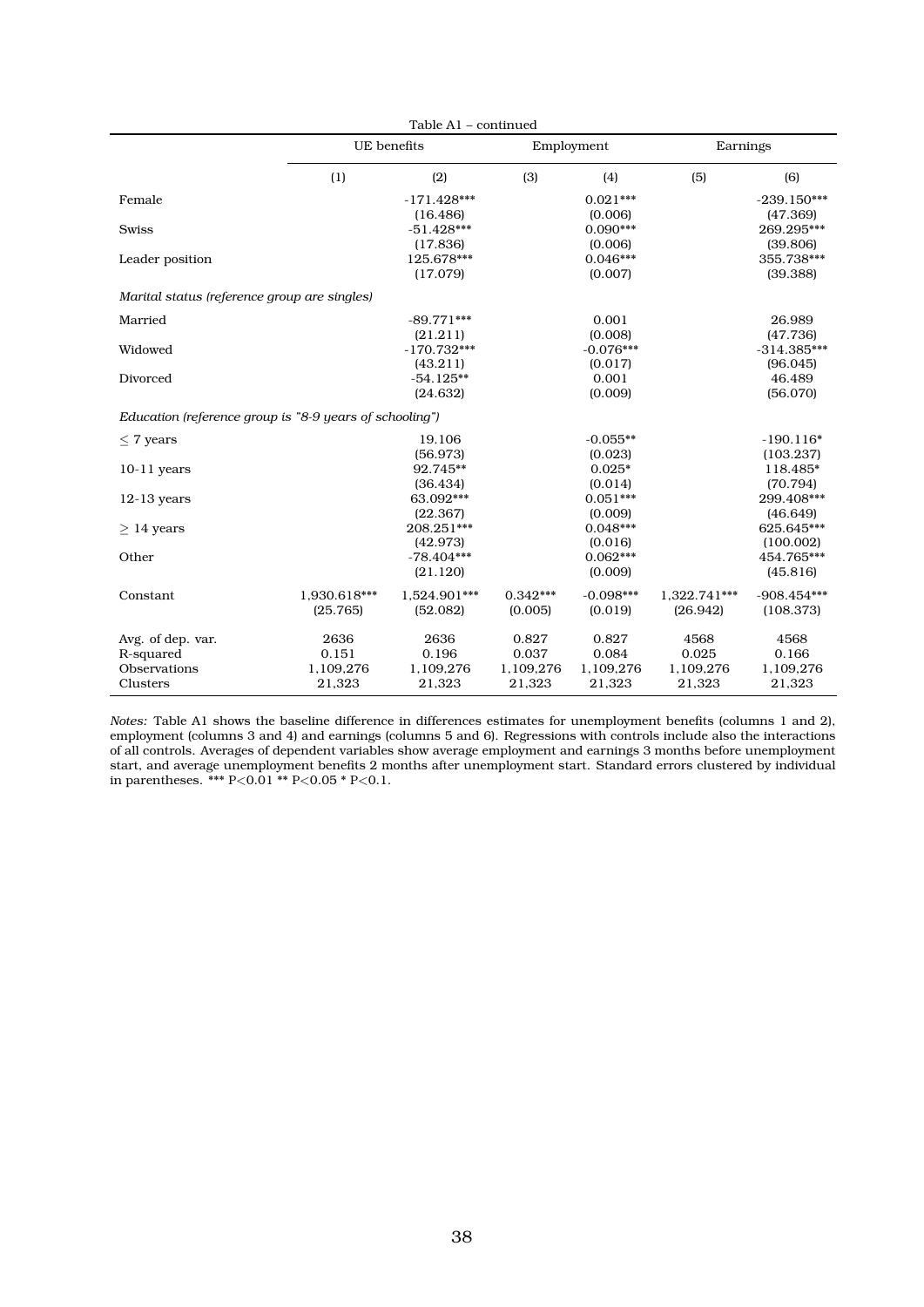|                    |               | <b>Baseline</b> |            |               | 50-53 vs. 55-58 years old |           |
|--------------------|---------------|-----------------|------------|---------------|---------------------------|-----------|
|                    | UE Benefits   | Employment      | Earnings   | UE Benefits   | Employment                | Earnings  |
|                    | (1)           | (2)             | (3)        | (4)           | (5)                       | (6)       |
| 1-12 mths after    | 11.867        | 0.010           | 52.816     | 17.090        | 0.006                     | 24.211    |
|                    | (48.991)      | (0.009)         | (50.468)   | (54.572)      | (0.010)                   | (56.668)  |
| $13-17$ mths after | $-91.685*$    | $0.024**$       | 200.458*** | $-87.082$     | 0.019                     | 175.157** |
|                    | (51.708)      | (0.012)         | (69.084)   | (56.509)      | (0.013)                   | (77.560)  |
| 18-24 mths after   | $-132.321***$ | $0.031***$      | 191.107*** | $-136.862***$ | $0.025*$                  | 171.645** |
|                    | (43.541)      | (0.012)         | (72.020)   | (47.346)      | (0.013)                   | (80.717)  |
| 25-50 mths after   | -19.050       | $0.023*$        | 187.026**  | $-40.172$     | $0.022*$                  | 176.130** |
|                    | (22.661)      | (0.012)         | (73.276)   | (24.866)      | (0.013)                   | (82.444)  |
| Avg. of dep. var.  | 2636          | 0.827           | 4568       | 2652          | 0.827                     | 4585      |
| R-squared          | 0.196         | 0.084           | 0.166      | 0.193         | 0.086                     | 0.172     |
| Observations       | 1,109,276     | 1,109,276       | 1,109,276  | 911.152       | 911.152                   | 911.152   |
| <b>Clusters</b>    | 21,323        | 21,323          | 21,323     | 17,902        | 17,902                    | 17,902    |

Table A2: Difference in differences estimates by age

*Notes:* Table (A2) shows the difference in differences estimates for subsamples splitted by age. Columns 1 to 3 replicate the baseline estimates, and columns 4 to 6 include only 50 to 53, and 55 to 58 years old individuals respectively. Averages of dependent variables show average employment and earnings 3 months before unemployment start, and average unemployment benefits 2 months after unemployment start. Standard errors clustered by individual in parentheses. \*\*\* P*<*0.01 \*\* P*<*0.05 \* P*<*0.1.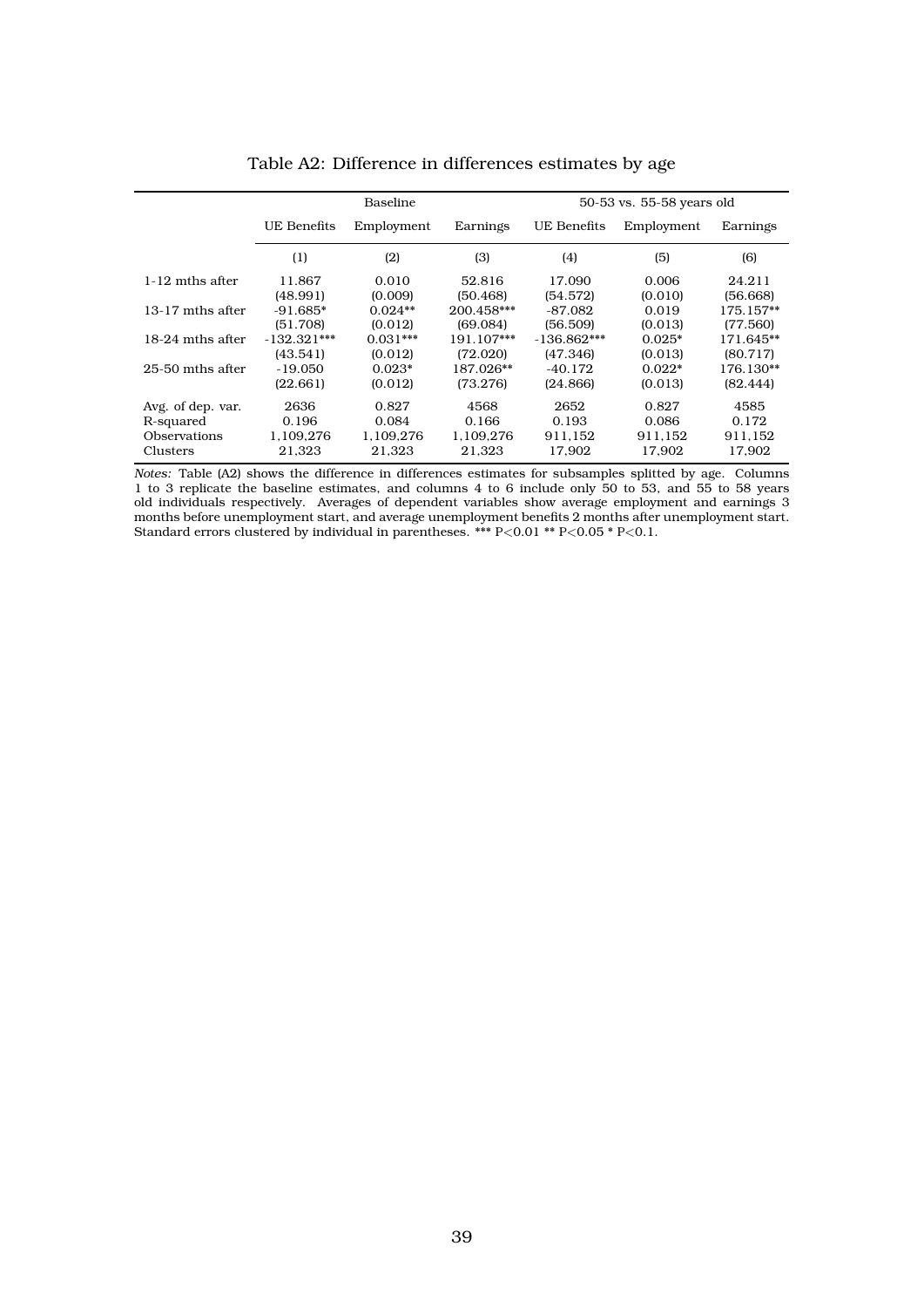|                                                                                                                                                                                                                                                                                                                                                                                                                                                                                         |                           | Baseline              |                           |                        | Female                                                                                             |                   |                         | Male                  |                         |
|-----------------------------------------------------------------------------------------------------------------------------------------------------------------------------------------------------------------------------------------------------------------------------------------------------------------------------------------------------------------------------------------------------------------------------------------------------------------------------------------|---------------------------|-----------------------|---------------------------|------------------------|----------------------------------------------------------------------------------------------------|-------------------|-------------------------|-----------------------|-------------------------|
|                                                                                                                                                                                                                                                                                                                                                                                                                                                                                         | <b>UE</b> Benefits        | Employment            | Earnings                  | <b>UE</b> Benefits     | Employment                                                                                         | Earnings          | <b>UE</b> Benefits      | Employment            | Earnings                |
|                                                                                                                                                                                                                                                                                                                                                                                                                                                                                         |                           | බු                    | ඕ                         | E)                     | 叵                                                                                                  | ම                 | E                       | @                     | මු                      |
| 1-12 mths after                                                                                                                                                                                                                                                                                                                                                                                                                                                                         | (48.991)<br>1.867         | (0.009)<br>0.010      | (50.468)<br>52.816        | 58.215)<br>$-0.773$    | 0.013<br>0.010                                                                                     | 55.165)<br>17.502 | (73.341)<br>19.147      | (0.012)<br>0.009      | (78.098)<br>85.923      |
| 13-17 mths after                                                                                                                                                                                                                                                                                                                                                                                                                                                                        | $-91.685*$                | $0.024**$             | 200.458***                | 126.383**              | 0.009                                                                                              | 74.694            | $-65.998$               | $0.035***$            | 299.588***              |
| 18-24 mths after                                                                                                                                                                                                                                                                                                                                                                                                                                                                        | $-132.321***$<br>(51.708) | $0.031***$<br>(0.012) | $0.91.107***$<br>(69.084) | 146.490***<br>(62.063) | (0.018)<br>0.019                                                                                   | 77.241)<br>58.403 | $-121.576*$<br>(77.548) | $0.041**$<br>(0.016)  | 295.033***<br>(106.162) |
| 25-50 mths after                                                                                                                                                                                                                                                                                                                                                                                                                                                                        | (43.541)<br>$-19.050$     | $0.023*$<br>(0.012)   | .87.026**<br>(72.020)     | (51.753)<br>$-34.300$  | 0.018<br>0.005                                                                                     | 80.612)<br>25.710 | (65.422)<br>$-4.243$    | $0.037***$<br>(0.016) | 320.325***<br>(110.486) |
|                                                                                                                                                                                                                                                                                                                                                                                                                                                                                         | (22.661)                  | (0.012)               | (73.276)                  | (28.007)               | (0.018)                                                                                            | 86.180            | (33.245)                | (0.016)               | (110.776)               |
| Avg. of dep. var.                                                                                                                                                                                                                                                                                                                                                                                                                                                                       | 2636                      | 0.827                 | 4568                      | 2071                   | 0.827                                                                                              | 3356              | 3069                    | 0.827                 | 5494                    |
| Observations<br>R-squared                                                                                                                                                                                                                                                                                                                                                                                                                                                               | 1,109,276<br>0.196        | 109,276<br>0.084      | ,109,276<br>0.166         | 479,620<br>0.206       | 479,620<br>0.094                                                                                   | 479,620<br>0.156  | 629,656<br>0.192        | 629.656<br>0.081      | 629,656<br>0.154        |
| Clusters                                                                                                                                                                                                                                                                                                                                                                                                                                                                                | 21,323                    | 21,323                | 21,323                    | 9395                   | 9395                                                                                               | 9395              | 1,928                   | 1,928                 | 1,928                   |
| Averages of dependent variables show average employment and earnings 3 months before unemployment start, and average unemployment benefits<br>Notes: Table (A3) shows the difference in differences estimates for subsamples splitted by gender for unemployment benefits, employment, and<br>earnings respectively. Columns 1 to 3 replicate the baseline estimates, columns 4 to 6 include only females, and columns 7 to 9 include only males.<br>2 months after unemployment start. |                           |                       |                           |                        | Standard errors clustered by individual in parentheses. *** $P < 0.01$ ** $P < 0.05$ * $P < 0.1$ . |                   |                         |                       |                         |

| י<br> <br>ג<br>.<br>.                                                                                                     |
|---------------------------------------------------------------------------------------------------------------------------|
| Marence estimated in general<br>i<br>.<br>ו                                                                               |
|                                                                                                                           |
| , מי במיפים<br>֧֧֧֧֧֧֧֧֧֧֧֧֧֧֧֧֧֧֧֧֛֪֛֧֛֛֧֛֛֛֧֛֚֚֚֚֚֚֚֚֚֚֚֚֚֚֚֚֚֚֚֚֚֚֚֚֚֚֚֚֚֝֝֓֝֓֝֟֓֝֓֝֓֝֓֝֬֝֬֝֓֝֬֝֬֝֬֝֬֝֬֝֬֝֬֝<br>;<br>; |
|                                                                                                                           |
| í<br>$\mathfrak{g}$                                                                                                       |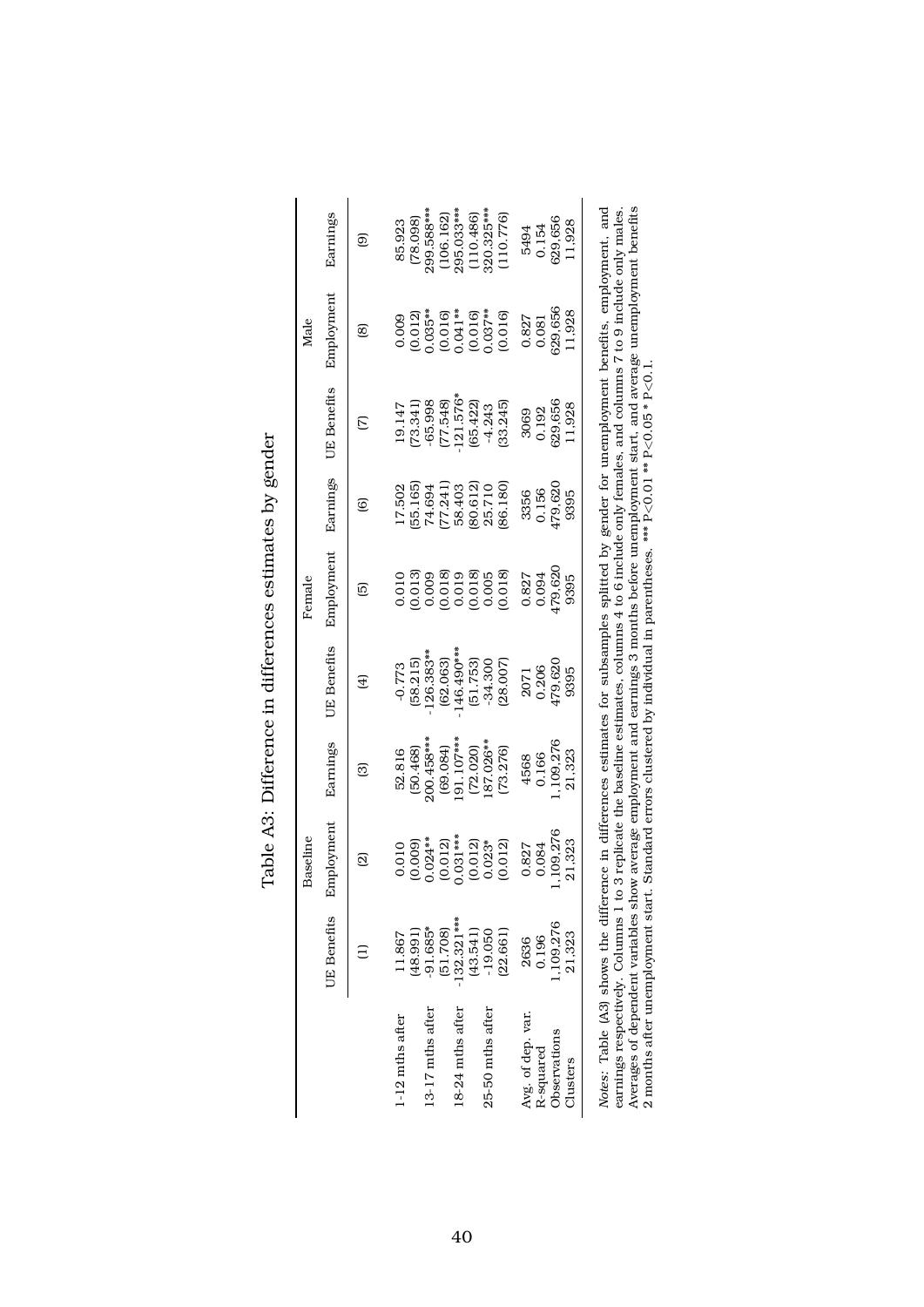|                                                                                                 |                    | Baseline   |              |                    | $Low$ ( $\leq$ 3901.615 CHF per month) |          |                    | $High (> 3901.6$ CHF per month)                                                                        |                                                                                                                                                                                                                                                                                                                                                                                                                                |
|-------------------------------------------------------------------------------------------------|--------------------|------------|--------------|--------------------|----------------------------------------|----------|--------------------|--------------------------------------------------------------------------------------------------------|--------------------------------------------------------------------------------------------------------------------------------------------------------------------------------------------------------------------------------------------------------------------------------------------------------------------------------------------------------------------------------------------------------------------------------|
|                                                                                                 | <b>UE</b> Benefits | Employment | Earnings     | <b>UE</b> Benefits | Employment                             | Earnings | <b>UE</b> Benefits | Employment                                                                                             | Earnings                                                                                                                                                                                                                                                                                                                                                                                                                       |
|                                                                                                 |                    | බු         | බ            | 田                  | 叵                                      | ම        | Σ                  | @                                                                                                      | ම                                                                                                                                                                                                                                                                                                                                                                                                                              |
| 1-12 mths after                                                                                 | (48.991)           | (0.009)    | (50.468)     | 46.654)            | (0.012)                                | (101)    | (81.818)           | (0.013)                                                                                                | (662.78)                                                                                                                                                                                                                                                                                                                                                                                                                       |
|                                                                                                 | 11.867             | 0.010      | 52.816       | 58.991             | 0.008                                  | 48.202   | 98.863             | 0.012                                                                                                  | 53.910                                                                                                                                                                                                                                                                                                                                                                                                                         |
| 13-17 mths after                                                                                | $-91.685*$         | $0.024**$  | 200.458***   | (48.935)           | (0.016)                                | 62.227)  | $-148.263*$        | $0.042**$                                                                                              | 340.684 ***                                                                                                                                                                                                                                                                                                                                                                                                                    |
|                                                                                                 | (51.708)           | (0.012)    | (69.084)     | 21.624             | 0.007                                  | 62.159   | (89.659)           | (0.017)                                                                                                | (122.616)                                                                                                                                                                                                                                                                                                                                                                                                                      |
| 18-24 mths after                                                                                | $-132.321***$      | $0.031***$ | $.91.107***$ | $-14.336$          | 0.017                                  | 66.230)  | 234.009***         | $0.050***$                                                                                             | 370.059***                                                                                                                                                                                                                                                                                                                                                                                                                     |
|                                                                                                 | (43.541)           | (0.012)    | (72.020)     | (41.907)           | 0.014                                  | 12.512   | (75.468)           | (0.017)                                                                                                | (126.754)                                                                                                                                                                                                                                                                                                                                                                                                                      |
| 25-50 mths after                                                                                | $-19.050$          | $0.023*$   | 87.026**     | $-14.982$          | 0.017                                  | 65.578)  | $-31.313$          | (0.016)                                                                                                | 328.908***                                                                                                                                                                                                                                                                                                                                                                                                                     |
|                                                                                                 | (22.661)           | (0.012)    | (73.276)     | (23.904)           | 0.024                                  | 38.185   | (35.963)           | 0.025                                                                                                  | (127.203)                                                                                                                                                                                                                                                                                                                                                                                                                      |
| Avg. of dep. var.                                                                               | 1,109,276          | 1,109,276  | 1,109,276    | 553,081            | 553.081                                | 553,081  | 556.195            | 556.195                                                                                                | 556,195                                                                                                                                                                                                                                                                                                                                                                                                                        |
| Observations                                                                                    | 21,323             | 21,323     | 21,323       | 10,450             | 10,450                                 | 10,450   | 10,873             | 10,873                                                                                                 | 10,873                                                                                                                                                                                                                                                                                                                                                                                                                         |
| R-squared                                                                                       | 0.196              | 0.084      | 0.166        | 0.165              | 0.773                                  | 0.078    | 0.217              | 0.094                                                                                                  | 6743                                                                                                                                                                                                                                                                                                                                                                                                                           |
| Clusters                                                                                        | 2636               | 0.827      | 4568         | 1726               | 0.071                                  | 2411     | 3554               | 0.881                                                                                                  | 0.131                                                                                                                                                                                                                                                                                                                                                                                                                          |
| high earnings $(> 3901.6$ CHF per month). Avera<br>average unemployment benefits 2 months after |                    |            |              |                    |                                        |          |                    | unemployment start. Standard errors clustered by individual in parentheses. *** $P < 0.01$ * $P < 0.1$ | Notes: Table (A4) shows the difference in differences estimates for subsamples splitted by earnings for unemployment benefits, employment, and earnings<br>respectively. Columns 1 to 3 replicate the baseline estimates, columns 4 to 6 include low earnings (< 3901.6 CHP per month), and columns 7 to 9 include<br>ages of dependent variables show average employment and earnings 3 months before unemployment start, and |

| į<br>かんこう こうしょう じょうしょう                                              |
|---------------------------------------------------------------------|
|                                                                     |
| こう うううようきう サーブ クー りつくう<br>)<br>、<br>I<br>$\vdots$                   |
| ֧֧֧ׅ֧֧֧ׅ֧֧֧֛֛֛֛֚֚֚֚֚֚֚֚֚֚֚֚֚֚֚֚֚֚֚֚֚֚֚֚֚֚֝֝֓֜֓֟֓֝֓֝֓֜֓֜֝֓֜<br>)<br> |
| ׇ֦֚֘<br>1<br>Í<br>$\frac{1}{2}$<br>I                                |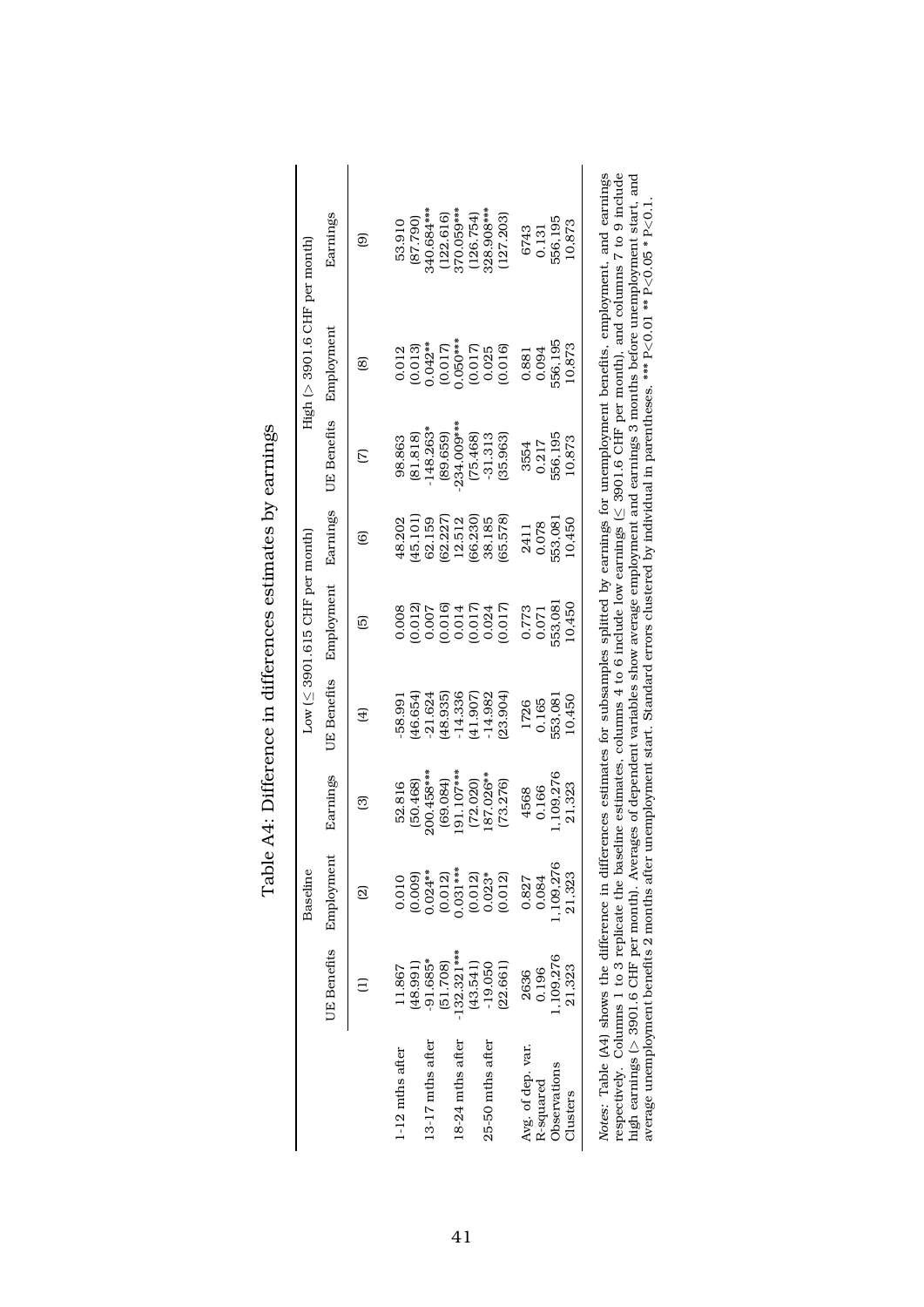# **References**

- Acemoglu, D. and Autor, D. (2011): *Skills, Tasks and Technologies: Implications for Employment and Earnings*, volume 4 of *Handbook of Labor Economics*, chapter 12, pages 1043–1171. Elsevier.
- Adamchik, V. (1999): "The Effect of Unemployment Benefits on the Probability of Reemployment in Poland." *Oxford Bulletin of Economics and Statistics*, 61: 95–108.
- Addison, J. T. and Blackburn, M. L. (2000): "The effects of unemployment insurance on postunemployment earnings." *Labour Economics*, 7(1): 21–53.
- Addison, J. T. and Portugal, P. (2004): "How does the unemployment insurance system shape the time profile of jobless duration?" *Economics Letters*, 85(2): 229–234.
- Baily, M. N. (1978): "Some Aspects of Optimal Unemployment Compensation." *Journal of Public Economics*, 10(3): 379–402.
- Caliendo, M., Tatsiramos, K., and Uhlendorff, A. (2012): "BENEFIT DURATION, UNEMPLOYMENT DURATION AND JOB MATCH QUALITY: A REGRESSION-DISCONTINUIY APPROACH." *Journal of Applied Econometrics*, pages n/a–n/a. ISSN 1099-1255. doi:10.1002/jae.2293.
- Card, D. E. and Levine, P. B. (2000): "Extended Benefits and the Duration of UI Spells: Evidence from the New Jersey Extended Benefit Program." *Journal of Public Economics*, 78(1): 107–138.
- Carling, K., Edin, P.-A., Harkman, A., and Holmlund, B. (1996): "Unemployment duration, unemployment benefits, and labor market programs in Sweden." *Journal of Public Economics*, 59(3): 313–334.
- Centeno, M. and Novo, A. (2006): "The Impact of Unemployment Insurance on the Job Match Quality: A Quantile Regression Approach." *Empirical Economics*, 31(4): 905–919.
- Centeno, M. and Novo, A. (2009): "Reemployment wages and UI liquidity effect: a regression discontinuity approach." *Portuguese Economic Journal*, 8(1): 45–52.
- Chetty, R. (2008): "Moral Hazard versus Liquidity and Optimal Unemployment Insurance." *Journal of Political Economy*, 116(2): 173–234.
- Chetty, R. (2009): "Sufficient Statistics for Welfare Analysis: A Bridge Between Structural and Reduced-Form Methods." *Annual Review of Economics*, 1(1): 451–488.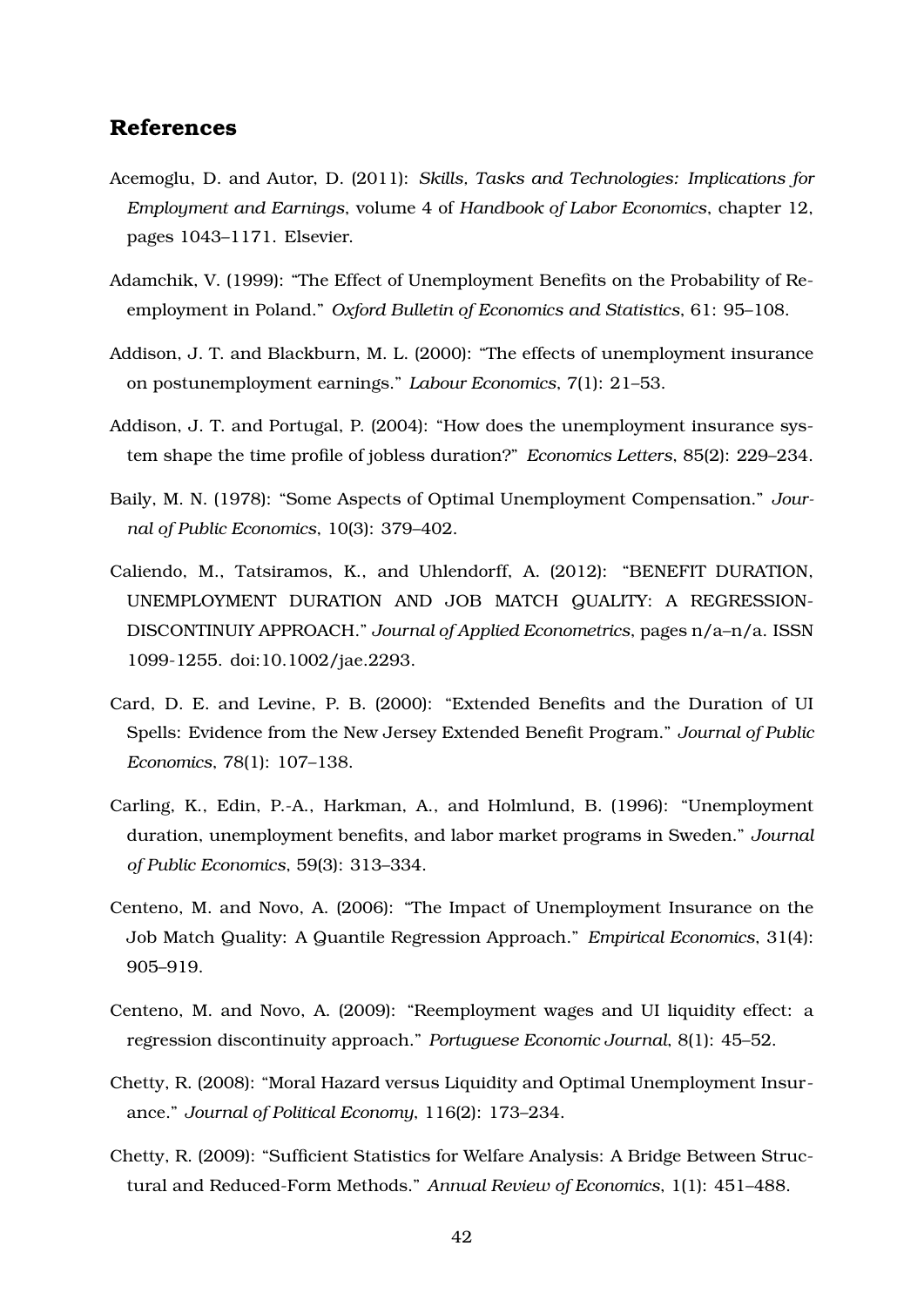- Deroyon, T. and Le Barbanchon, T. (2011): "The effect of potential unemployment benefits duration on unemployment exits to work and on job quality." Technical report, CREST.
- Ehrenberg, R. G. and Oaxaca, R. L. (1976): "Unemployment Insurance, Duration of Unemployment, and Subsequent Wage Gain." *American Economic Review*, 66(5): 754–66.
- Fredriksson, P. and Holmlund, B. (2006): "Improving Incentives in Unemployment Insurance: A Review of Recent Research." *Journal of Economic Surveys*, 20(3): 357– 386.
- Gibbons, R. and Katz, L. (1992): "Does Unmeasured Ability Explain Inter-Industry Wage Differences?" *Review of Economic Studies*, 59(3): 515–535.
- Green, D. and Riddell, W. (1993): "Qualifying for Unemployment Insurance: An Empirical Analysis." UBC Departmental Archives 93-33, UBC Department of Economics.
- Green, D. A. and Riddell, W. C. (1997): "Qualifying for Unemployment Insurance: An Empirical Analysis." *Economic Journal*, 107(440): 67–84.
- Grossman, J. B. (1989): "The Work Disincentive Effect of Extended Unemployment Compensation: Recent Evidence." *Review of Economics and Statistics*, 71: 159– 164.
- Haan, P. and Prowse, V. L. (2010): "The Design of Unemployment Transfers: Evidence from a Dynamic Structural Life-Cycle Model." IZA Discussion Papers 4792, Institute for the Study of Labor (IZA).
- Ham, J. C. and Rea, J., Samuel A (1987): "Unemployment Insurance and Male Unemployment Duration in Canada." *Journal of Labor Economics*, 5(3): 325–53.
- Hunt, J. (1995): "The Effect of Unemployment Compensation on Unemployment Duration in Germany." *Journal of Labor Economics*, 13(2): 88–120.
- ILO (2012): "Global Employment Trends: Preventing a deeper jobs crisis." Report, ILO: Geneva.
- Inderbitzin, L., Staubli, S., and Zweimuller, J. (2012): "Extended Unemployment Benefits and Early Retirement: Program Complementarity and Program Substitution." Working paper, University of Zurich.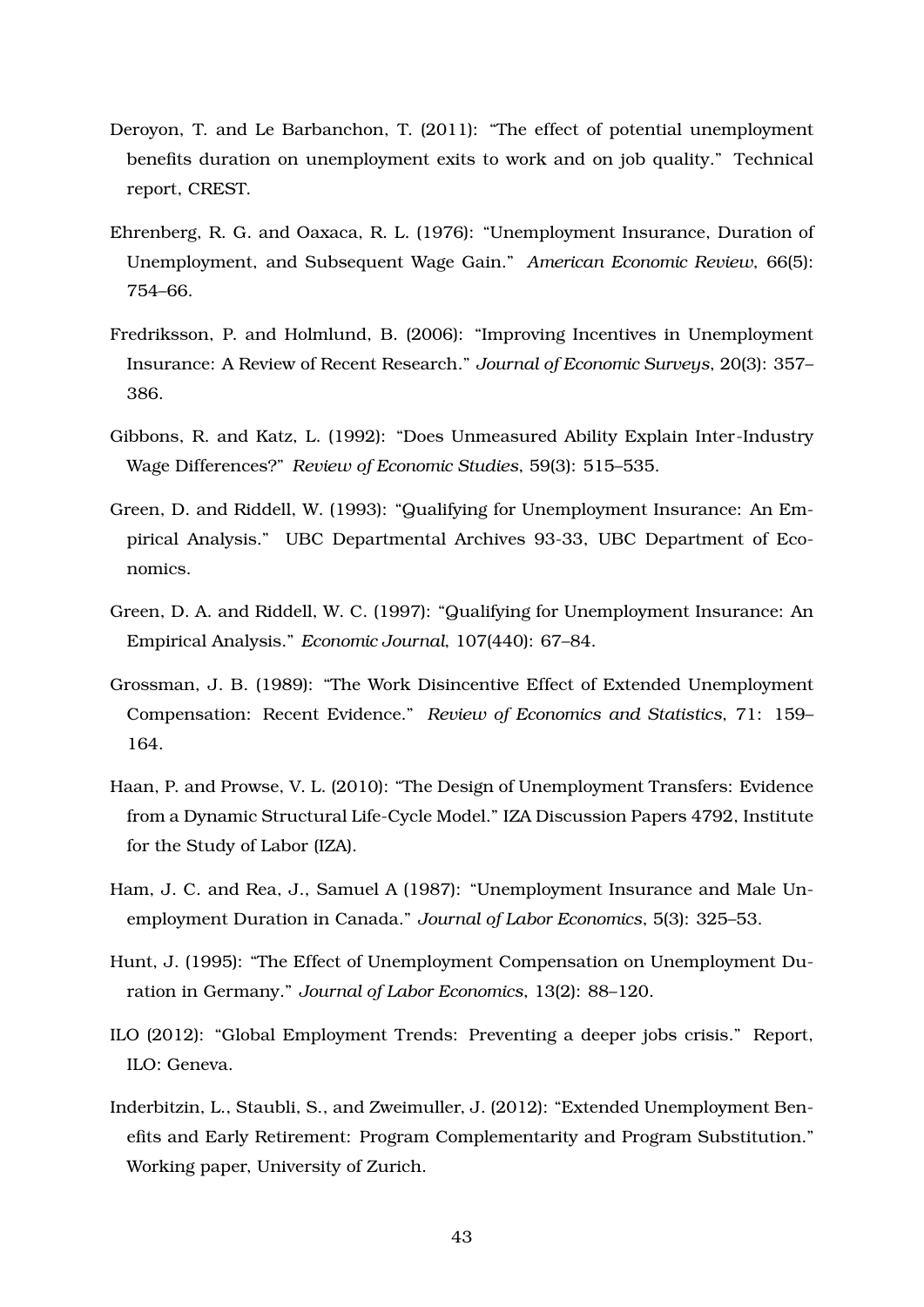- Katz, L. F. and Meyer, B. D. (1990): "The impact of the potential duration of unemployment benefits on the duration of unemployment." *Journal of Public Economics*, 41(1): 45–72.
- Lalive, R. and Zweimüller, J. (2004a): "Benefit Entitlement and the Labor Market: Evidence from a Large-Scale Policy Change." In J. Agell, M. Keen, and A. Weichenrieder, editors, *Labor Market Institutions and Public Policy*, pages 63–100. Cambridge, Massachusetts: MIT Press.
- Lalive, R. and Zweimüller, J. (2004b): "Benefit Entitlement and Unemployment Duration: The Role of Policy Endogeneity." *Journal of Public Economics*, 88(12): 2587– 2616.
- Lee, M.-j. and Kang, C. (2006): "Identification for difference in differences with crosssection and panel data." *Economics Letters*, 92(2): 270–276.
- Meyer, B. D. (1990): "Unemployment Insurance and Unemployment Spells." *Econometrica*, 58: 757–782.
- Moffitt, R. A. (1985): "Unemployment Insurance and the Distribution of Unemployment Spells." *Journal of Econometrics*, 28(1): 85–101.
- Moffitt, R. A. and Nicholson, W. (1982): "The Effect of Unemployment Insurance on Unemployment: The Case of Federal Supplemental Benefits." *Review of Economics and Statistics*, 64(1): 1–11.
- Mortensen, D. (1977): "Unemployment Insurance and Job Search Decisions." *Industrial and Labor Relations Review*, 30(4): 505–517.
- Oberholzer-Gee, F. (2008): "Nonemployment stigma as rational herding: A field experiment." *Journal of Economic Behavior & Organization*, 65(1): 30–40.
- Puhani, P. A. (2000): "Poland on the Dole: The Effect of Reducing the Unemployment Benefit Entitlement Period During Transition." *Journal of Population Economics*, 13: 35–44.
- Roed, K. and Zhang, T. (2003): "Does Unemployment Compensation Affect Unemployment Duration?" *The Economic Journal*, 113(1): 190–206.
- Schmieder, J. F., von Wachter, T., and Bender, S. (2012a): "The Effects of Extended Unemployment Insurance Over the Business Cycle: Evidence from Regression Discontinuity Estimates Over 20 Years." *The Quarterly Journal of Economics*, 127(2): 701–752.